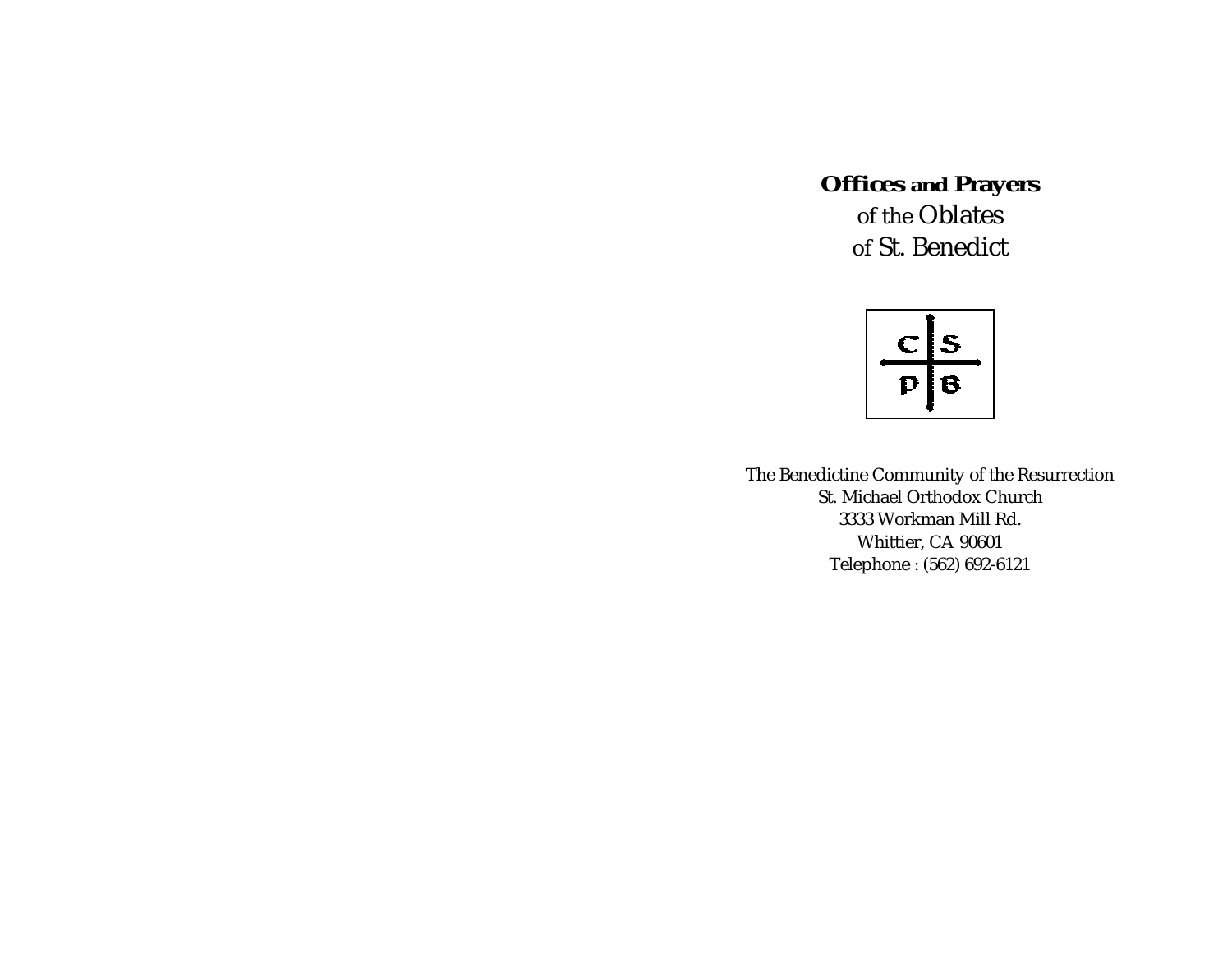<span id="page-1-0"></span>

The front of the medal has inscribed in the circle surrounding St. Benedict the words: *Ejus in obitu nostro presentia muniamur* (May his presence protect us in the hour of death).

St. Benedict is flanked by the words *Crux S. Patris Benedicti* (The Cross of Holy Father Benedict).

On the back, the four large letters at the angles of the Cross, C S P B abbreviate *Crux S. Patris Benedicti* as above.

The letters from the vertical beam of the Cross: C S S M L, and the horizontal beam of the Cross: N D S M D, form an abbreviation of the rhyming Latin phrases: *Crux Sacra Sit Mihi Lux* (May the holy Cross be for me a light) and *Non Draco Sit Mihi Dux* (Let not the dragon be my guide).

The outer letters encircling the Cross, stand for the words of an ancient verse:

| V.R.S. | Vade retro Satana                | Be gone Satan!             |
|--------|----------------------------------|----------------------------|
|        | N.S.M.V. nunquam suade mihi vana | Suggest nothing vain to me |
|        | S.M.Q.L. Sunt mala quae libas;   | What you offer is evil;    |
| I.V.B. | ipse venenum bibas               | drink your own poison.     |

At the top of the circle is the word PAX (Peace).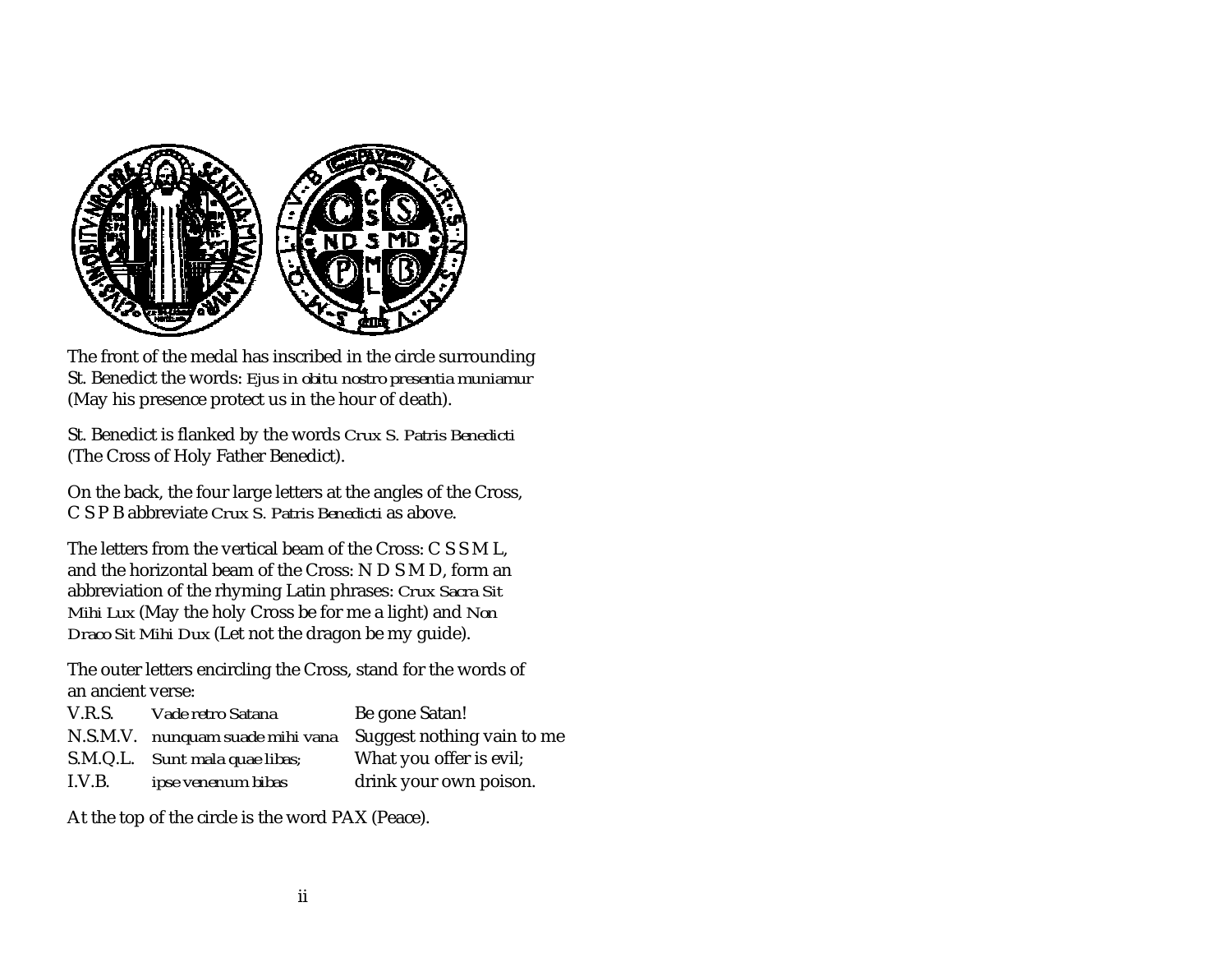# Offices and Prayers of the Oblates of St. Benedict

| RITE for ADMISSION of NOVICE OBLATES 56 |  |
|-----------------------------------------|--|
|                                         |  |
|                                         |  |
|                                         |  |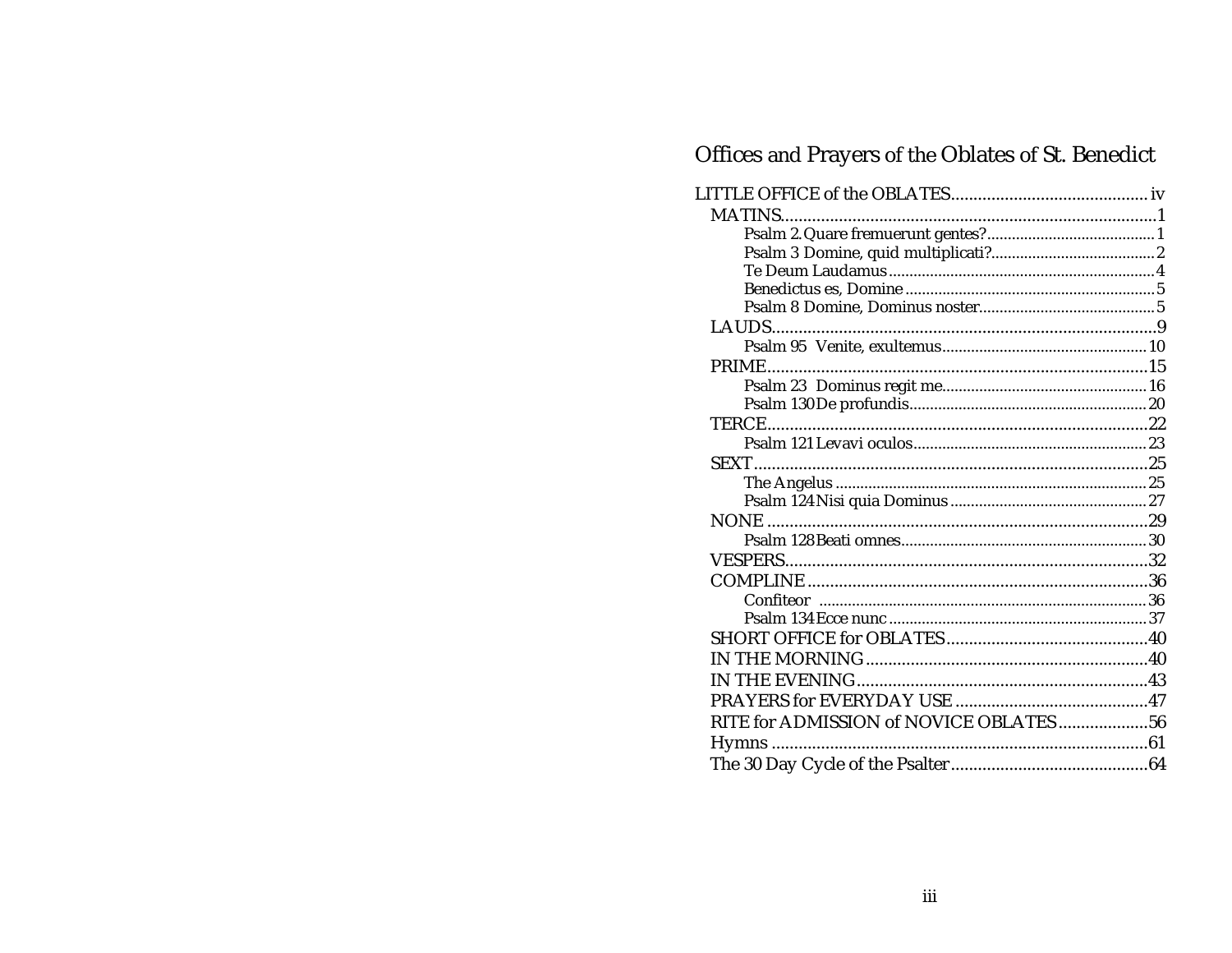# <span id="page-3-0"></span>Offices and Prayers of the Oblates of St. Benedict

The Oblates of St. Benedict have the custom of praying the following Little Office of the Oblates or a part of it daily.

If they are unable to pray such an office, they should, at least, daily pray the Short Office of the Oblates, or if they are not able to do this, they may have the Director of Oblates suggest some other prayers.

For convenience, therefore, this manual contains not only the Little Office but also a Short Office and other prayers which are especially intended to help Oblates in fulfilling their duty to say some special prayer daily.

# **LITTLE OFFICE of the OBLATES**

The Oblates should, in the course of time, develop a special love for liturgical prayer. In order that they may unite their voice with the prayers of the Religious as closely as possible, and yet in a manner more suited to their stations in life, this Little Office of the Oblates follows. Its origin is not definitely known. It is composed of the same elements as the Office said daily by the Religious themselves, but many parts of the longer Office have been omitted here.

As in the large Office, so also here are prayers for each of the hours of the Church: Matins, Lauds, Prime, Terce, Sext, None, Vespers, and Compline. These prayers need not be said at the precise hours to which they are assigned, as indicated in the case of each, but may be said as follows: Matins and Lauds in the late evening or early morning; Prime, Terce, Sext, and None during the morning before noon; Vespers and Compline in the late afternoon or early evening. A simpler division would be: Vespers, Compline,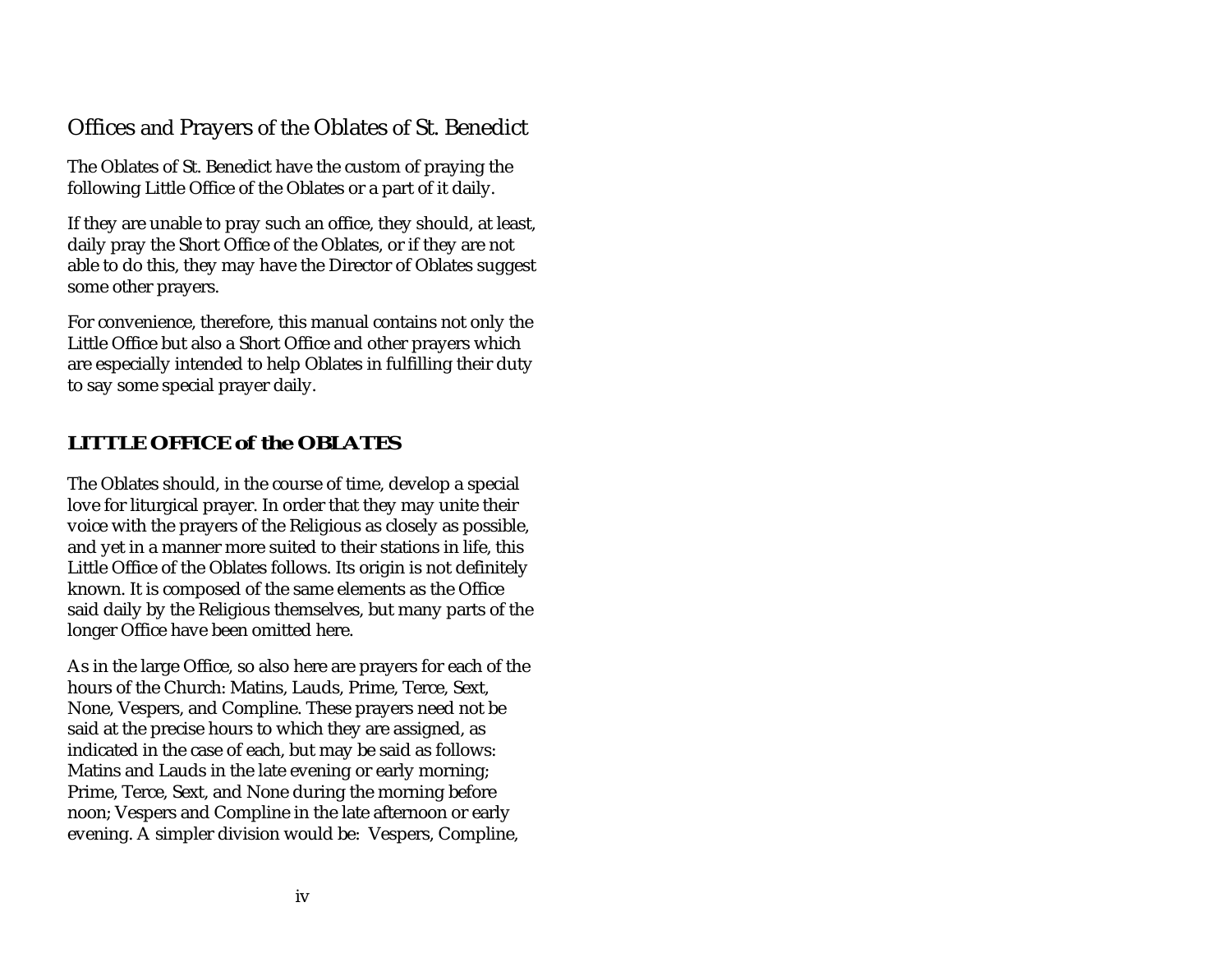Matins and Lauds at sometime after one o'clock in theafternoon; and Prime, Terce, Sext, and None at sometime in the morning before noon. Should any of these arrangements be too difficult to follow, the entire office may be said at any time during the day, although Vespers and Compline should usually not begin before one o'clock in the afternoon.

When the Offices are publicly chanted, the notes are as follows:

- O. = Officiate's prayers and instructions.
- C. = Chanted versicle by cantor.
- R. = Responsory chanted by all.
- $*$  = Pause.

In general, for any prayers or Psalms that are said in unison, the first line or phrase is said by the officiate alone, then the choir and congregation join on the remainder. All may be seated for lengthy Psalms.

When the office is said in choir, the Our Father is said silently before each hour. The cantor intones "Our Father," then all respond in silence.

On Saturdays which are not feast days, and on all feasts of the Theotokos, certain hymns, prayers, and Psalms may be used from the Office of the Theotokos.

#### *Musical references*

From the "1940 Hymnal" (Anglican), the following musical settings may be used:

Office Hymn #165 Magnificat #658 Nunc Dimitis #673Lord's Prayer #722 Regina Coeli #106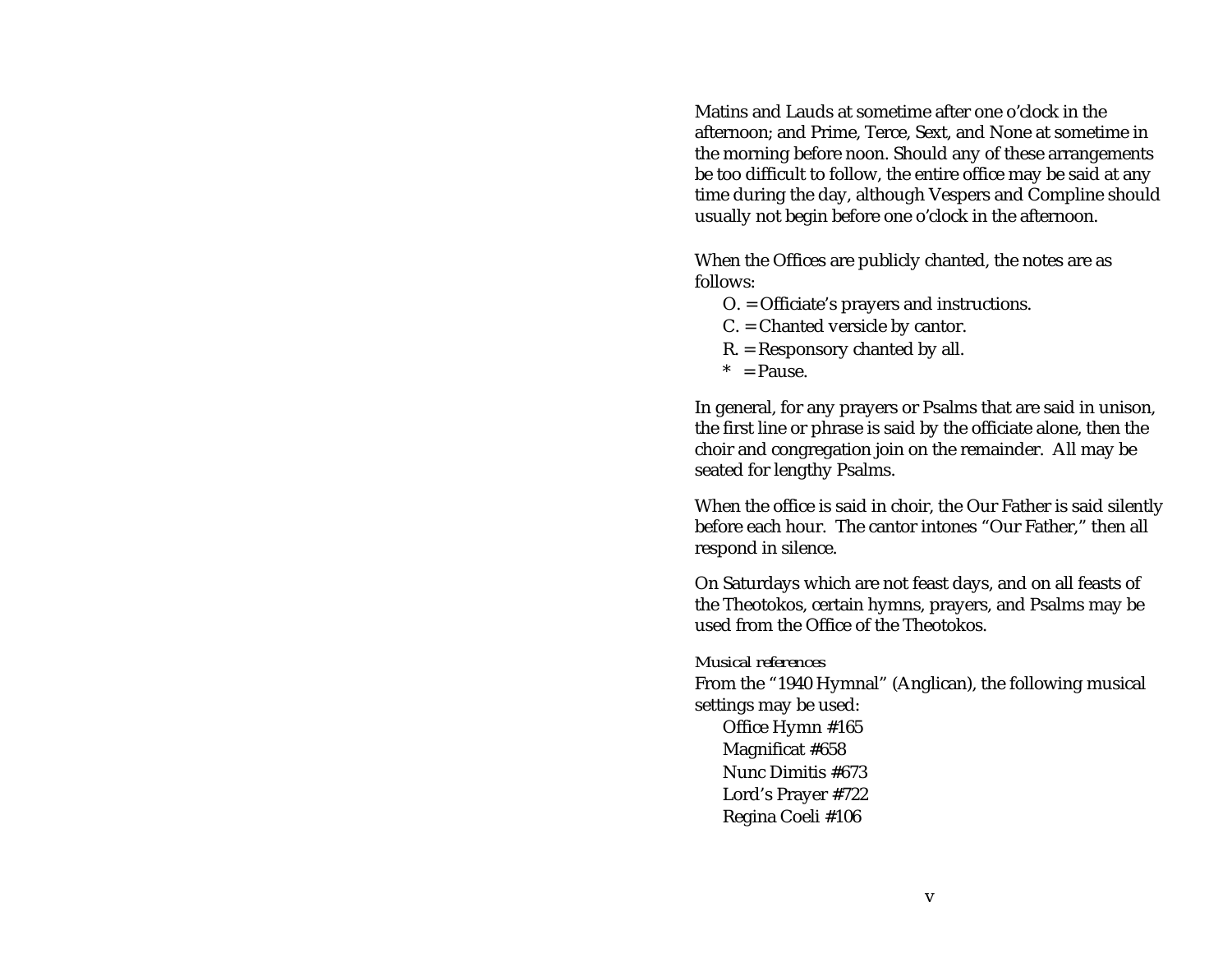# <span id="page-5-0"></span>**MATINS**

*The prayers at Matins were formerly said at night. The idea of watchfulness over ourselves by means of faith, charity, and prayer is stressed.*

#### *{Stand}*

- O. Our Father,
- R. *(silently)* who art in heaven, hallowed be thy name. Thy kingdom come, Thy will be done on earth as it is in heaven. Give us this day our daily bread, and forgive us our trespasses as we forgive those who trespass against us.

And lead us not into temptation. But deliver us from evil.

- C. Incline unto mine aid, O God.
- R. O Lord, make haste to help me.  $(\Phi)$
- C. O Lord, open thou my lips:
- R. And my mouth shall declare thy praise.
- C. Glory be to the Father, and to the Son. And to the Holy Spirit. (Alleluia)
- R. As it was in the beginning, is now, and ever shall be, world without end. Amen.
- *For the office of the Theotokos, Psalm 2 is chanted with Antiphon. Otherwise, Psalm 3.*

#### *Psalm 2. Quare fremuerunt gentes?*

WHY do the heathen so furiously rage together? *{Sit}* \* and why do the people imagine a vain thing?

The kings of the earth stand up, and the rulers take counsel together \* against the Lord, and against his Anointed: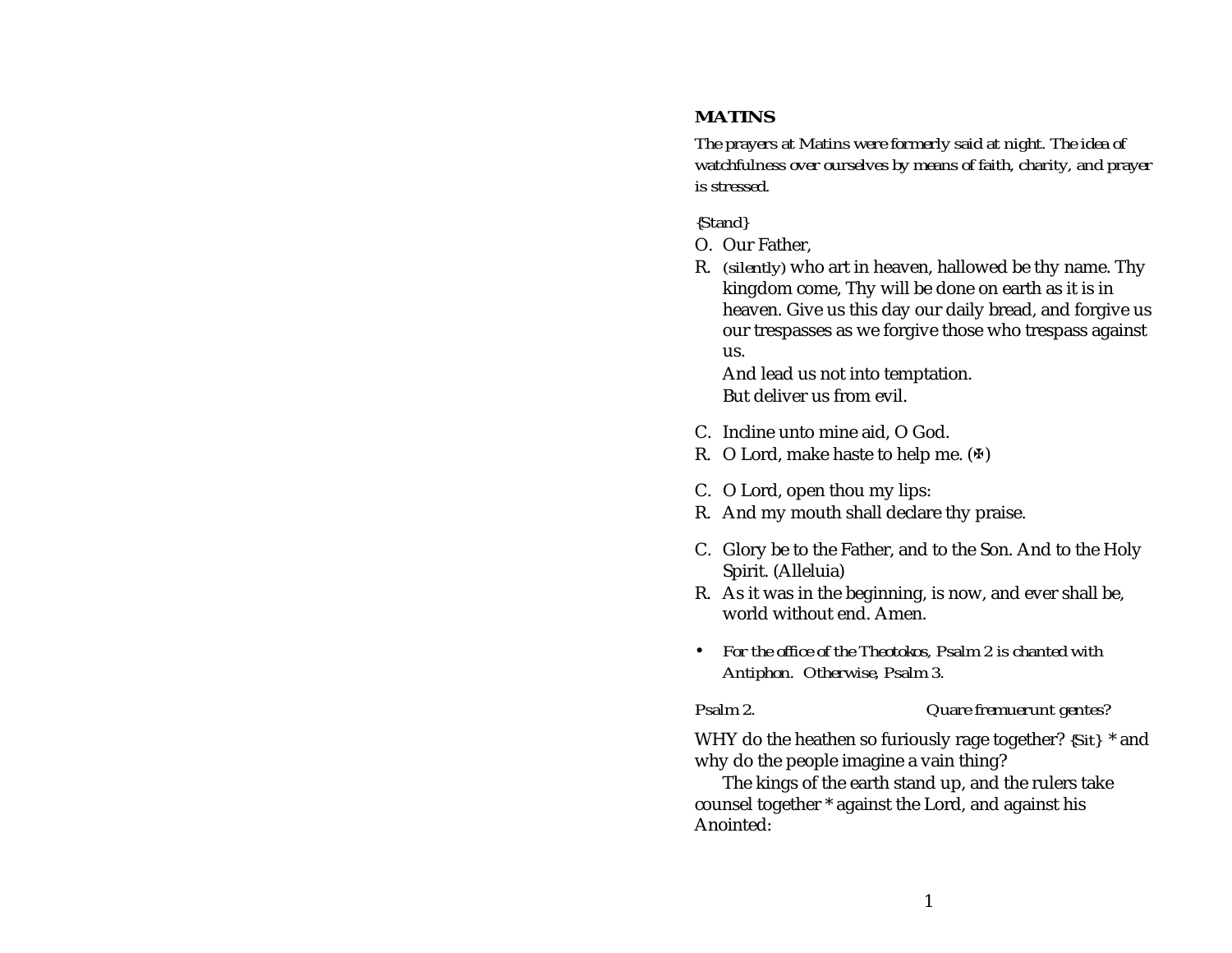<span id="page-6-0"></span>Let us break their bonds asunder, \* and cast away their cords from us.

He that dwelleth in heaven shall laugh them to scorn: \* the Lord shall have them in derision.

Then shall he speak unto them in his wrath, \* and vex them in his sore displeasure:

Yet have I set my King \* upon my holy hill of Sion.

I will rehearse the decree; \* the Lord hath said unto me, Thou art my Son, this day have I begotten thee.

Desire of me, and I shall give thee the nations for thine inheritance, \* and the utmost parts of the earth for thy possession.

Thou shalt bruise them with a rod of iron, \* and break them in pieces like a potter's vessel.

Be wise now therefore, O ye kings; \* be instructed, ye that are judges of the earth.

Serve the Lord in fear, \* and rejoice unto him with reverence.

Kiss the Son, lest he be angry, and so ye perish from the right way, if his wrath be kindled, yea but a little. \* Blessed are all they that put their trust in him.

#### *Psalm 3 Domine, quid multiplicati?*

Lord, how are they increased that trouble me! *{Sit}* \* many are they that rise up against me.

Many there be which say of my soul, \* There is no help for him in God.

But thou, O Lord, art a shield for me; \* my glory, and the lifter up of mine head.

I cried unto the Lord with my voice, \* and he heard me out of his holy hill.

I laid me down and slept; I awaked; \* for the Lord sustained me.

<sup>•</sup>*or*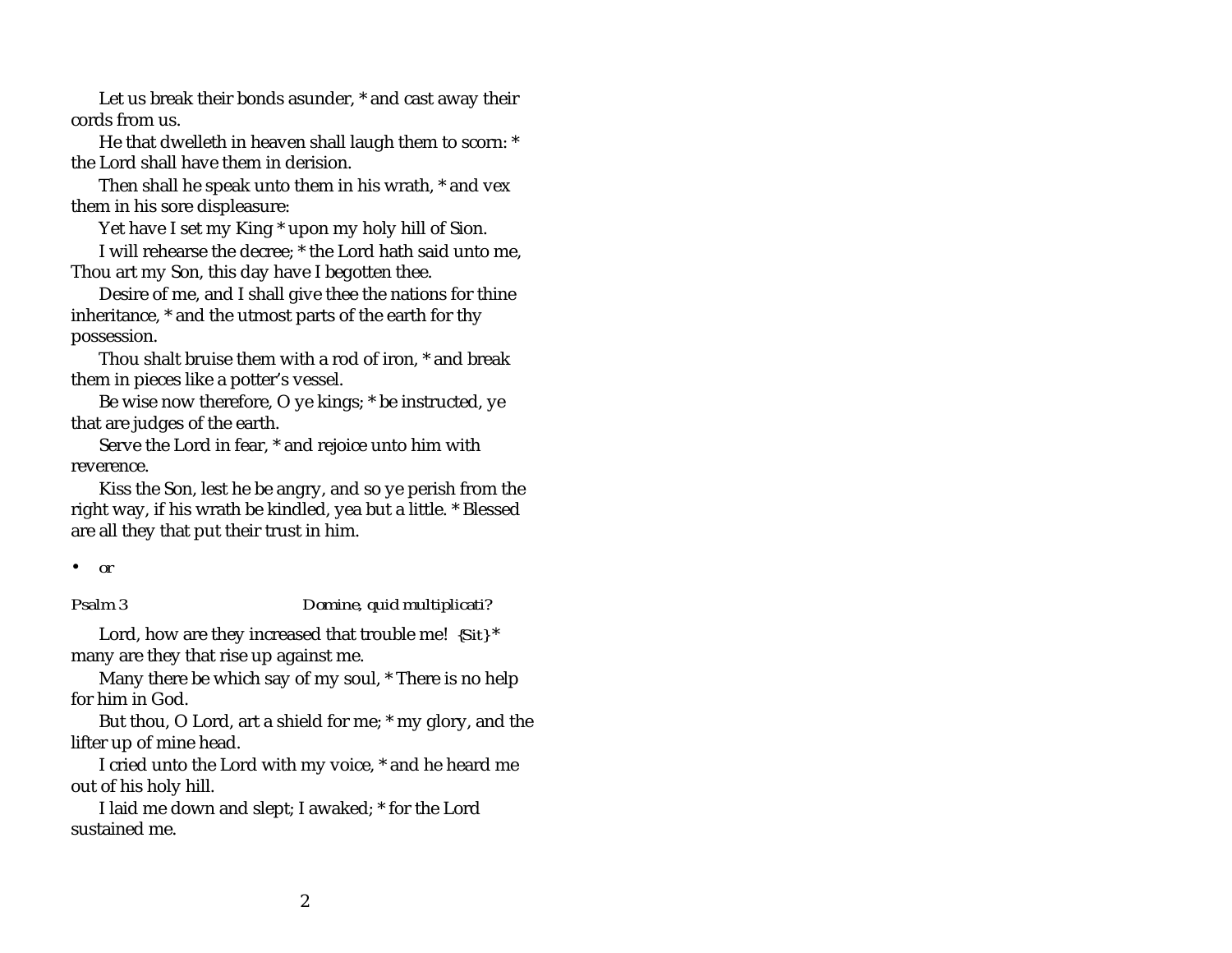I will not be afraid of then thousands of people, \* that have set themselves against me round about.

Arise, O Lord; save me, O my God: \* for thou hast smitten all mine enemies upon the cheek-bone; thou has broken the teeth of the ungodly.

Salvation belongeth unto the Lord: \* thy blessing is upon thy people.

- C. Glory be to the Father, and to the Son, and to the Holy Spirit. (Alleluia)
- R. As it was in the beginning, is now, and ever shall be, world without end. Amen.
- *On Saturdays and feast days of the Theotokos, a hymn to the Theotokos may be sung here. Otherwise, the following Hymn.*

Come, Holy Ghost, our souls inspire, And lighten with celestial fire. Thou the anointing Spirit art, Who dost thy sevenfold gifts impart.

Thy blessed unction from above Is comfort, life, and fire of love. Enable with perpetual light The dullness of our blinded sight.

Anoint and cheer our soiled faceWith the abundance of thy grace. Keep far our foes, give peace at home: Where thou art guide, no ill can come.

Teach us to know the Father, Son, And thee, from one, to be but One, That through the ages all along, This may be our endless song:

Praise to thy eternal merit,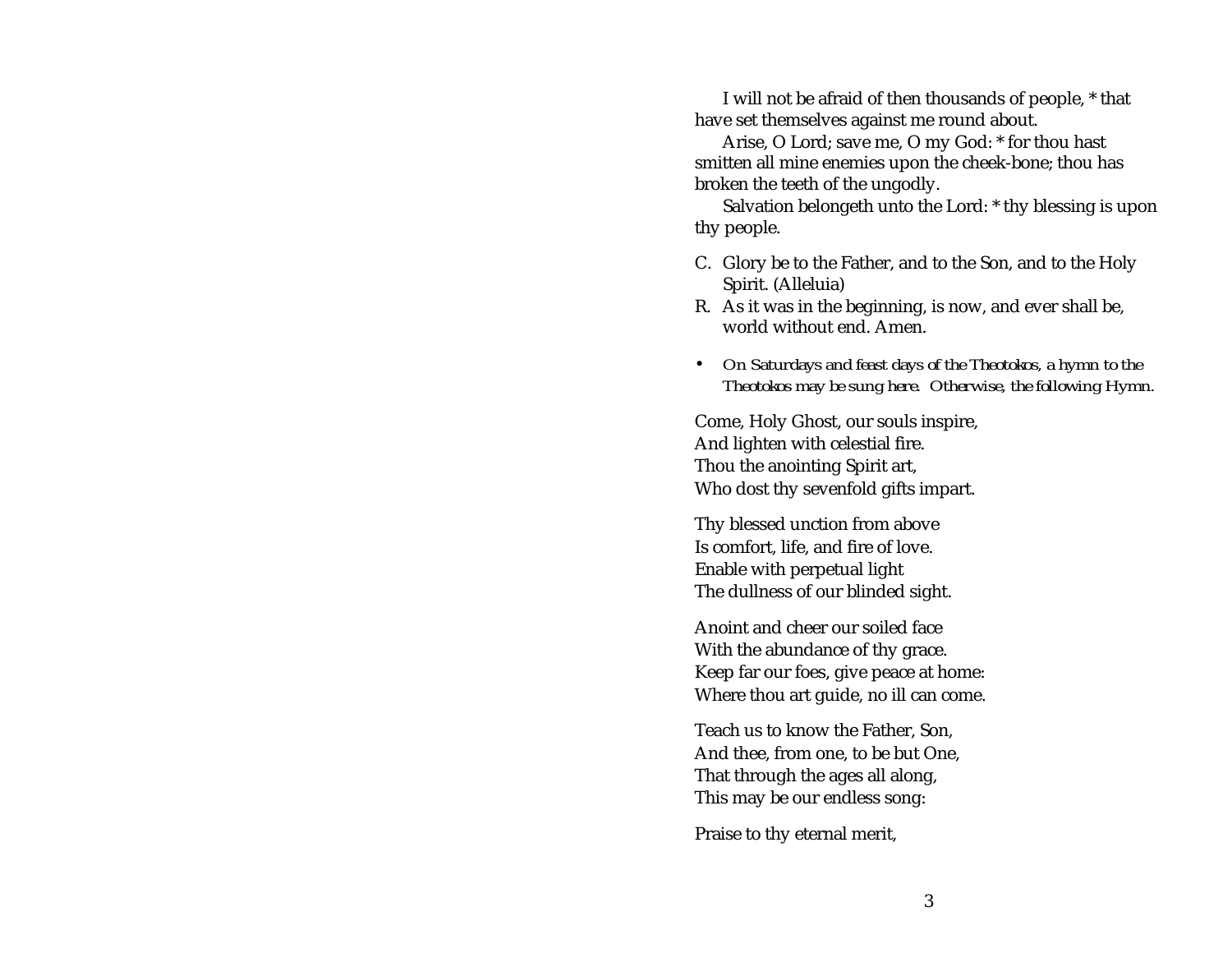<span id="page-8-0"></span>Father, Son, and Holy Spirit. Amen.

 $\bullet$  *The* Te Deum *is chanted on Sundays and major feast days, the* Benedictus *on weekdays.* {Stand}

#### *Te Deum Laudamus*

- C. WE praise Thee, O God; we acknowledge Thee to be the Lord.
- R. All the earth doth worship Thee, the Father everlasting.

To Thee all Angels cry aloud; the Heavens, and all the Powers therein;

To Thee Cherubim and Seraphim continually do cry,

Holy, Holy, Holy, Lord God of Sabaoth;

Heaven and earth are full of the Majesty of Thy glory.

The glorious company of the Apostles praise Thee.

The goodly fellowship of the Prophets praise Thee.

The noble army of Martyrs praise Thee.

The holy Church throughout all the world doth acknowledge Thee;

The Father, of an infinite Majesty;

Thine adorable, true, and only Son;

Also the Holy Ghost, the Comforter.

THOU art the King of Glory, O Christ. Thou art the everlasting Son of the Father. When Thou tookest upon Thee to deliver man, Thou didst humble Thyself to be born of a Virgin. When Thou hadst overcome the sharpness of death, Thou didst open the Kingdom of Heaven to all believers. Thou sittest at the right hand of God, in the glory of the

Father.

We believe that Thou shalt come to be our Judge. We therefore pray Thee, help Thy servants, whom Thou hast redeemed with Thy precious Blood.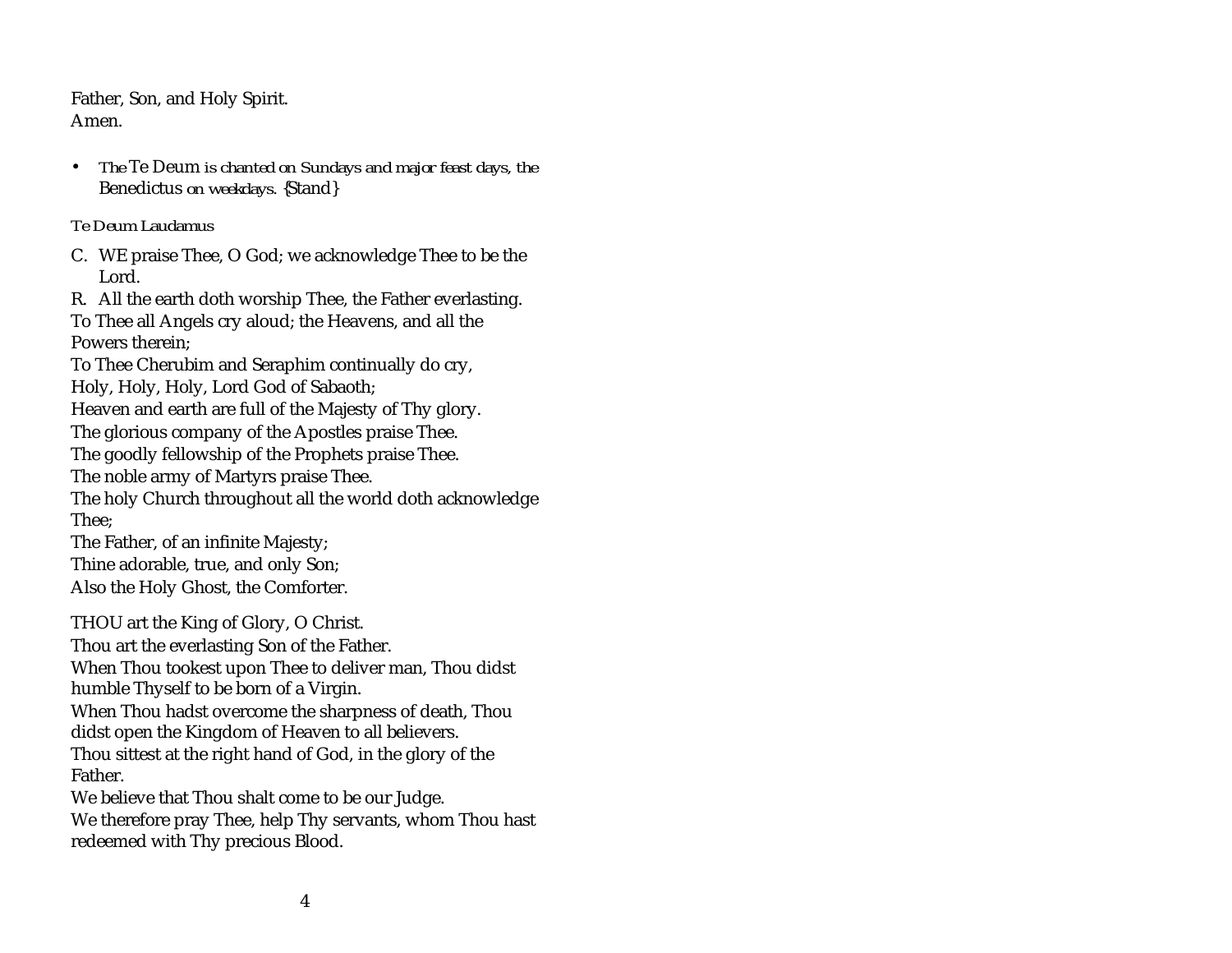<span id="page-9-0"></span>Make them to be numbered with Thy Saints, in glory everlasting.

O Lord save Thy people, and bless Thine heritage. Govern them, and lift them up for ever. Day by day we magnify Thee; And we worship Thy Name ever, world without end. Vouchsafe, O Lord, to keep us this day without sin. O Lord, have mercy upon us, have mercy upon us. O Lord, let Thy mercy be upon us, as our trust is in Thee. O Lord, in Thee have I trusted; let me never be confounded.

• *Or the following may be said on weekdays:* {Stand}

#### *Benedictus es, Domine*

BLESSED art Thou, O Lord God of our fathers: \* praised and exalted above all for ever.

Blessed art Thou for the Name of Thy Majesty: \* praised and exalted above all for ever.

Blessed art Thou in the temple of Thy holiness: \* praised and exalted above all for ever.

Blessed art Thou that beholdest the depths, and dwellest between the Cherubim: \* praised and exalted above all for ever.

Blessed art Thou on the glorious throne of Thy kingdom: \* praised and exalted above all for ever.

Blessed art Thou in the firmament of heaven: \* praised and exalted above all for ever.

*Psalm 8 Domine, Dominus noster*

O Lord our Lord, how excellent is thy name in all the earth *{Sit}* \* who hast set thy glory above the heavens!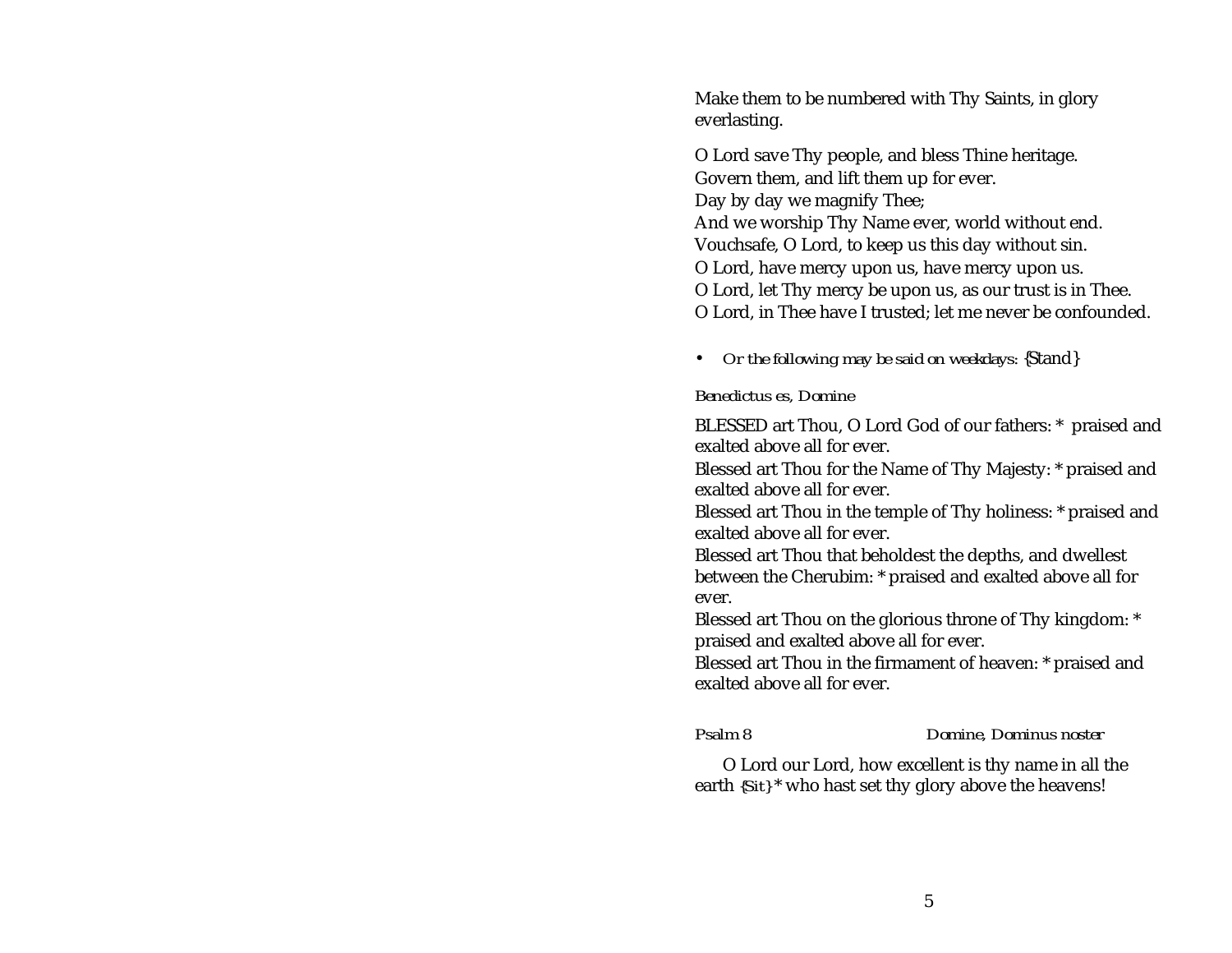Out of the mouth of babes and sucklings hast thou ordained strength because of thine enemies, \* that thou mightest still the enemy and avenger.

When I consider thy heavens, even the work of thy fingers, \* the moon and the stars which thou hast ordained;

What is man, that thou are mindful of him? \* and the son of man, that thou visitest him?

For thou hast made him a little lower than the angels, \* and has crowned him with glory and hour.

Thou madest him to have dominion over the works ofthy hands; \* thou has put all things under his feet:

All sheep and oxen, \* year, and the beasts of the field;

The fowl of the air, and the fishes of the sea, \* and whatsoever passeth through the paths of the seas.

O Lord our Lord, how excellent is thy name in all the earth!

*{Stand}*

- C. Glory be to the Father, and to the Son, and to the Holy Spirit.
- R. As it was in the beginning, is now, and ever shall be, world without end. Amen.

C. O Lord, admirable is thy Name in all the earth.

*{Sit for the reading from Holy Scripture. Stand following the reading.}*

#### *The Apostles' Creed*

C. I believe in God the Father Almighty,

R. Maker of heaven and earth; And in Jesus Christ, His only Son our Lord: who was conceived by the Holy Ghost, born of the Virgin Mary, suffered under Pontius Pilate, was crucified, dead, and buried; He descended into hell; The third day He rose again from the dead; He ascended into heaven, and sitteth on the right hand of God the Father Almighty; From thence He shall come to judge the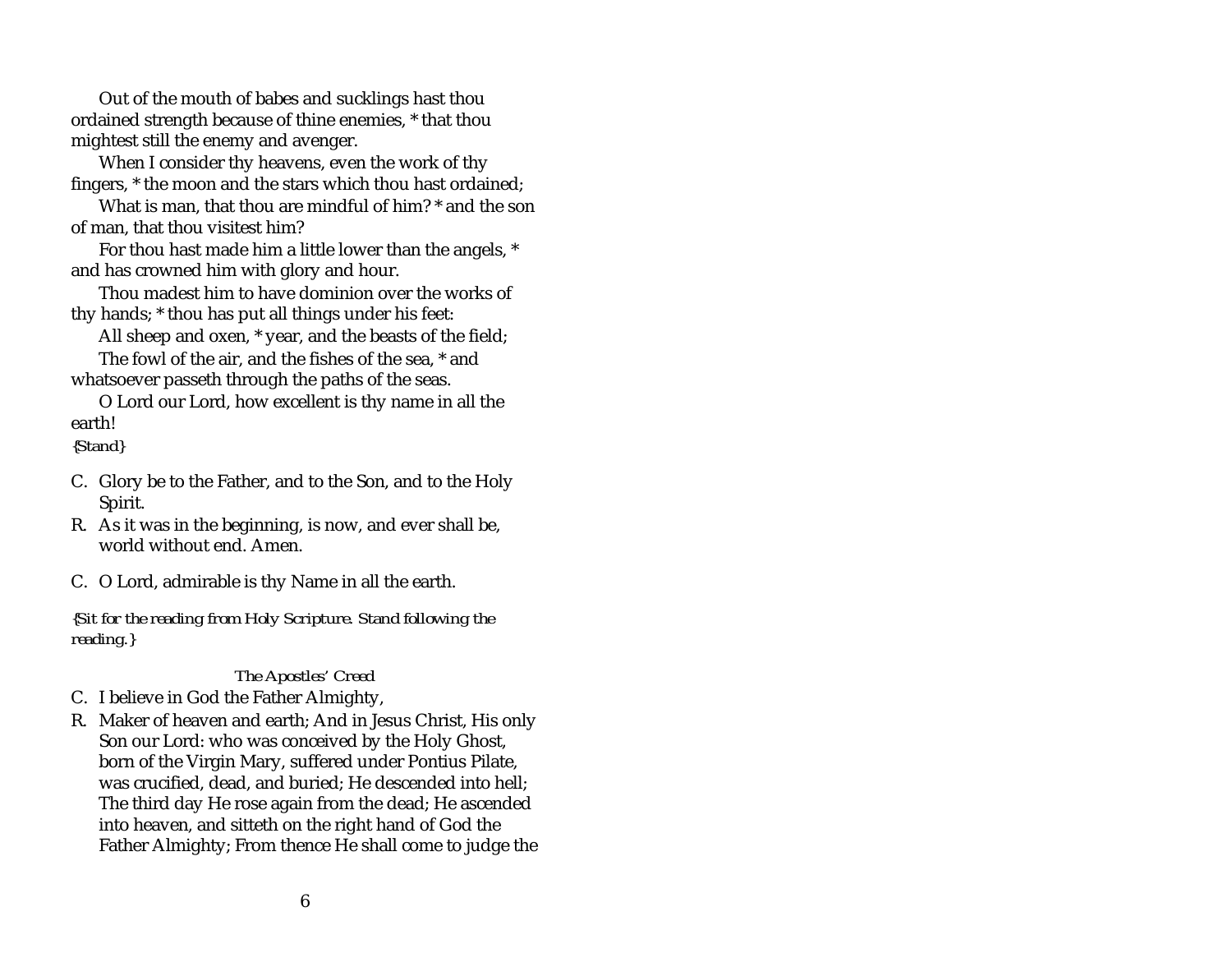quick and the dead.

I believe in the Holy Ghost, the Holy Catholic Church, the Communion of Saints, the Forgiveness of sins, the Resurrection of the body, and the life everlasting. Amen.

- C. Watch ye, stand fast in the faith, and be strengthened.
- R. Let all your things be done with charity.
- C. But thou, O Lord, have mercy on us.
- R. Thanks be to God.
- O. Lord, have mercy upon us. *Kyrie eleison*. Christ have mercy upon us. *Christe eleison*. Lord, have mercy upon us. *Kyrie eleison*.
- O. Our Father,
- R. who art in heaven, hallowed be thy name. Thy kingdom come, Thy will be done on earth as it is in heaven. Give us this day our daily bread, and forgive us our trespasses as we forgive those who trespass against us.
- C. And lead us not into temptation.
- R. But deliver us from evil.
- O. Let us pray.

Make us, O Lord, to have a perpetual fear and love of thy Holy Name, for thou never failest to govern those whom thou dost solidly establish in thy love. Grant this through our Lord Jesus Christ, thy Son who liveth and reigneth with thee, in the unity of the Holy Spirit, one God, world without end.

- R. Amen.
- *Here, and before the end of other hours, may be inserted other closing prayers such as the closing prayer for the office of the Theotokos.*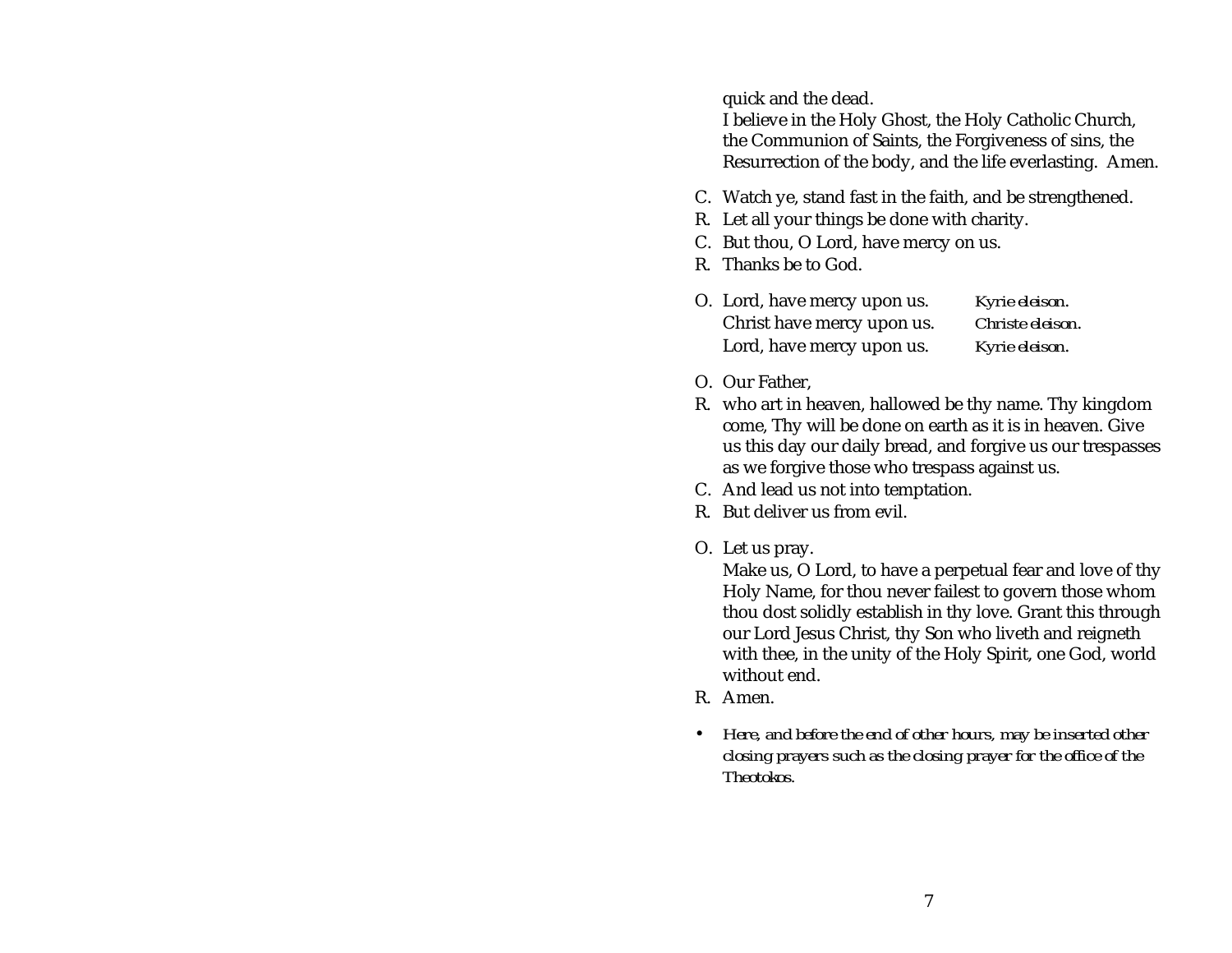- O. To thee be praise, to thee be hymns: to thee be glory, God the Father and the Son, together with the Holy Spirit, for all eternity.
- R. Amen.
- O. The Lord be with you.
- R. And with thy spirit.
- O. Let us bless the Lord.
- R. Thanks be to God.
- O. May the souls of the faithful departed,  $(\Phi)$  through the mercy of God, rest in peace.
- R. Amen.

*{The office of Lauds should ordinarily begin immediately after Matins.}*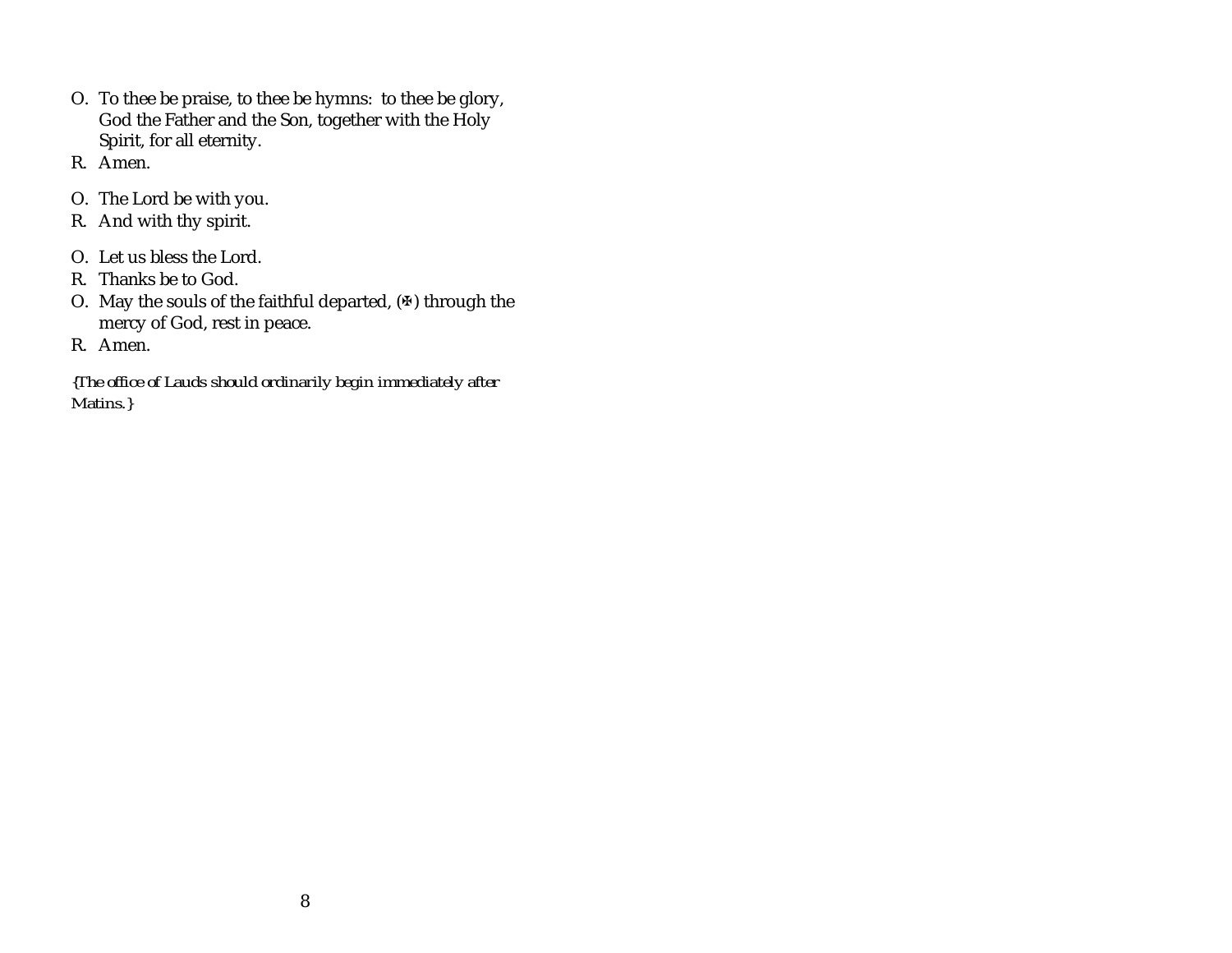# <span id="page-13-0"></span>**LAUDS**

*The office of Lauds is for the hour of dawn, the hour of the Resurrection of Christ. Darkness has passed; Christ has been brought the light; let us therefore live as children of the light.*

*{Stand}*

- O. Our Father,
- R. who art in heaven, hallowed be thy name. Thy kingdom come, Thy will be done on earth as it is in heaven. Give us this day our daily bread, and forgive us our trespasses as we forgive those who trespass against us.
- C. And lead us not into temptation.
- R. But deliver us from evil.
- C. Incline unto mine aid, O God.
- R. O Lord, make haste to help me.  $(\Phi)$
- C. O Lord, open thou my lips:
- R. And my mouth shall declare thy praise.
- C. Glory be to the Father, and to the Son, and to the Holy Spirit.
- R. As it was in the beginning, is now, and ever shall be, world without end. Amen.

*Canticles of David ( I Chronicles 29, 10-13)*

R. Blessed be thou, Lord God of Israel our Father, for ever and ever.

Thine, O Lord, is the greatness, and the power, and the glory, and the victory, and the majesty: for all that is in heaven and in earth is thine; thine is the kingdom, O Lord, and thou art exalted as head above all.

Both riches and honor come of thee, and thou reignest over all; and in thine hand is power and might; and in thine hand it is to make great, and to give strength unto all.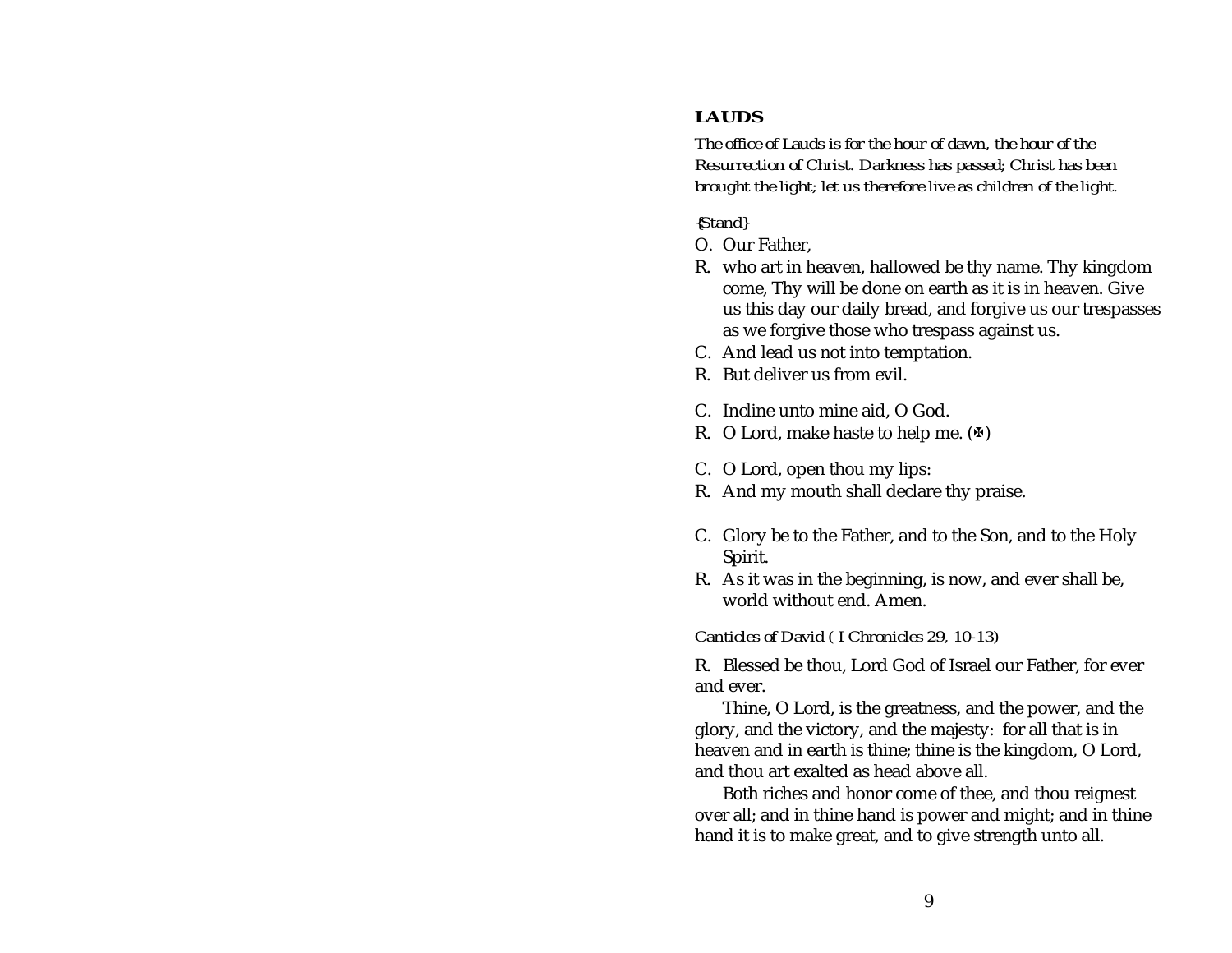<span id="page-14-0"></span>Now therefore, our God, we thank thee, and praise Thy glorious name.

- C. Glory be to the Father, and to the Son, and to the Holy Spirit.
- R. As it was in the beginning, is now, and ever shall be, world without end. Amen.
- C. We praise thy glorious Name, O God.

*Psalm 95 Venite, exultemus*

O COME, let us sing unto the Lord; \* let us heartily rejoice in the strength of our salvation.

Let us come before his presence with thanksgiving; \* and show ourselves glad in him with psalms.

For the Lord is a great God; \* and a great King above all gods.

In his hand are all the corners of the earth; \* and the strength of the hills is his also.

The sea is his, and he made it; \* and his hands prepared the dry land.

O come, let us worship and fall down, \* and kneel before the Lord our Maker.

For he is the Lord our God; \* and we are the people of his pasture, and the sheep of his hand.

To-day if ye will hear his voice, harden not your hearts \* as in the provocation, and as in the day of temptation in the wilderness;

When your fathers tempted me, \* proved me, and saw my works.

Forty years long was I grieved with this generation, and said, \* It is a people that do err in their hearts, for they have not known my ways:

Unto whom I sware in my wrath, \* that they should not enter into my rest.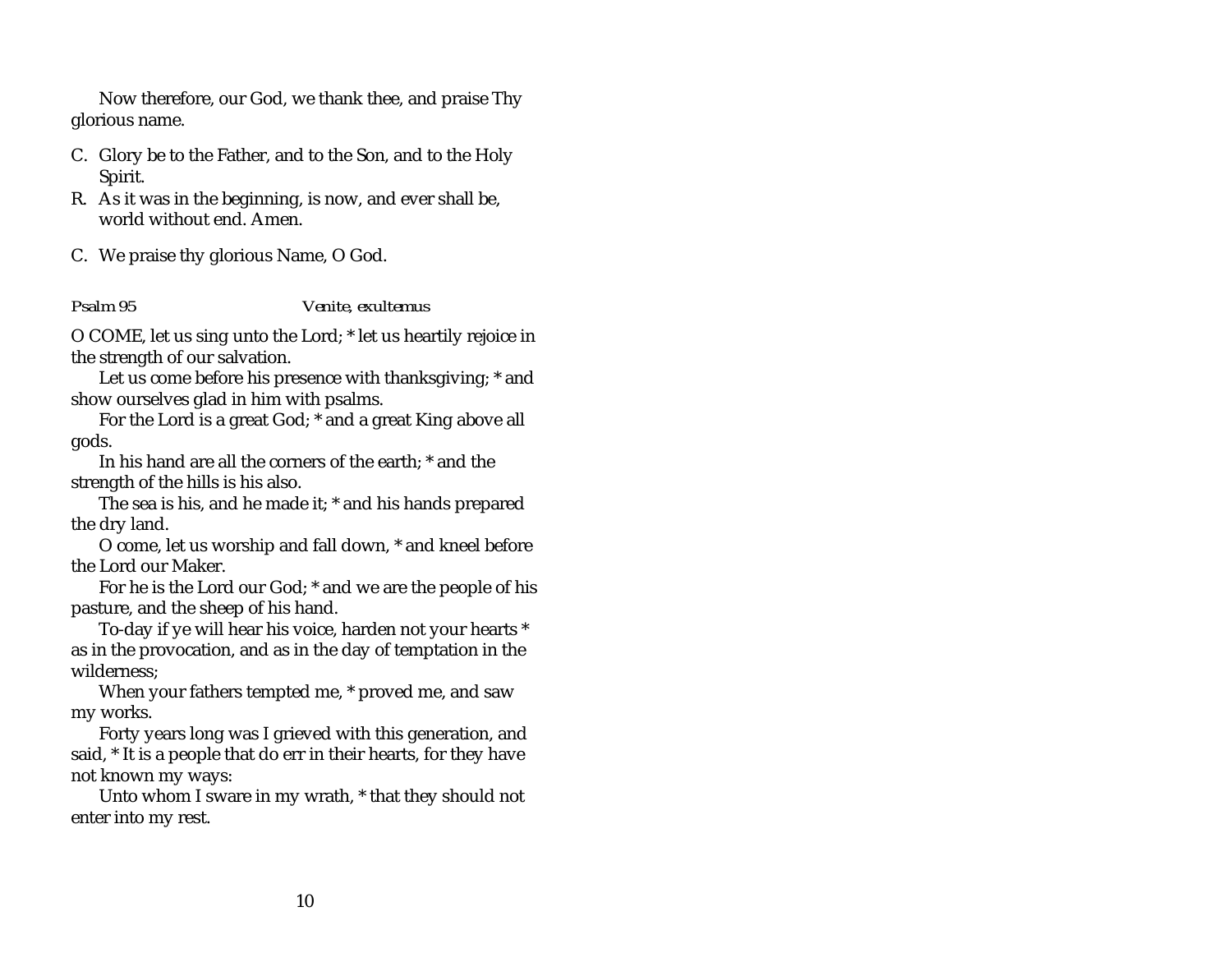- C. Glory be to the Father, and to the Son, and to the Holy Spirit.
- R. As it was in the beginning, is now, and ever shall be, world without end. Amen.

#### *Little Chapter (Romans 13, 12-13)*

O. The night is far spent, the day is at hand: let us therefore cast off the works of darkness, and let us put on the armor of light.

Let us walk honestly, as in the day; not in rioting and drunkenness, not in chambering and wantonness, not in strife and envying. But put on the Lord Jesus Christ and make no provision for the flesh to fulfill its lusts.

- C. Thanks be to God.
- R. Heal my soul, for I have sinned against thee. Heal my soul, for I have sinned against thee.

#### *Hymn*

O Thou, who dost all nature sway, Dread Trinity in Unity. Accept the trembling Praise we pay To Thy eternal majesty.

The star that heralds in the dawnIs slowly fading in the skies; The darkness melts:O Thou true Light, Upon our darkened souls arise.

To God the Father glory be, And to the sole begotten Son, And Holy Ghost co-eternally While everlasting ages run. Amen.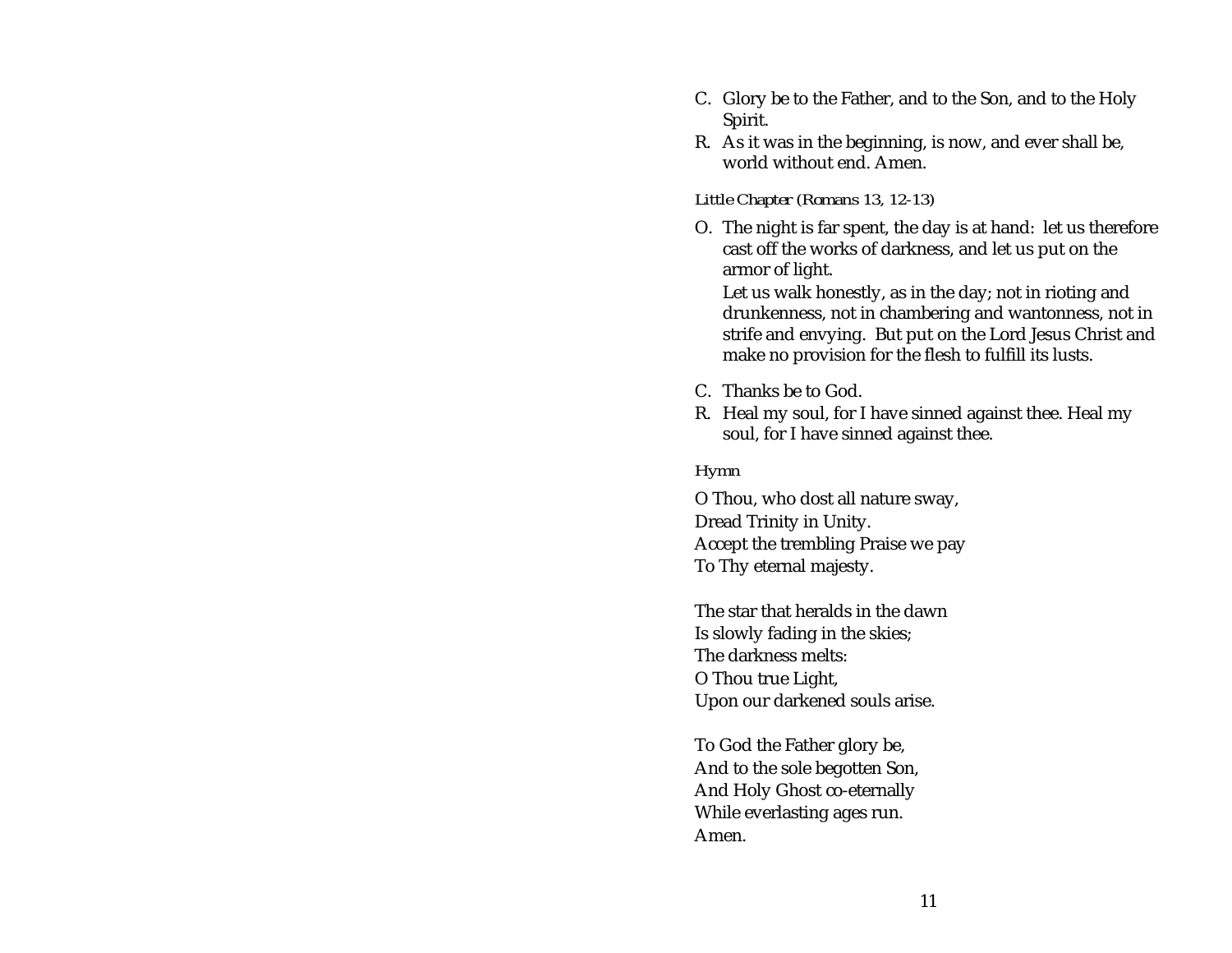- C. Glory be to the Father, and to the Son, and to the Holy Spirit.
- R. As it was in the beginning, is now, and ever shall be, world without end. Amen.

#### *{stand}*

C. We are filled in the morning with thy mercy.

R. We have rejoiced and are delighted.

#### *Canticles of Zachary (Luke 1, 68-79)*

*{stand}*

Blessed be the Lord God of Israel; for he hath visited and redeemed his people,

And hath raised up an horn of salvation for us in the house of his servant David;

As he spake by the mouth of his holy prophets, which have been since the world began:

That we should be saved from our enemies, and from the hand of all that hate us;

To perform the mercy promised to our fathers, and to remember his holy covenant;

The oath which he sware to our father Abraham, that he would grant unto us.

That we, being delivered out of the hand of our enemies, might serve him without fear,

In holiness and righteousness before him, all the days of our lives.

And thou, child, shalt be called the prophet of the Highest:

For thou shalt go before the face of the Lord to prepare his ways;

To give knowledge of salvation unto his people; by the remission of their sins,

Through the tender mercy of our God; whereby the dayspring from on high hath visited us,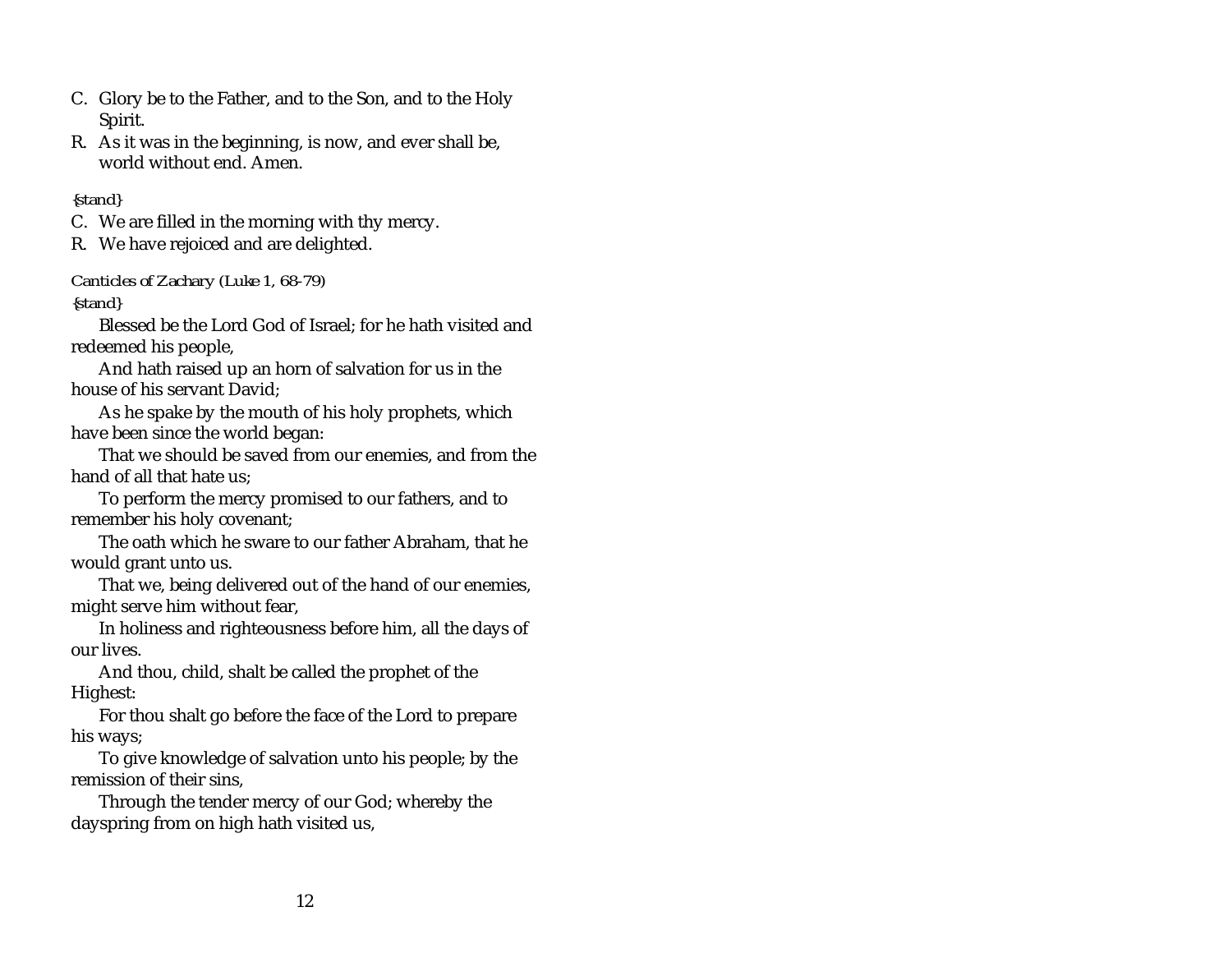To give light to them that sit in darkness and in the shadow of death, to guide our feet into the way of peace.

- C. Glory be to the Father, and to the Son, and to the Holy Spirit.
- R. As it was in the beginning, is now, and ever shall be, world without end. Amen.

C. Enlighten, O Lord, them that sit in darkness: and direct our feet into the way of peace, O God of Israel.

- O. Lord, have mercy upon us. *Kyrie eleison*. Christ have mercy upon us. *Christe eleison*. Lord, have mercy upon us. *Kyrie eleison*.
- O. Our Father,
- R. who art in heaven, hallowed be thy name. Thy kingdom come, Thy will be done on earth as it is in heaven. Give us this day our daily bread, and forgive us our trespasses as we forgive those who trespass against us.
- C. And lead us not into temptation.
- R. But deliver us from evil.
- O. Let us pray.

O God, who through thine only begotten Son has overcome death and opened to us the gates of everlasting life; grant that our holy desires, which have been stirred within us by thy grace, may by thy further aid be happily fulfilled. Through the same Jesus Christ thy Son, our Lord, who liveth and reigneth with thee, in the unity of the Holy Spirit, one God world without end.

- R. Amen.
- O. O model of the heavenly life, Teacher and Guide, Benedict, whose spirit now rejoices with Christ in heaven: O beloved shepherd, preserve thy flock,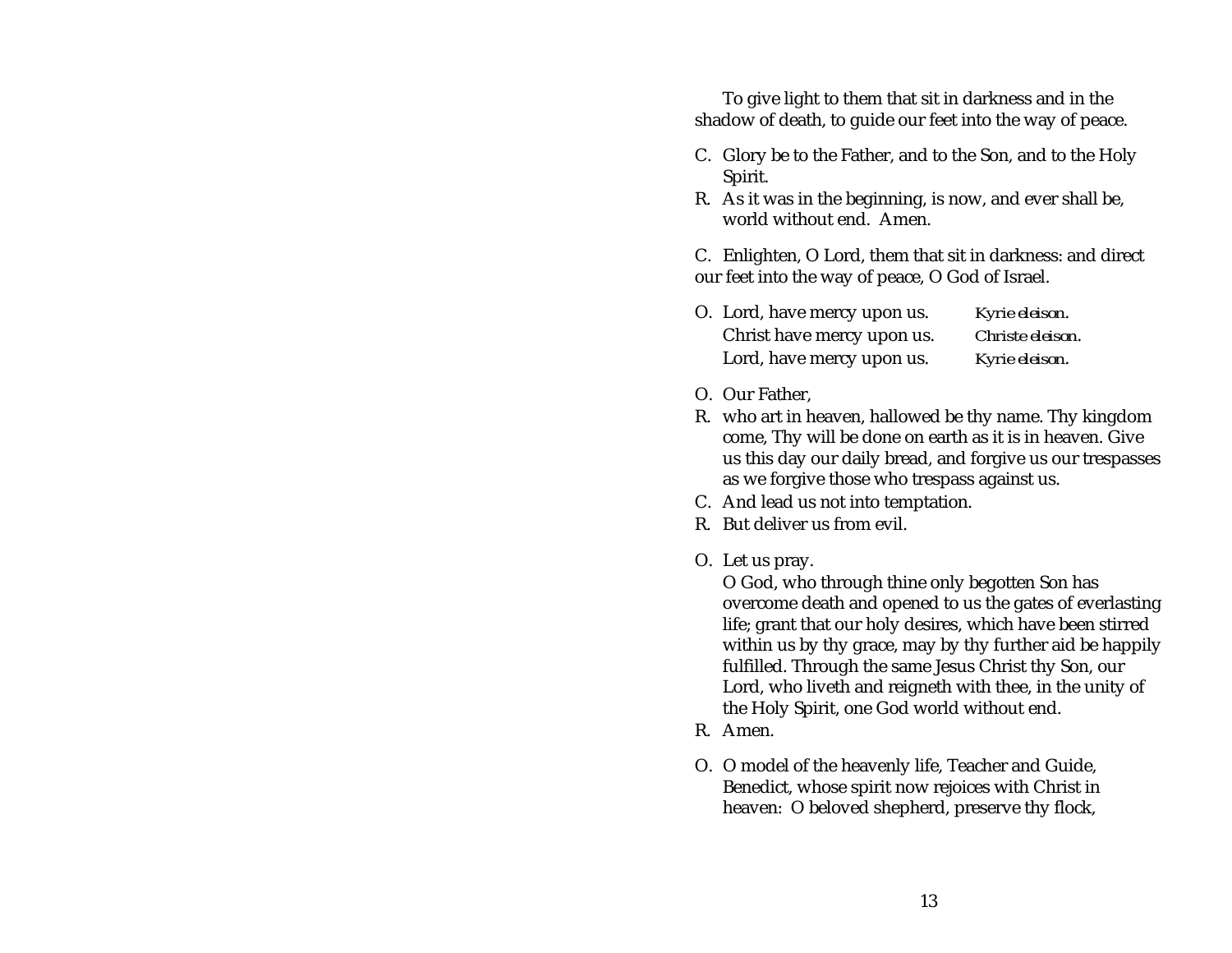strengthen it with thy holy prayer, and under thy guidance lead it along the glorious path to heaven.

- C. The Lord led the just through right ways.
- R. And showed him the kingdom of God.
- O. Let us pray.

Raise up, O Lord, in thy Church, the Spirit wherewith our holy Father, the Abbot Benedict, was animated: that filled with the same, we may strive to love what he loved, and to practice what he taught. Through Christ our Lord.

- R. Amen.
- C. Let us bless the Lord.
- R. Thanks be to God.
- C. May the souls of the faithful departed, through the mercy of God, rest in peace.
- R. Amen.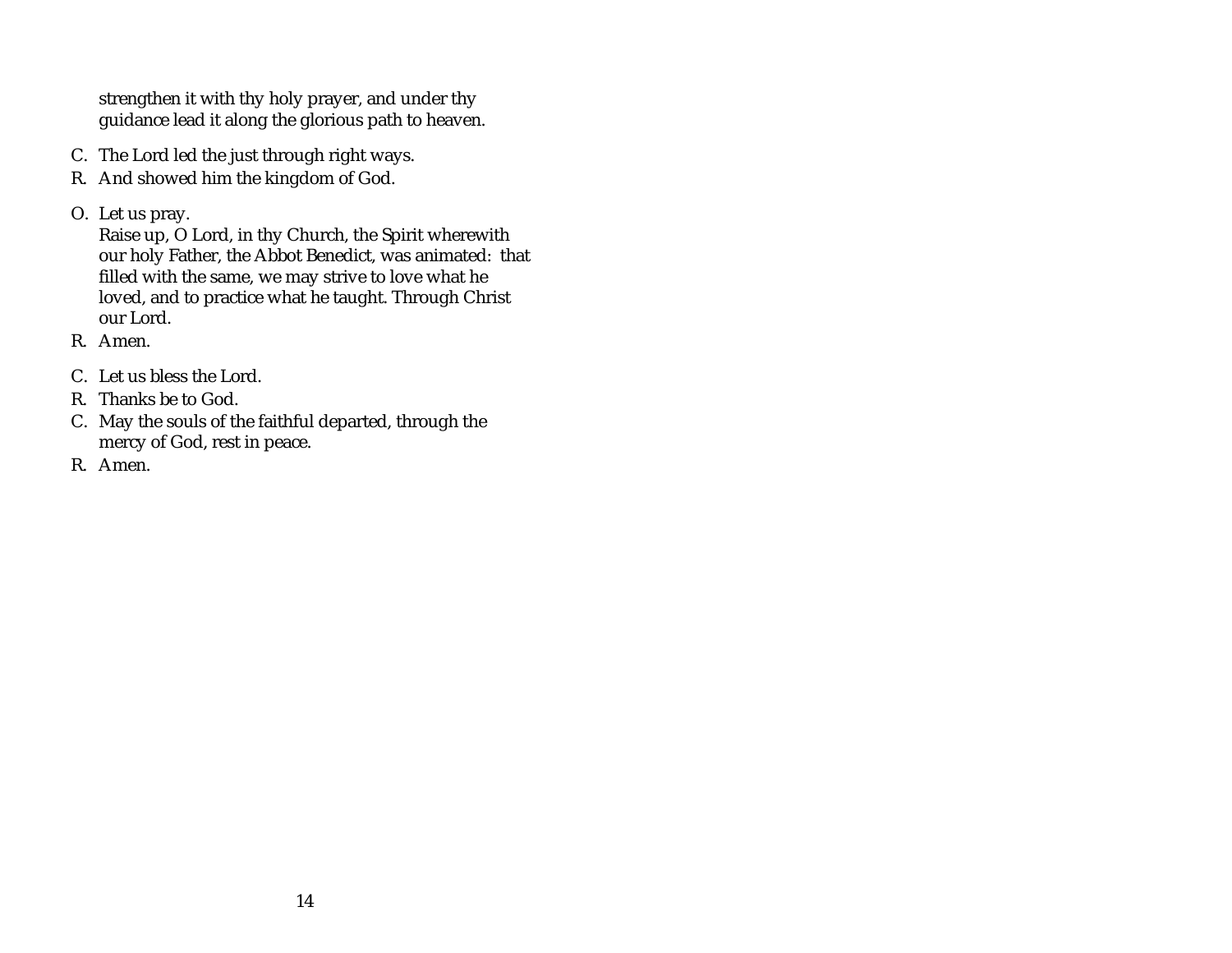## <span id="page-19-0"></span>**PRIME**

*Prime is the first hour of the day (about six o'clock in the morning.) In the prayers at Prime we ask God to bless and sanctify the work of the day which has just begun.*

- O. Our Father,
- R. who art in heaven, hallowed be thy name. Thy kingdom come, Thy will be done on earth as it is in heaven. Give us this day our daily bread, and forgive us our trespasses as we forgive those who trespass against us.
- C. And lead us not into temptation.
- R. But deliver us from evil.
- C. Incline unto mine aid, O God.
- R. O Lord, make haste to help me.  $(\Phi)$
- C. O Lord, open thou my lips:
- R. And my mouth shall declare thy praise.
- C. Glory be to the Father, and to the Son, and to the Holy Spirit.
- R. As it was in the beginning, is now, and ever shall be, world without end. Amen.

### *Hymn*

Now in the sun's new dawning ray, Lowly of hear, our God we pray That He from harm may Keep us free In all the deeds this day shall see.

May fear of Him our tongues restrain, Lest strife unguarded speech should stain: His favoring care our guardian be, Lest our eyes feast on vanity.

May every heart be pure from sin,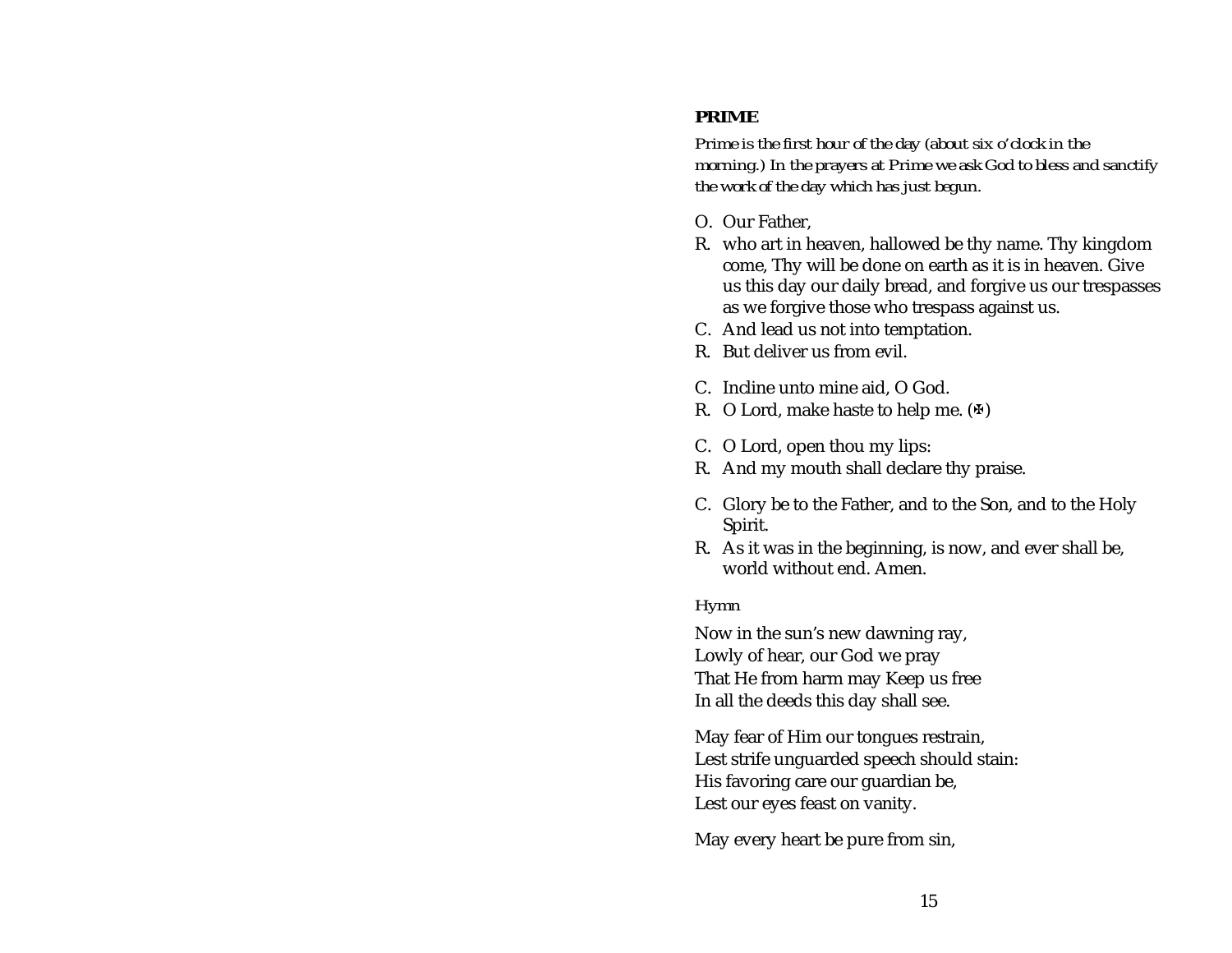<span id="page-20-0"></span>And folly find no place Therein: Scant need of food, excess denied, Wear down in us the body's pride.

That when the light of day is gone, And night in course shall follow on, We, free from cares the world affords, May chant the praise that is our Lord's.

All praise to God the Father be, All thanks, Eternal Son, to Thee: All glory as is ever meet, To God the Holy Paraclete. Amen.

*Psalm 23 Dominus regit me*

The Lord is my shepherd; *{Sit}* \* I shall not want.

He maketh me to lie down in green pastures: \* he leadeth me beside the still waters.

He restoreth my soul: \* he leadeth me in the paths of righteousness for his name sake.

Yea, though I walk through the valley of the shadow of death, \* I will fear no evil, for thou art with me; they rod and thy staff they comfort me.

Thou preparest a table before me in the presence of mine enemies: \* thou anointest my head with oil; my cup runneth over.

Surely goodness and mercy shall follow me all the days of my life: \* and I will dwell in the house of the Lord for ever.

*{Stand}*

C. Glory be to the Father, and to the Son, and to the Holy Spirit.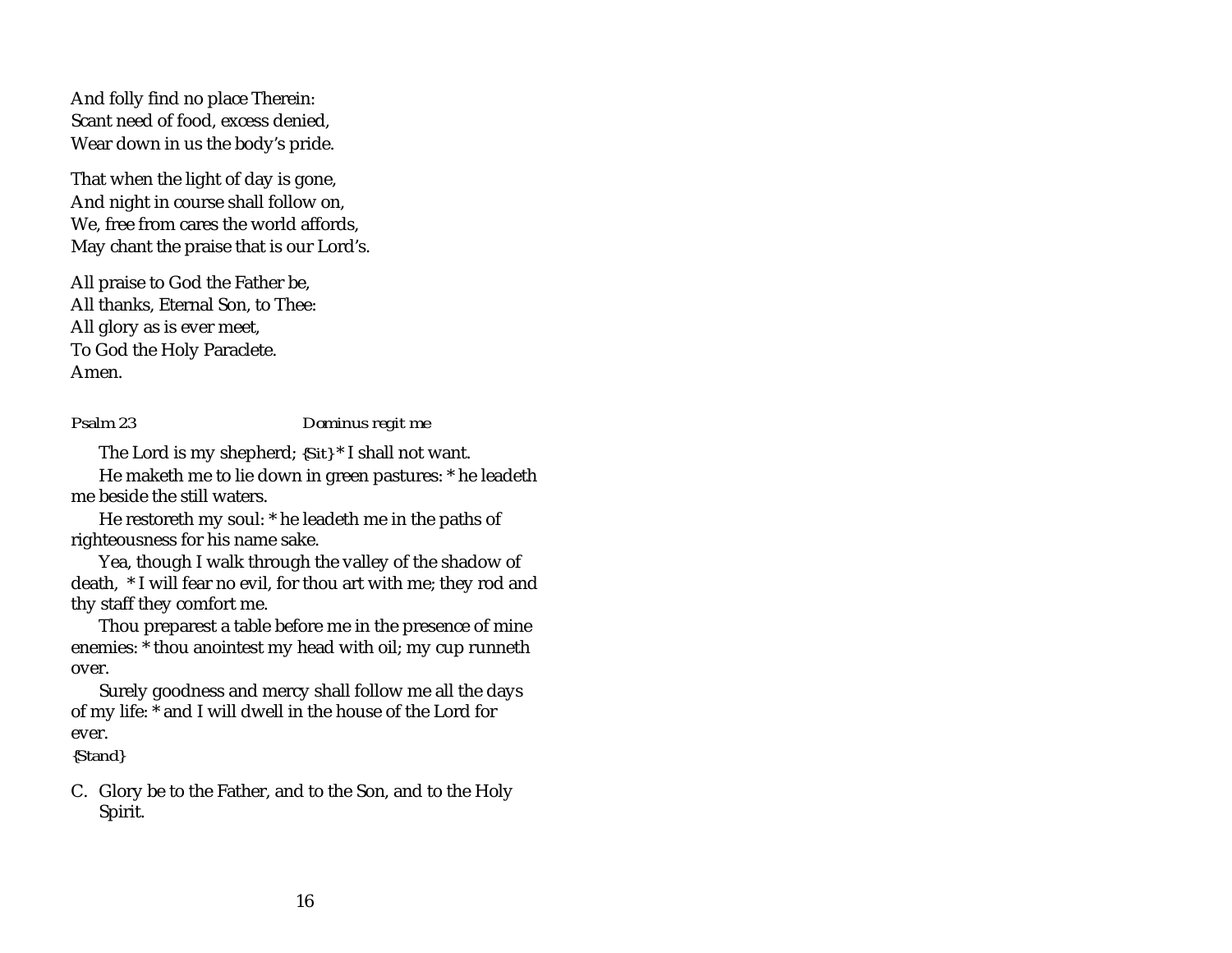- R. As it was in the beginning, is now, and ever shall be, world without end. Amen.
- C. To the King of ages, immortal and invisible, the only God, be honor and glory, for ever and ever. Amen.
- R. Thanks be to God.
- C. Arise, O Christ, and assist us.
- R. And deliver us for thy Name's sake.
- O. Let us pray.

O Lord God almighty, who hast brought us to the beginning of this day, preserve us in the same by thy power, that we may not fall this day into any sin, but that all our thoughts, words, and deeds may be directed to the fulfillment of thy will. We ask this through our Lord Jesus Christ, thy Son, who liveth and reigneth with thee, in the unity of the Holy Spirit, one God world without end.

- R. Amen.
- C. Let us bless the Lord.
- R. Thanks be to God.

*When the office is said in choir, the Saints for the following day are now announced from the book called the* Martyrology*. (Sit for the reading.) When saying the office privately, simply continue with the following:*

#### *{Stand}*

- C. Precious in the sight of the Lord.
- R. Is the death of his Saints.
- O. Let us pray.
- O. May holy Mary and all the Saints intercede for us with the Lord, that we may receive help and salvation from him who liveth and reigneth for ever and ever.
- R. Amen.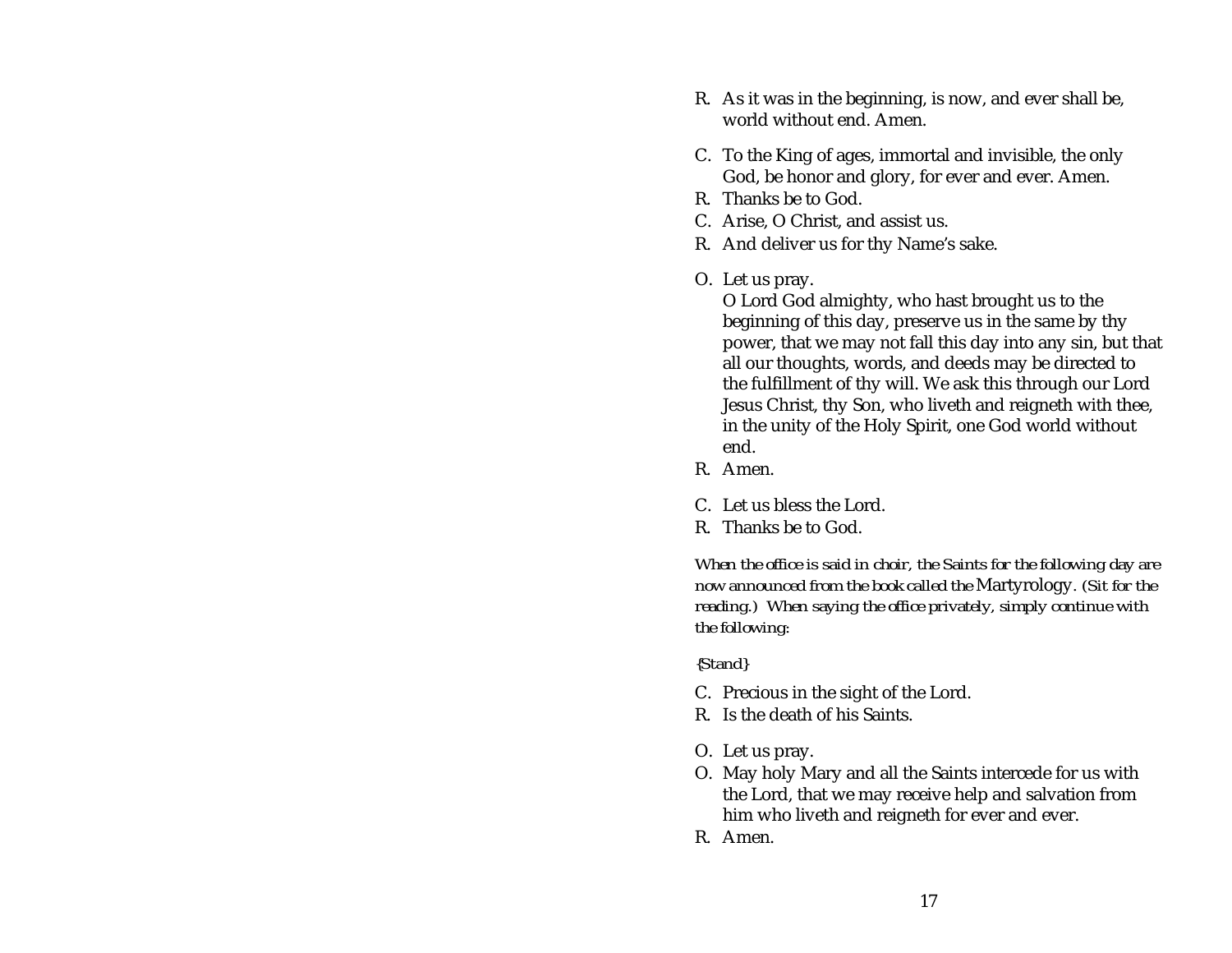- C. Incline unto mine aid, O God.
- R. O Lord, make haste to help me.
- C. Incline unto mine aid, O God.
- R. O Lord, make haste to help me.
- C. Incline unto mine aid, O God.
- R. O Lord, make haste to help me.
- C. Glory be to the Father, and to the Son, and to the Holy Spirit.
- R. As it was in the beginning, is now, and ever shall be, world without end. Amen.

| O. Lord, have mercy upon us. | Kyrie eleison.   |
|------------------------------|------------------|
| Christ have mercy upon us.   | Christe eleison. |
| Lord, have mercy upon us.    | Kyrie eleison.   |

- O. Our Father,
- R. who art in heaven, hallowed be thy name. Thy kingdom come, Thy will be done on earth as it is in heaven. Give us this day our daily bread, and forgive us our trespasses as we forgive those who trespass against us.
- C. And lead us not into temptation.
- R. But deliver us from evil.
- C. Look down upon thy servants, O Lord, the works of thy hands, and direct their children.
- R. And let the brightness of the Lord our God be upon us, and direct thou the works of our hands over us; yea, the work of our hands do thou direct.
- C. Glory be to the Father, and to the Son, and to the Holy Spirit.
- R. As it was in the beginning, is now, and ever shall be, world without end. Amen.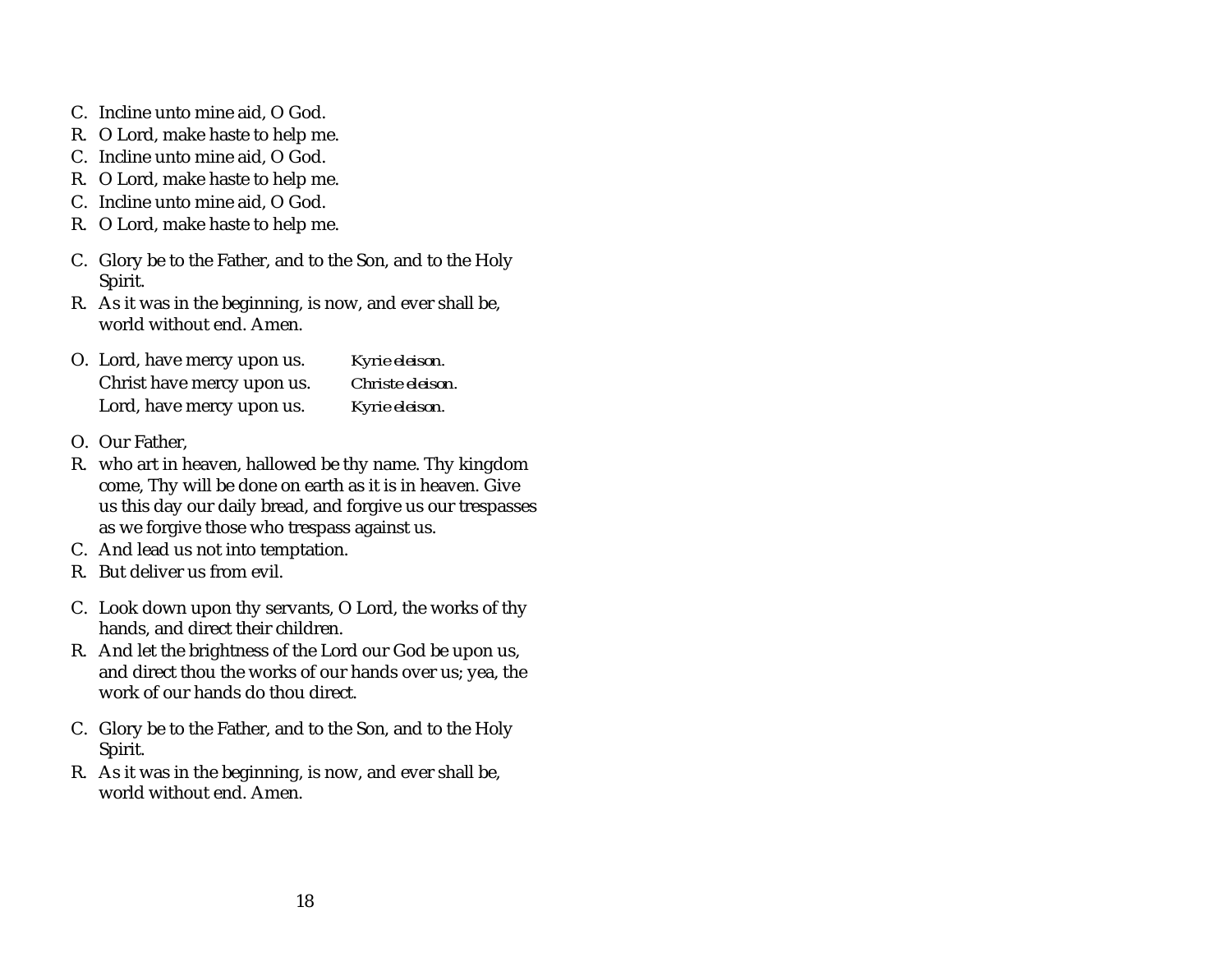O. Let us pray.

O Lord God, King of heaven and earth, vouchsafe this day to direct and sanctify, to rule and govern our hearts and bodies, our thoughts, words, and deeds, according to thy law, and in the doing of thy commandments, that now and forever we may, by thy help, attain salvation and freedom, O Savior of the world, who livest and reignest for ever and ever.

- R. Amen.
- C. Pray, O Lord, a blessing.
- O. May the almighty Lord order our days and actions in his peace.
- R. Amen.
- O. From the Rule of our holy Father Benedict: May we by patience share in the sufferings of Christ, and thus deserve to share in his kingdom. But thou, O Lord, have mercy on us.
- R. Thanks be to God.
- C. Our help is in the name of the Lord.
- R. Who made heaven and earth.
- C. Let us bless the Lord.
- R. Thanks be to God.
- O. May the Lord bless us, and protect us from all evil, and bring us to life eternal: and may the souls of the faithful departed, through the mercy of God, rest in peace.
- R. Amen.
- O. In commemoration of all our brethren, of all the members of our Order, and of all our benefactors.
- C. May they rest in peace.
- R. Amen.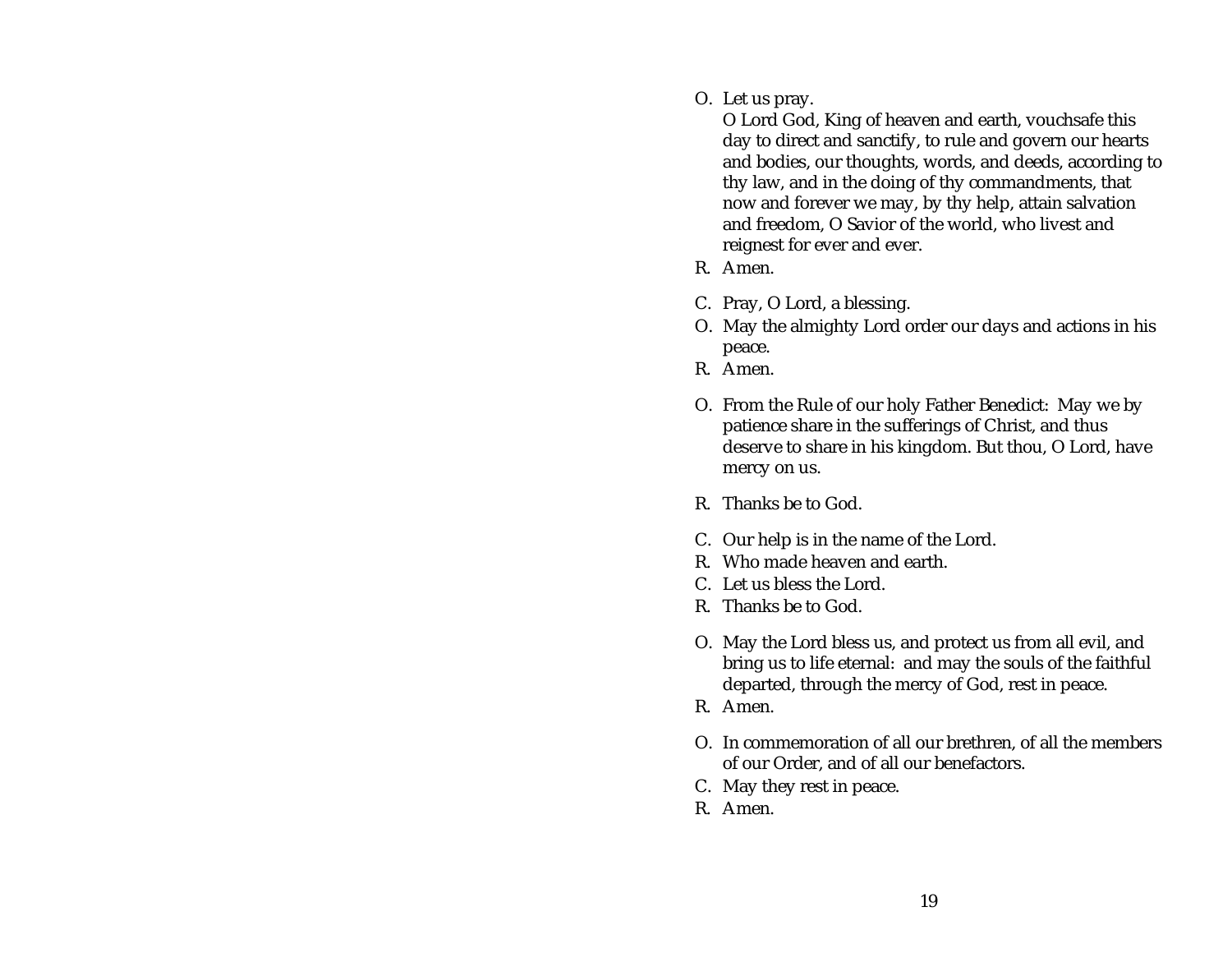#### <span id="page-24-0"></span>*Psalm 130 De profundis*

Out of the depths have I cried unto thee, O Lord. *{Sit}* \* Lord hearing my voice. Let thine ears be attentive \* to the voice of my supplications.

If thou, Lord, shouldest mark iniquities, \* O Lord, who shall stand?

But there is forgiveness with thee, \* that thou mayest be feared.

I wait for the Lord, my soul doth wait, \* and in his word do I hope.

My soul waiteth for the Lord more than they that watch for the morning: \* I say, more than they that watch fort the morning.

Let Israel hope in the Lord: \* for with the Lord there is mercy, and with him is plenteous redemption.

And he shall redeem Israel \* from all his iniquities. *{Stand}*

O. Eternal rest grant unto them, O Lord. \* And let perpetual light shine upon them.

- C. From the gate of hell.
- R. Deliver their souls, O Lord.
- C. May they rest in peace.
- R. Amen.
- C. O Lord, hear my prayer.
- R. And let my cry come unto thee.
- O. Let us pray.

O God, ever bountiful in forgiveness and lovingly desirous of man's salvation we humbly beseech thy mercy in behalf of our brethren, relatives, and benefactors who have passed from this world, that, through the intercession of blessed Mary ever Virgin, and of all the Saints, they may attain the joys of eternal happiness. We ask this through our Lord Jesus Christ thy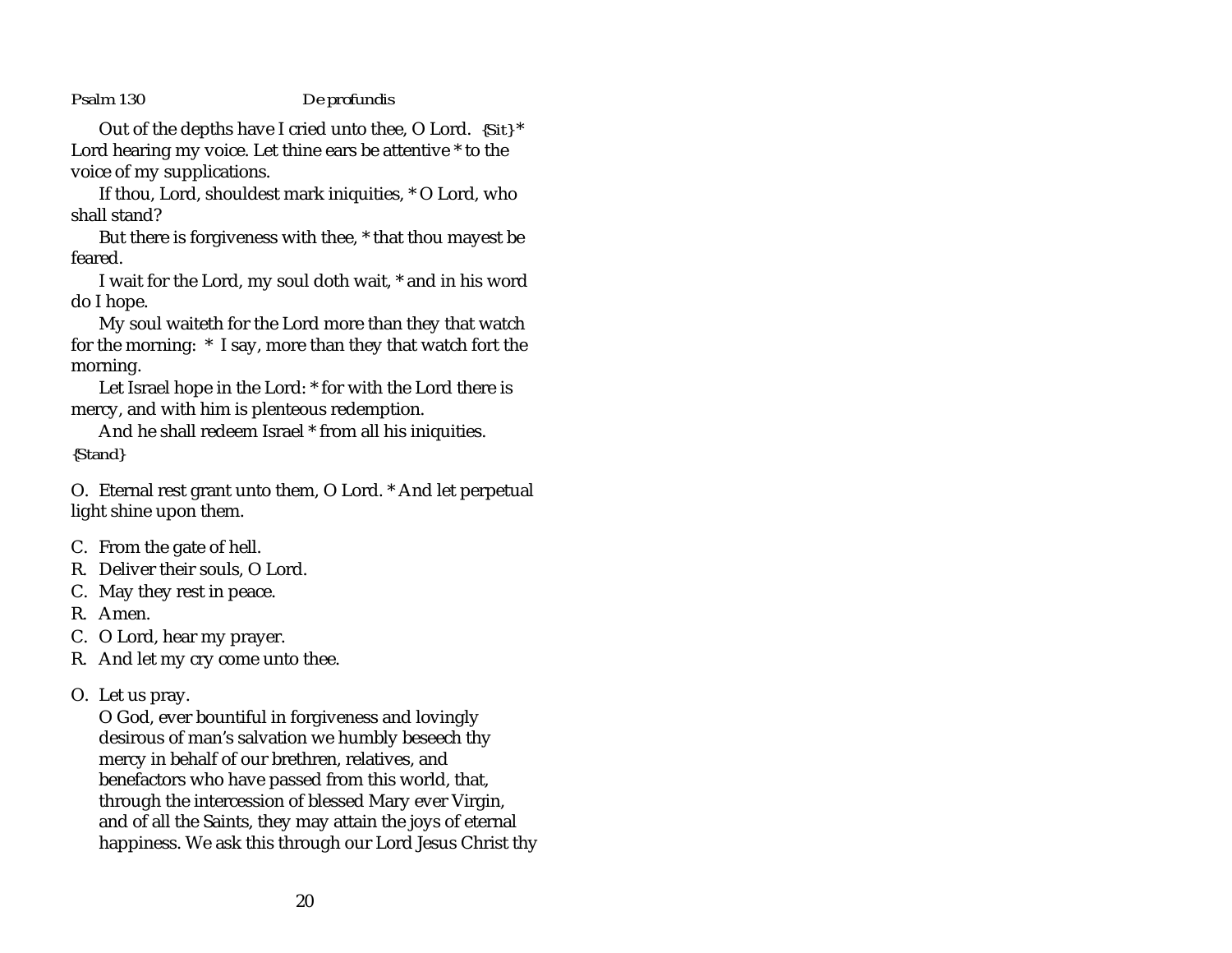Son, who liveth and reigneth with thee, in the unity of the Holy Ghost, one God, world without end.

- R. Amen
- C. Eternal rest grant unto them, O Lord.
- R. And let perpetual light shine upon them.
- C. May they rest in peace.
- R. Amen.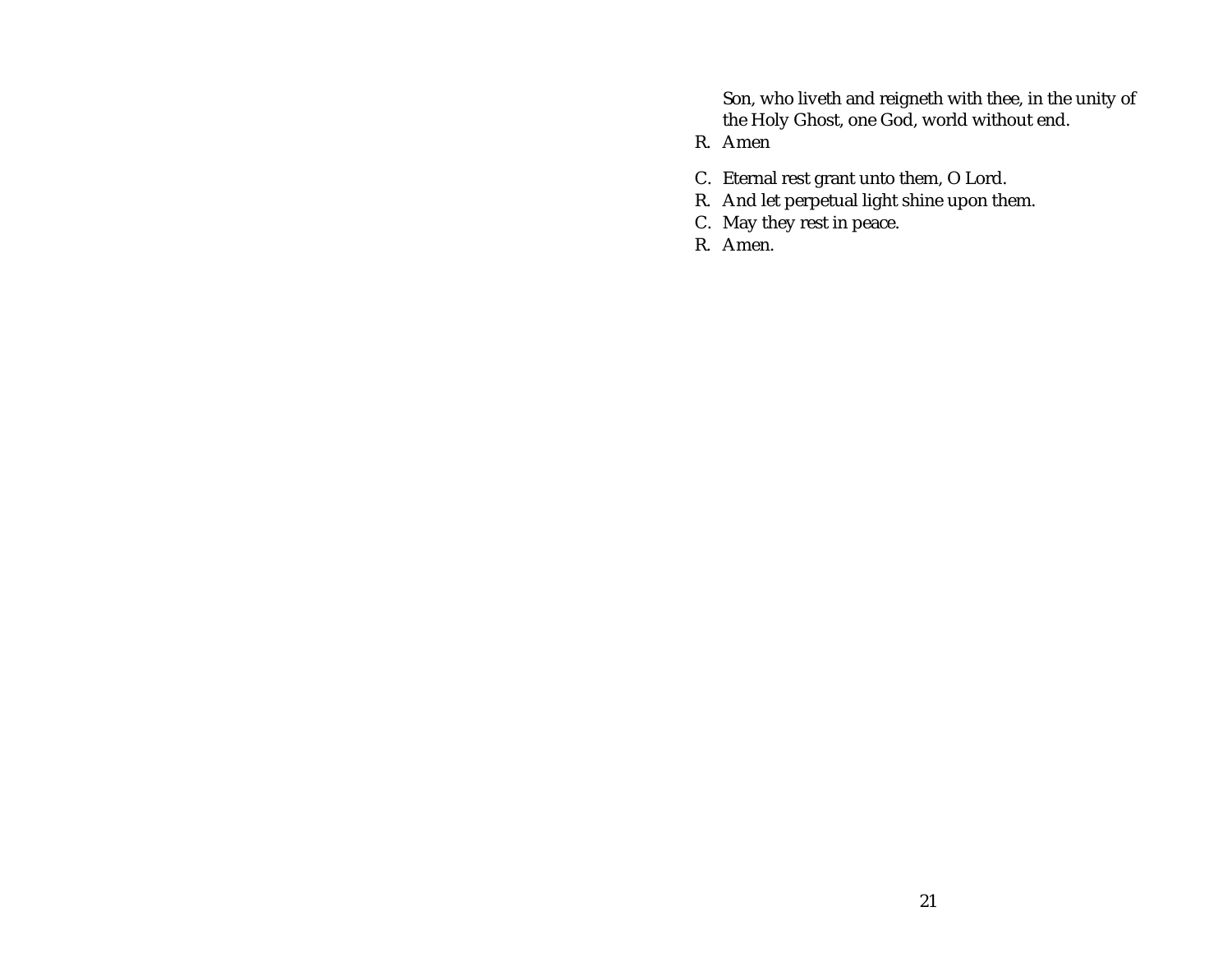# <span id="page-26-0"></span>**TERCE**

*Terce is the hour commemorating the descent of the Holy Spirit upon the Apostles on the first Pentecost. We invoke Him also upon ourselves.*

- O. Our Father,
- R. who art in heaven, hallowed be thy name. Thy kingdom come, Thy will be done on earth as it is in heaven. Give us this day our daily bread, and forgive us our trespasses as we forgive those who trespass against us. And lead us not into temptation. But deliver us from evil.
- C. Incline unto mine aid, O God.
- R. O Lord, make haste to help me.  $(\Phi)$
- C. O Lord, open thou my lips:
- R. And my mouth shall declare thy praise.
- C. Glory be to the Father, and to the Son, and to the Holy Spirit.
- R. As it was in the beginning, is now, and ever shall be, world without end. Amen.

### *Hymn*

Come, Holy Ghost, who ever one, Reignest with Father and with Son, It is the hour our souls possess With thy full flood of holiness.

Let flesh, and heart, and lips, and mind, Sound forth our witness to mankind; And love light up our mortal frame Till others catch the living flame.

Now to the Father, to the Son,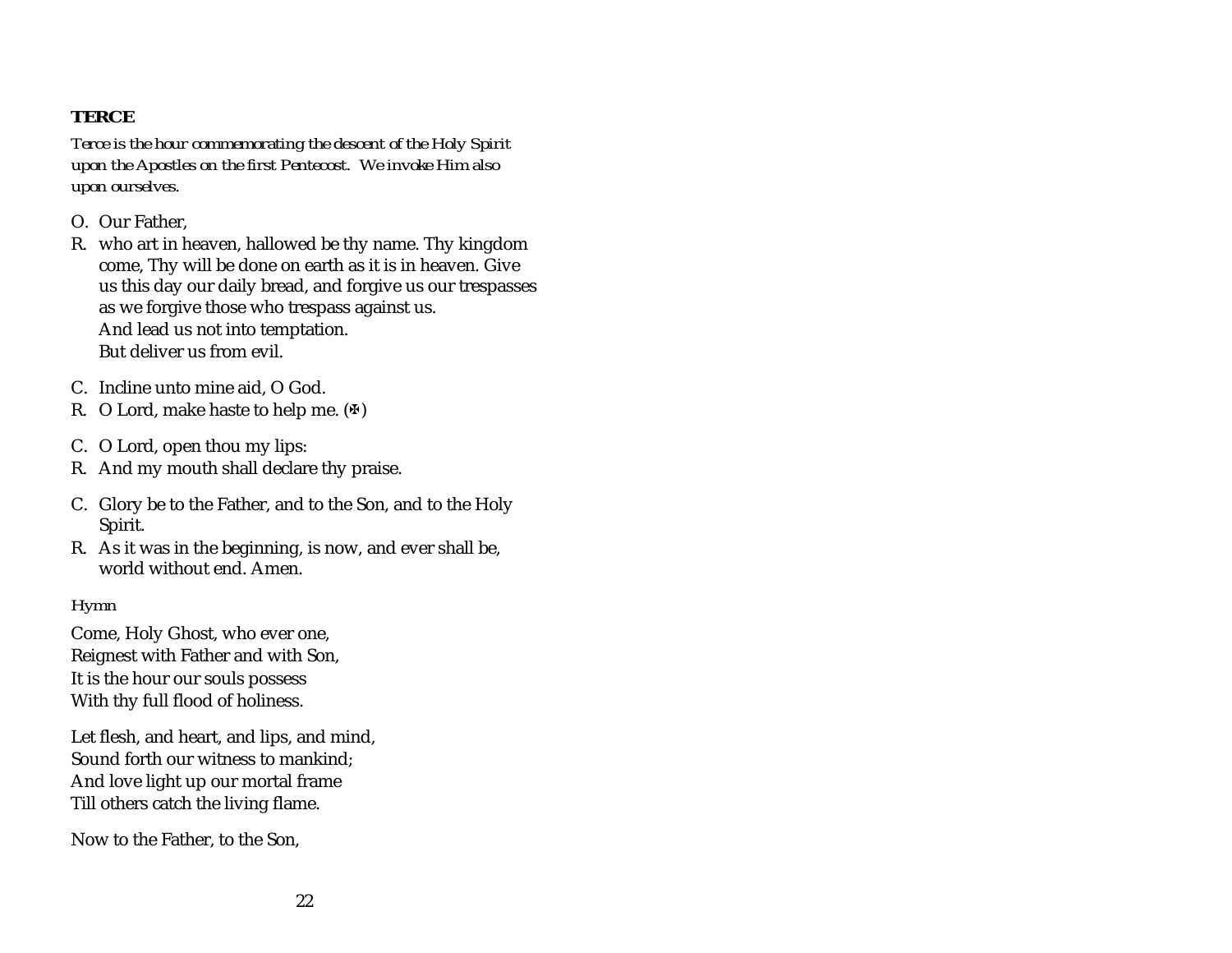<span id="page-27-0"></span>And to the Spirit, Three in One. Be praise, and thanks, and glory given, By men on earth, by Saints in heaven. Amen.

*Psalm 121 Levavi oculos*

I will lift up mine eyes unto the hills, *{Sit}* \* from whence cometh my help.

My help cometh from the Lord, \* which made heaven and earth.

He will not suffer thy foot to be moved: \* he that keepeth thee will not slumber.

Behold, he that keepeth Israel \* shall neither slumber nor sleep.

The Lord is thy keeper: \* the Lord is thy shade upon thy right hand.

The sun shall not smite thee by day, \* nor the moon by night.

The Lord shall preserve thee from all evil: \* he shall preserve thy soul.

The Lord shall preserve thy going out and thy coming in \* from this time forth, and even for evermore.

- C. Glory be to the Father, and to the Son, and to the Holy Spirit.
- R. As it was in the beginning, is now, and ever shall be, world without end. Amen.
- O. Heal me, O Lord, and I shall be healed: save me, and I shall be saved: for thou art my praise.
- R. Thanks be to God.
- C. Be thou my helper, forsake me not.
- R. Nor despise me, O God, my Savior.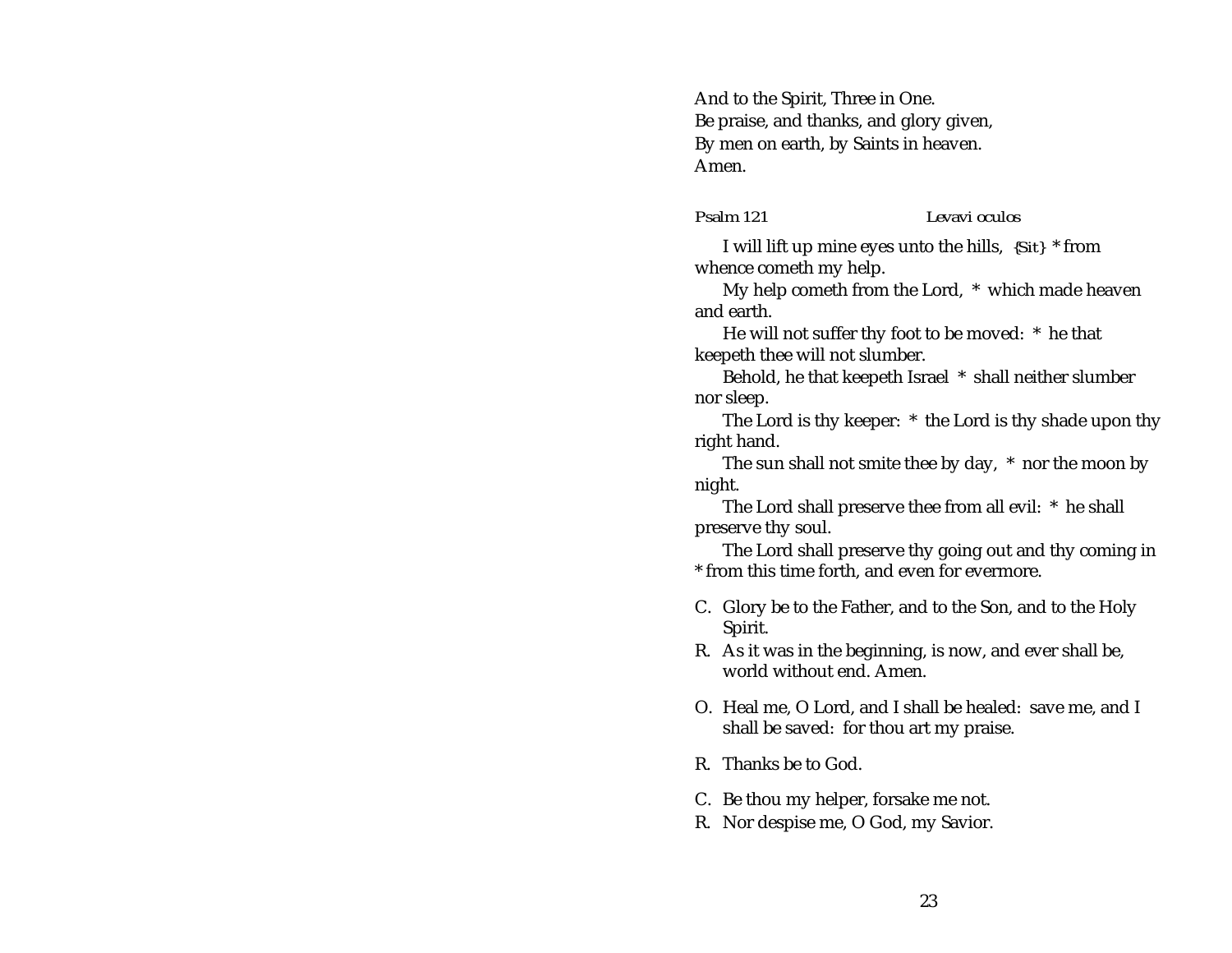- O. Lord, have mercy upon us. *Kyrie eleison*. Christ have mercy upon us. *Christe eleison*. Lord, have mercy upon us. *Kyrie eleison*.
- O. Our Father,
- R. who art in heaven, hallowed be thy name. Thy kingdom come, Thy will be done on earth as it is in heaven. Give us this day our daily bread, and forgive us our trespasses as we forgive those who trespass against us.
- C. And lead us not into temptation.
- R. But deliver us from evil.
- O. Let us pray.

O God, Who didst instruct the hearts of the faithful by the light of the Holy Spirit; grant that by the light of the same Spirit we may be always truly wise and rejoice in his consolation. We ask this through our Lord Jesus Christ thy Son, who liveth and reigneth with thee, in the unity of the same Holy Ghost, one God, world without end.

- R. Amen.
- C. Let us bless the Lord.
- R. Thanks be to God.
- C. May the souls of the faithful departed, through the mercy of God, rest in peace.
- R. Amen.

*(Collect and Saint of the day)*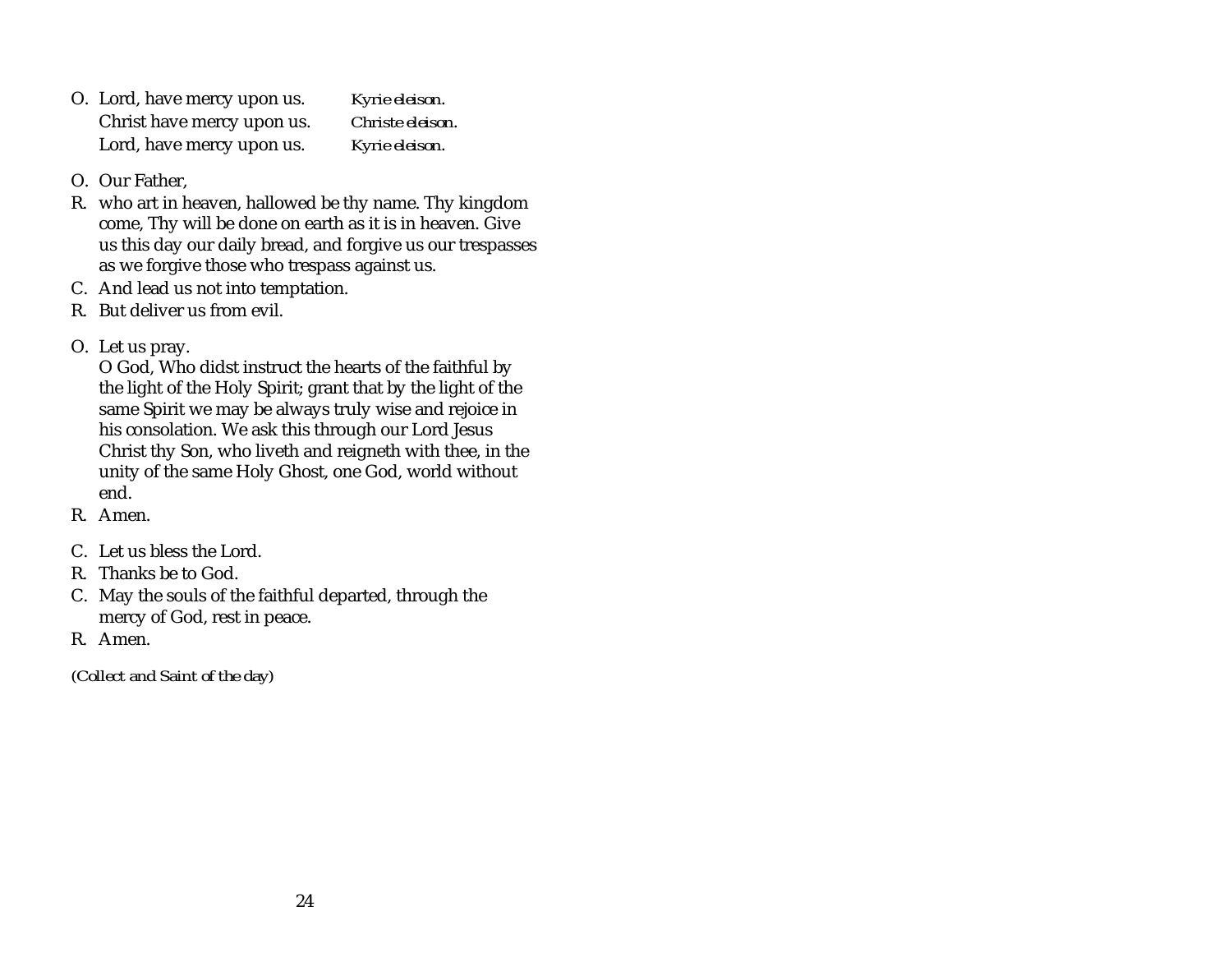## <span id="page-29-0"></span>**SEXT**

*Sext is the hour of noon. We pray God for the health of body and soul.*

*{Stand}*

#### *The Angelus*

- O. The Angel of the Lord declared unto Mary and she conceived by the Holy Spirit.
- C. Hail, Mary, full of grace, the Lord is with thee. Blessed art thou among women, and blessed is the Fruit of thy womb, Jesus.
- R. Holy Mary, Mother of God, pray for us sinners now, and at the hour of our death. Amen.
- C. Behold, the handmaid of the Lord. \* Be it done to me according to Thy word.
- C. Hail, Mary, full of grace, the Lord is with thee. Blessed art thou among women, and blessed is the Fruit of thy womb, Jesus.
- R. Holy Mary, Mother of God, pray for us sinners now, and at the hour of our death. Amen.
- C. And the Word was made flesh \* and dwelt among us.
- C. Hail, Mary, full of grace, the Lord is with thee. Blessed art thou among women, and blessed is the Fruit of thy womb, Jesus.
- R. Holy Mary, Mother of God, pray for us sinners now, and at the hour of our death. Amen.
- C. Pray for us, O holy Mother of God,
- R. that we may be made worthy of the promises of Christ.
- C. Let us pray.

Pour forth, we beseech thee, O Lord, thy grace into our hearts, that we to whom the incarnation of thy Son was made known by the message of an angel, may by his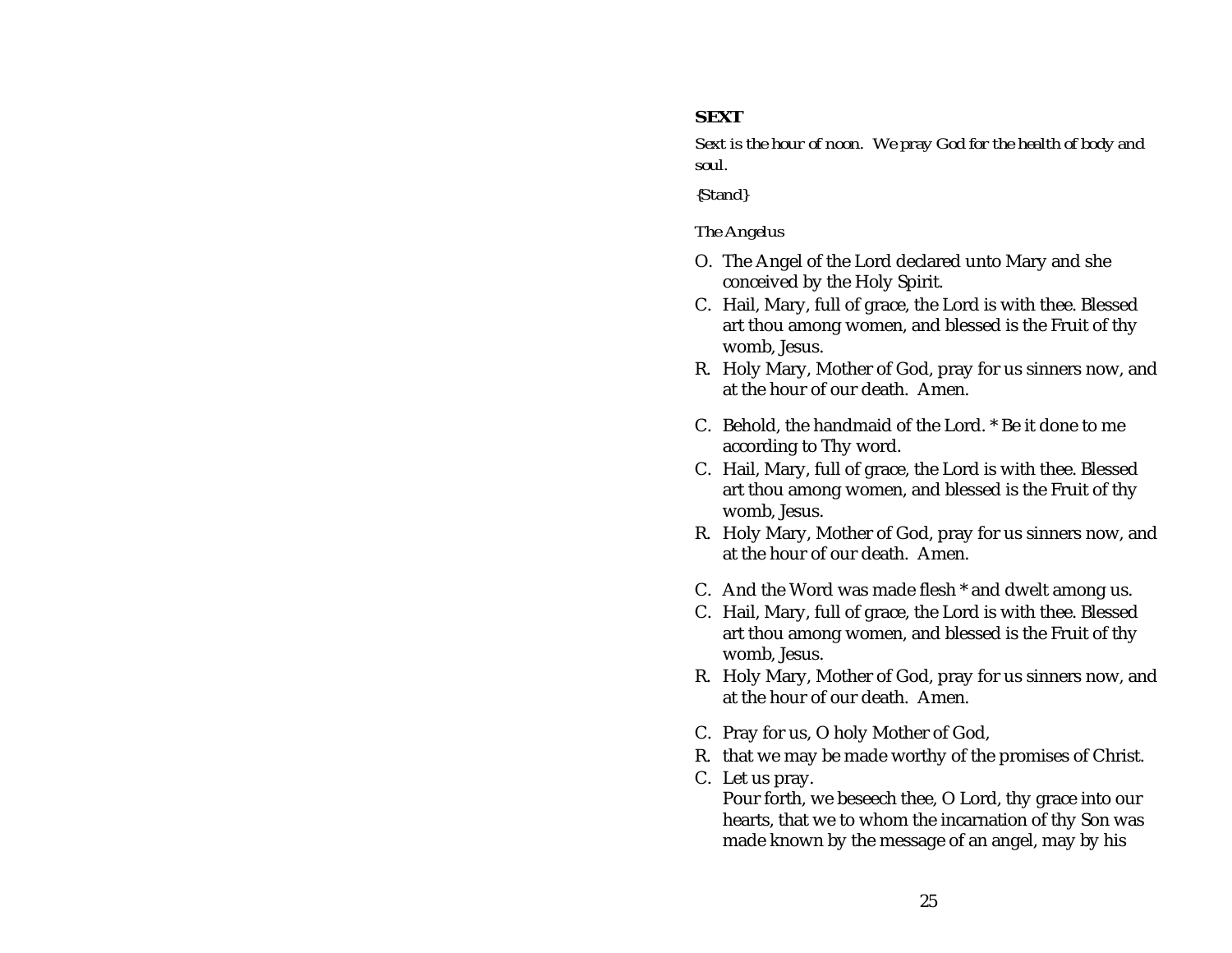Passion and Cross be brought to the glory of His resurrection. Through Christ, our Lord. Amen.

- O. Our Father,
- R. who art in heaven, hallowed be thy name. Thy kingdom come, Thy will be done on earth as it is in heaven. Give us this day our daily bread, and forgive us our trespasses as we forgive those who trespass against us.
- C. And lead us not into temptation.
- R. But deliver us from evil.
- C. Incline unto mine aid, O God.
- R. O Lord, make haste to help me.  $(\Phi)$
- C. O Lord, open thou my lips:
- R. And my mouth shall declare thy praise.
- C. Glory be to the Father, and to the Son, and to the Holy Spirit.
- R. As it was in the beginning, is now, and ever shall be, world without end. Amen.

# *Hymn*

O God, who canst not change nor fail, Guiding the hours, as they go by, Brightening with beams the morning pale, And burning in the mid-day sky:

Quench thou the fires of hate and strife, The wasting fever of the heart; From perils guard our feeble life, And to our souls thy peace impart.

Grant this, O Father, only Son, and Holy Spirit, God of grace, To whom all glory, Three in One, Be given in every time and place.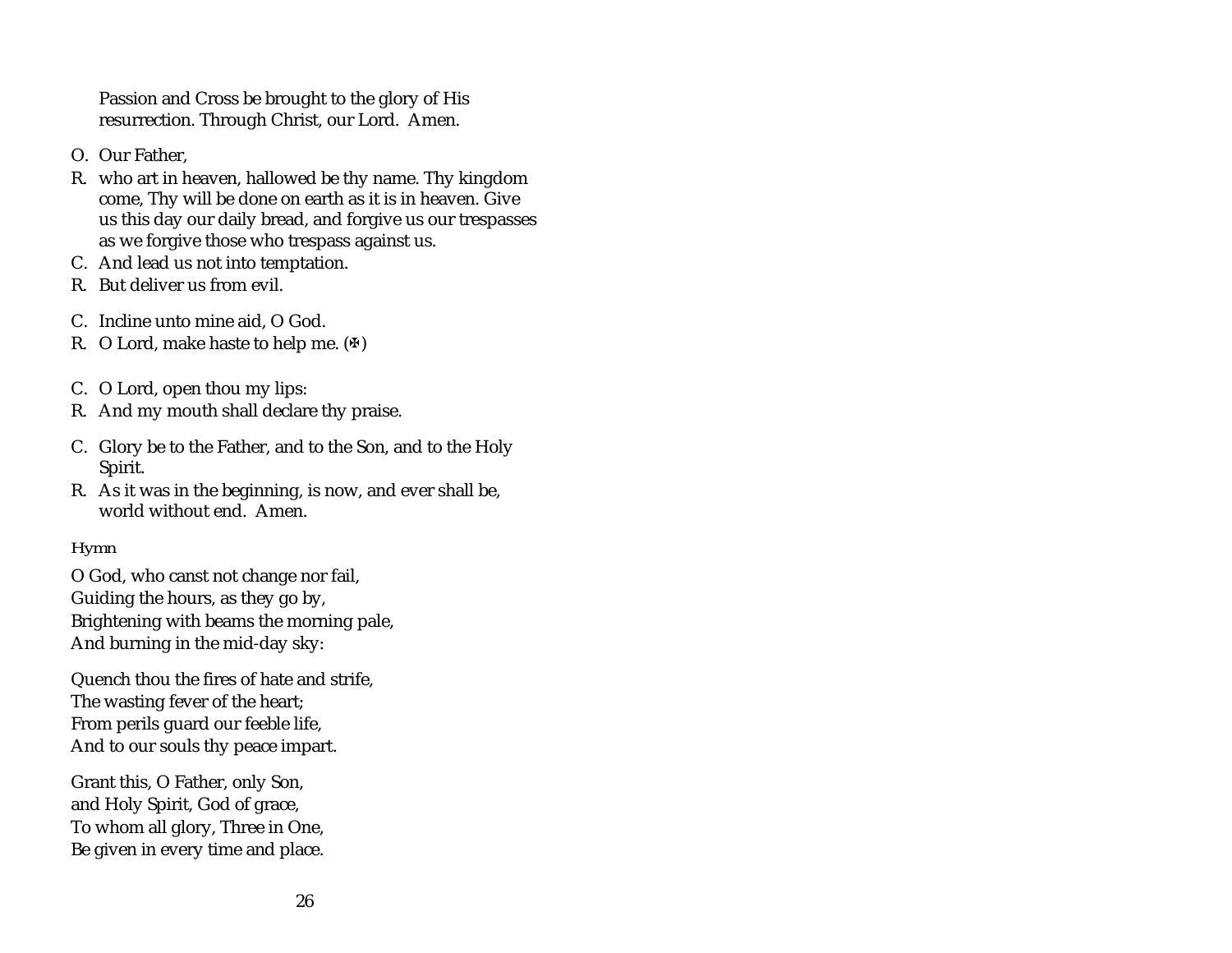<span id="page-31-0"></span>Amen.

#### *Psalm 124 Nisi quia Dominus*

If it had not be the Lord who was on our side, *{Sit}* \* now may Israel say;

If it had not been the Lord who was on our side, \* when men rose up against us:

Then they had swallowed us up quick, \* when their wrath was kindled against us:

Then the waters had overwhelmed us, \* the stream had gone over our soul:

Then the proud waters \* had gone over our soul.

Blessed be the Lord, \* who had not given us as a prey to their teeth.

Our soul is escaped as a bird out of the snare of the fowlers: \* the snare is broken, and we are escaped.

Our help is in the name of the Lord, \* who made heaven and earth.

- C. Glory be to the Father, and to the Son, and to the Holy Spirit.
- R. As it was in the beginning, is now, and ever shall be world without end. Amen.
- C. Bear ye one another's burdens, and so fulfill the law of Christ.
- R. Thanks be to God.
- C. The Lord shall govern me and nothing shall be wanting unto me.
- R. He hath set me in a place of pasture.
- O. Lord, have mercy upon us. *Kyrie eleison*. Christ have mercy upon us. *Christe eleison*. Lord, have mercy upon us. *Kyrie eleison*.
- O. Our Father,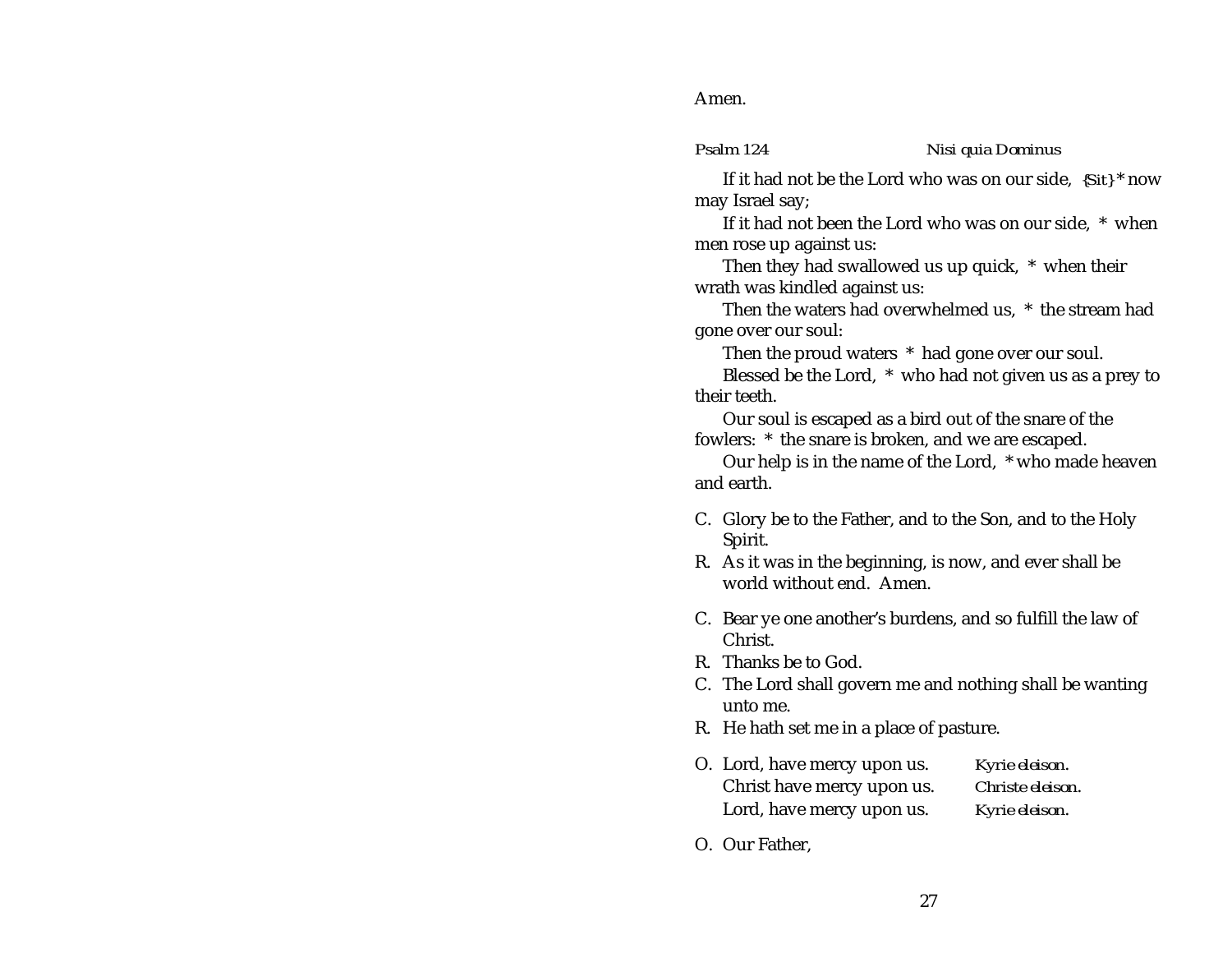- R. who art in heaven, hallowed be thy name. Thy kingdom come, Thy will be done on earth as it is in heaven. Give us this day our daily bread, and forgive us our trespasses as we forgive those who trespass against us.
- C. And lead us not into temptation.
- R. But deliver us from evil.
- O. Let us pray.
- O. Grant to thy people, we beseech thee, O Lord, to avoid the defilements of the devil, and with a pure mind to follow thee, the only God. We ask this through our Lord Jesus Christ, thy Son, who liveth and reigneth with thee, in the unity of the Holy Spirit, one God, world without end.
- R. Amen.
- C. Let us bless the Lord.
- R. Thanks be to God.
- C. May the souls of the faithful departed, through the mercy of God, rest in peace.
- R. Amen.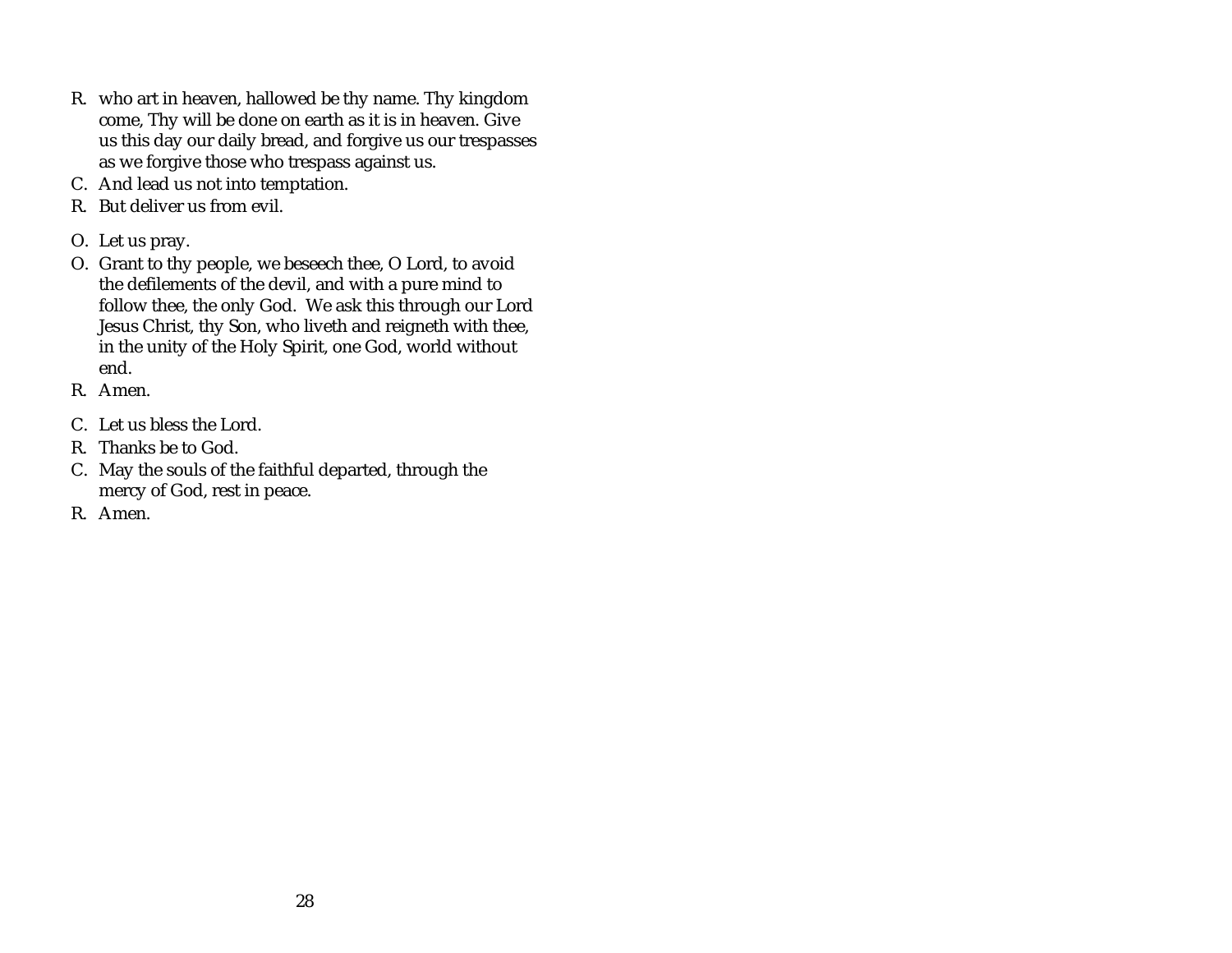#### <span id="page-33-0"></span>**NONE**

#### *{Stand}*

- O. Our Father,
- R. who art in heaven, hallowed be thy name. Thy kingdom come, Thy will be done on earth as it is in heaven. Give us this day our daily bread, and forgive us our trespasses as we forgive those who trespass against us. And lead us not into temptation. But deliver us from evil.
- C. Incline unto mine aid, O God.
- R. O Lord, make haste to help me.  $(\Phi)$
- C. O Lord, open thou my lips:
- R. And my mouth shall declare thy praise.
- C. Glory be to the Father, and to the Son, and to the Holy Spirit.
- R. As it was in the beginning, is now, and ever shall be, world without end. Amen.

#### *Hymn*

O God, unchangeable and true, Of all the Light and power, Dispensing light in silence through Every successive hour.

Lord, brighten our declining day, That it may never wane, till death, when all things round decays, brings back the morn again.

This grace on thy redeemed confer, Father, coequal Son, and Holy Ghost the Comforter, eternal Three in One.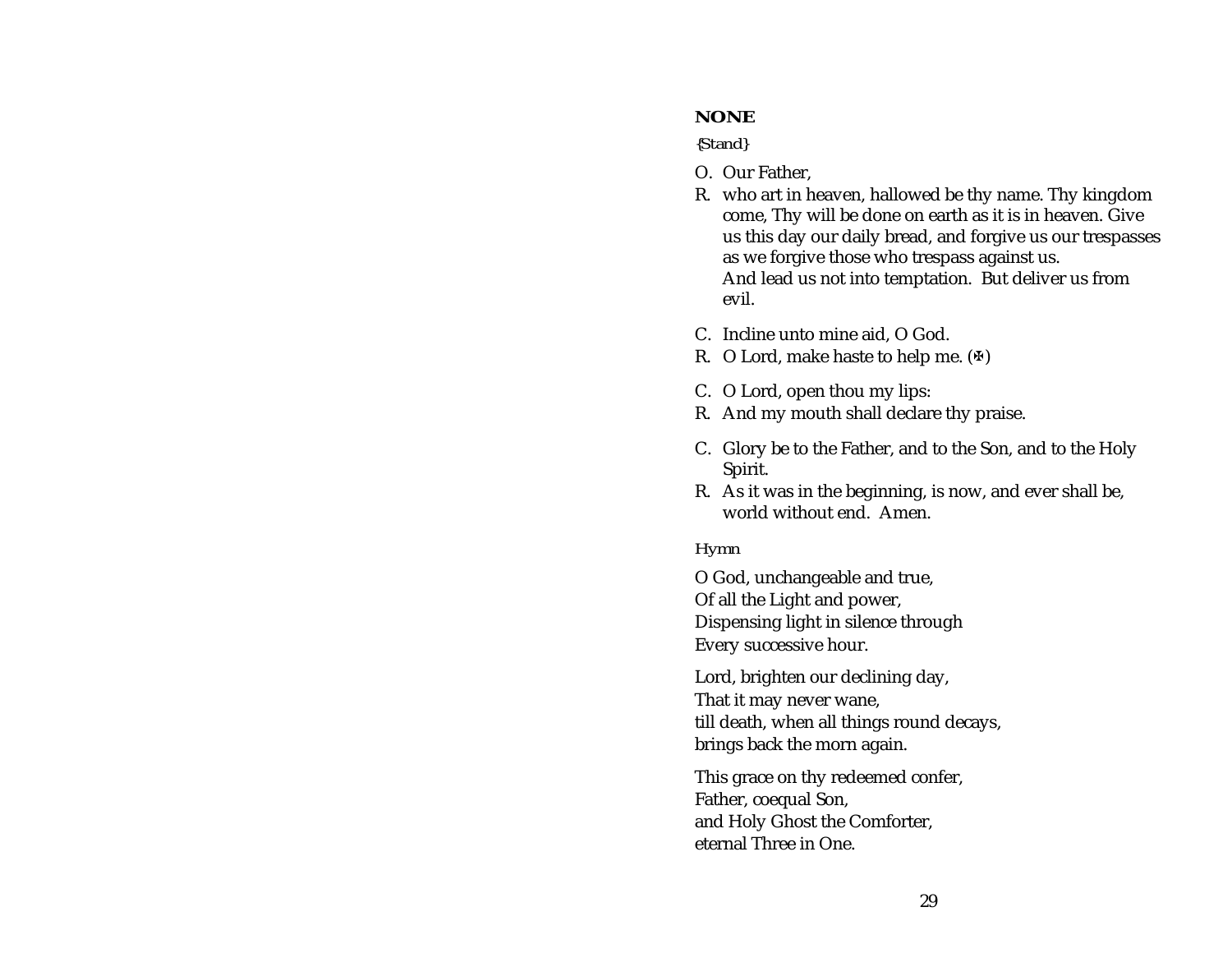<span id="page-34-0"></span>Amen.

*Psalm 128 Beati omnes*

Blessed is every one that feareth the Lord; *{Sit}* \* that walketh in his ways.

For thou shalt eat the labor of thine hands: \* happy shalt thou be, and it shall be well with thee.

Thy wife shall be as a fruitful vine by the sides of thine house: \* thy children like olive plants round about thy table.

Behold, that thus shall the man be blessed \* that feareth the Lord.

The Lord shall bless thee out of Zion: \* and thou shalt seethe good of Jerusalem all the days of thy life.

Yea, thou shalt see thy children's children, \* and peace upon Israel.

- C. Glory be to the Father, and to the Son, and to the Holy Spirit.
- R. As it was in the beginning, is now, and ever shall be world without end. Amen.

# *{Stand}*

- C. Glory be to the Father.
- R. For you are bought with a great price.
- C. Glorify and bear God in your body.
- R. Thanks be to God.
- C. Cleanse thou me from my secret faults, O Lord.
- R. Preserve thy servant also from the sins of others.

| O. Lord, have mercy upon us. | Kyrie eleison.   |
|------------------------------|------------------|
| Christ have mercy upon us.   | Christe eleison. |
| Lord, have mercy upon us.    | Kyrie eleison.   |

- O. Our Father,
- R. who art in heaven, hallowed be thy name. Thy kingdom come, Thy will be done on earth as it is in heaven. Give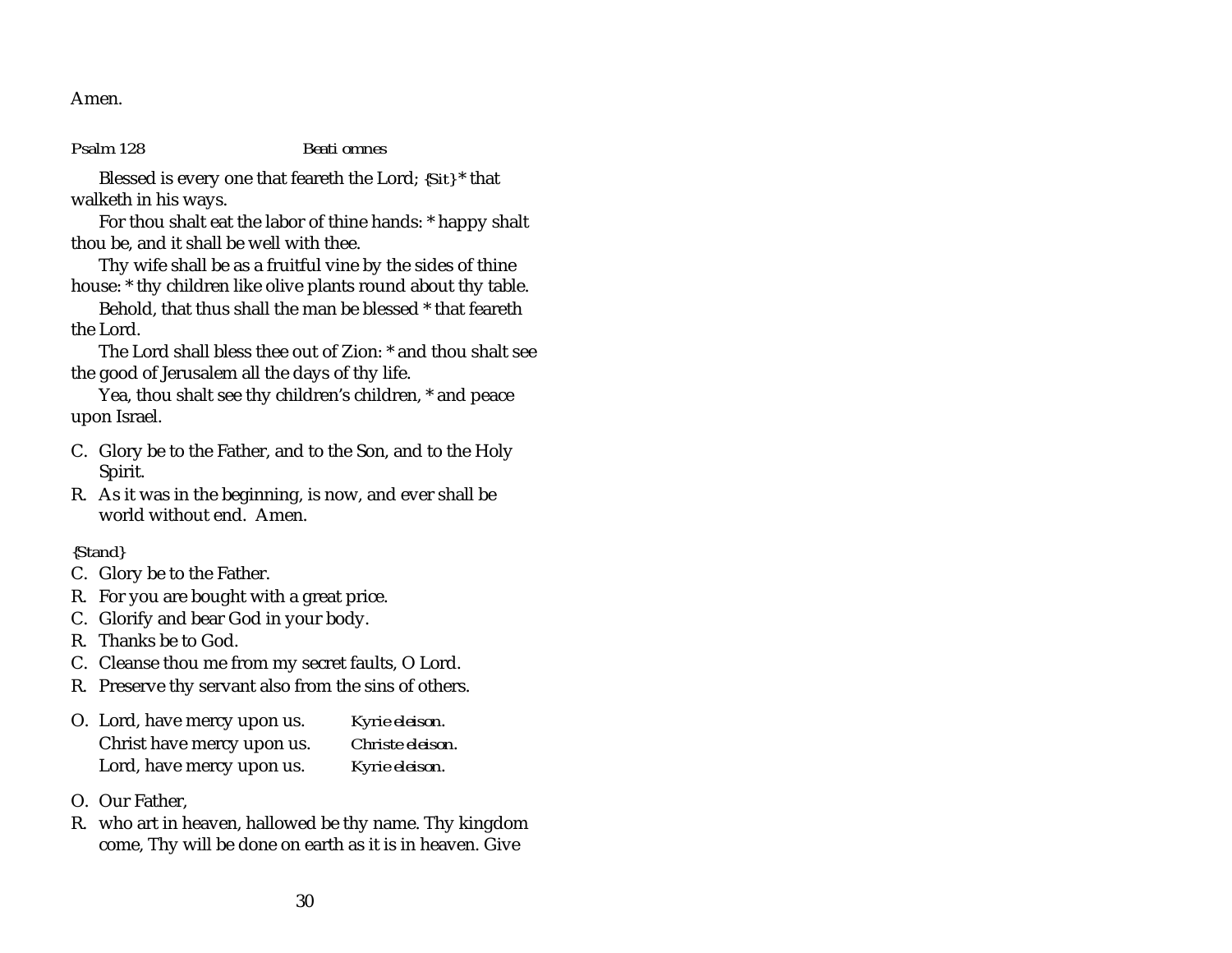us this day our daily bread, and forgive us our trespasses as we forgive those who trespass against us.

- C. And lead us not into temptation.
- R. But deliver us from evil.
- O. Let us pray.
- O. O God, who by the self-abasement of thy Son hast raised up a fallen world, grant to thy faithful people perpetual joy; and as thou hast delivered them from the danger of eternal death, so do thou give unto them the joys of everlasting happiness. We ask this through the same Jesus Christ thy Son our Lord, who liveth and reigneth with Thee, in the Unity of the Holy Spirit, one God, world without end.
- R. Amen.
- C. Let us bless the Lord.
- R. Thanks be to God.
- C. May the souls of the faithful departed, through the mercy of God, rest in peace.
- R. Amen.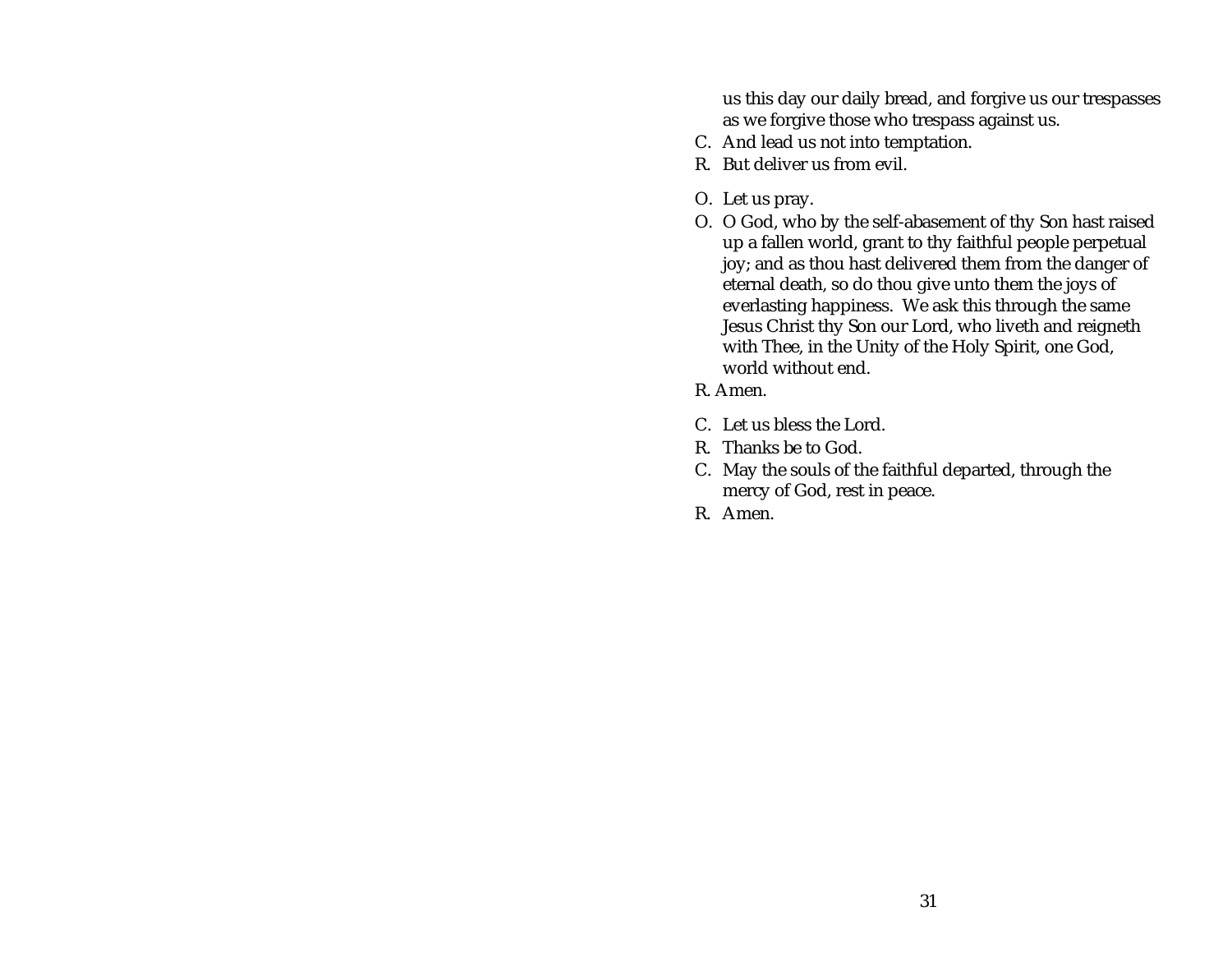# <span id="page-36-0"></span>**VESPERS**

*The day is drawing to its close, and the lamps are lighted. At Vespers, therefore, we beg God to let the light of His grace shine upon us to dispel the darkness of ignorance and sin.*

- O. Our Father,
- R. who art in heaven, hallowed be thy name. Thy kingdom come, Thy will be done on earth as it is in heaven. Give us this day our daily bread, and forgive us our trespasses as we forgive those who trespass against us. And lead us not into temptation. But deliver us from evil.
- C. Incline unto mine aid, O God.
- R. O Lord, make haste to help me.  $(\Phi)$
- C. O Lord, open thou my lips:
- R. And my mouth shall declare thy praise.
- C. Glory be to the Father, and to the Son, and to the Holy Spirit.
- R. As it was in the beginning, is now, and ever shall be, world without end. Amen.
- 

#### *Psalm 117 Landate Dominum*

C. O praise the Lord, all ye nations: \* praise him, all ye people. For his merciful kindness is great toward us: \* and the

truth of the Lord endureth for ever.

- R. Praise ye the Lord.
- C. Glory be to the Father, and to the Son, and to the Holy Spirit.
- R. As it was in the beginning, is now, and ever shall be, world without end. Amen.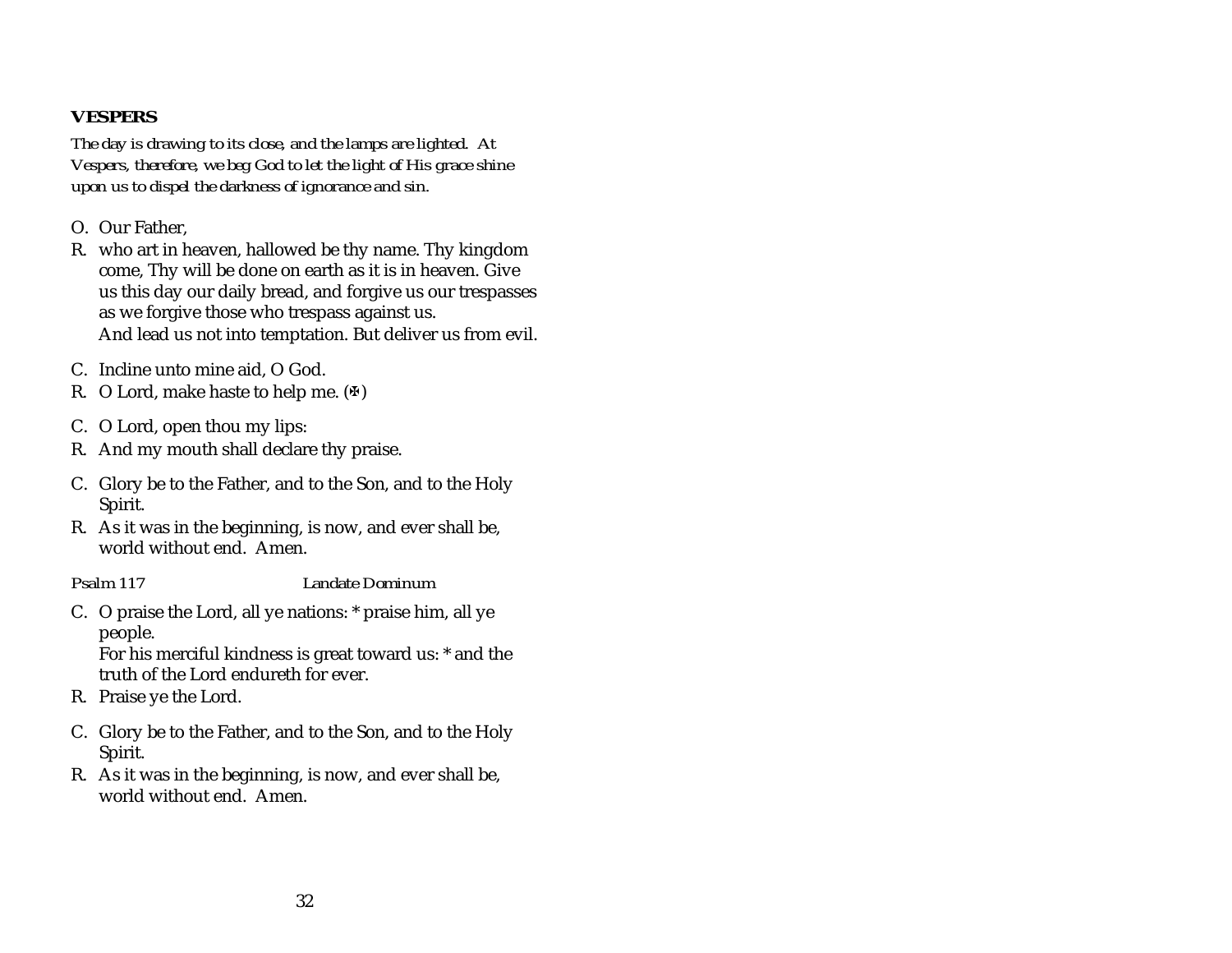#### *Hymn*

O Trinity of blessed light, O Unity of princely might, The fiery sun now goes his way, Shed Thou within our hearts Thy ray.

To Thee our morning song of praise, To Thee our evening prayer we raise; Thy glory suppliant we adore Forever and forevermore,

All praise to God the Father be; All thanks, Eternal Son, to Thee; All glory, as is ever meet, To God the Holy Paraclete. Amen.

#### *{Stand}*

- C. Glory be to the Father, and to the Son, and to the Holy Spirit.
- R. As it was in the beginning, is now, and ever shall be, world without end. Amen.
- C. May our evening prayer ascend to thee, O Lord.
- R. And may thy mercy descend upon us.

*Ant.* All generations shall call me blessed, for God hath regarded his lowly handmaid.

• *At Solemn Vespers, the priest censes the altar as the following is chanted. During penitential seasons, the* Stabat Mater *(hymn p.[63\)](#page-67-0) replaces the* Magnificat.

*The Magnificat* (Luke 1:46-55)

*{Stand}*

And Mary said, \* My soul doth magnify the Lord.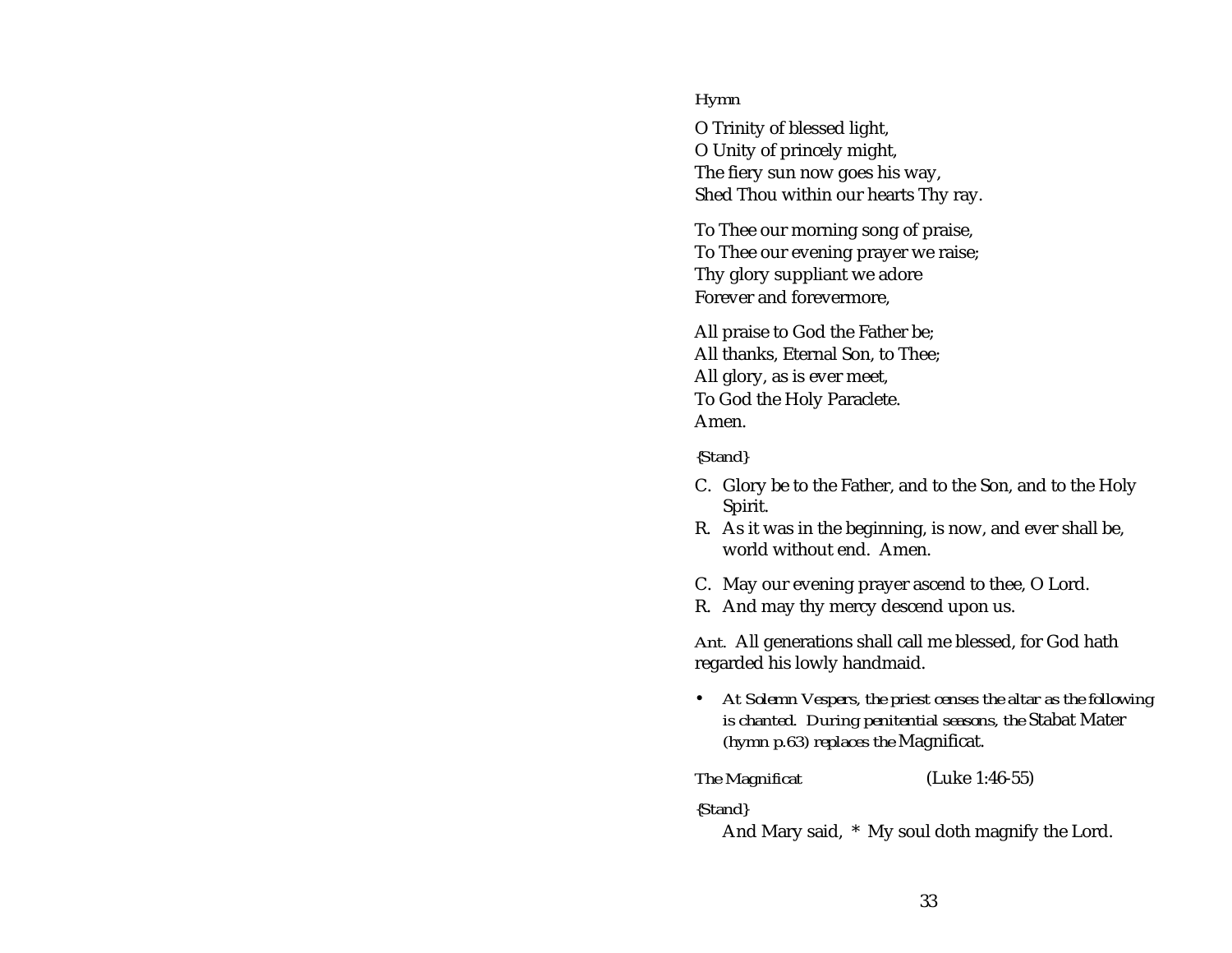And my spirit hath rejoiced \* in God my savior.

For he hath regarded \* the low estate of his handmaiden:

For, behold from henceforth \* all generations shall call me blessed.

For he that is mighty hath done to me great things; \* and holy is his name.

And his mercy is on them that fear him \* from generation to generation.

He hath shewed strength with his arm; \* he hath scattered the proud in the imagination of their hearts.

He hath put down the mighty from their seats, \* and exalted them of low degree.

He hath filled the hungry with good things; \* and the rich he hath sent empty away.

He hath holpen his servant Israel, \* in remembrance of his mercy;

As he spake to our fathers, \* to Abraham, and to his seed for ever.

- C. Glory be to the Father, and to the Son, and to the Holy Spirit.
- R. As it was in the beginning, is now, and ever shall be, world without end. Amen.

| O. Lord, have mercy upon us. | Kyrie eleison.   |
|------------------------------|------------------|
| Christ have mercy upon us.   | Christe eleison. |
| Lord, have mercy upon us.    | Kyrie eleison.   |

- O. Our Father,
- R. who art in heaven, hallowed be thy name. Thy kingdom come, Thy will be done on earth as it is in heaven. Give us this day our daily bread, and forgive us our trespasses as we forgive those who trespass against us.
- C. And lead us not into temptation.
- R. But deliver us from evil.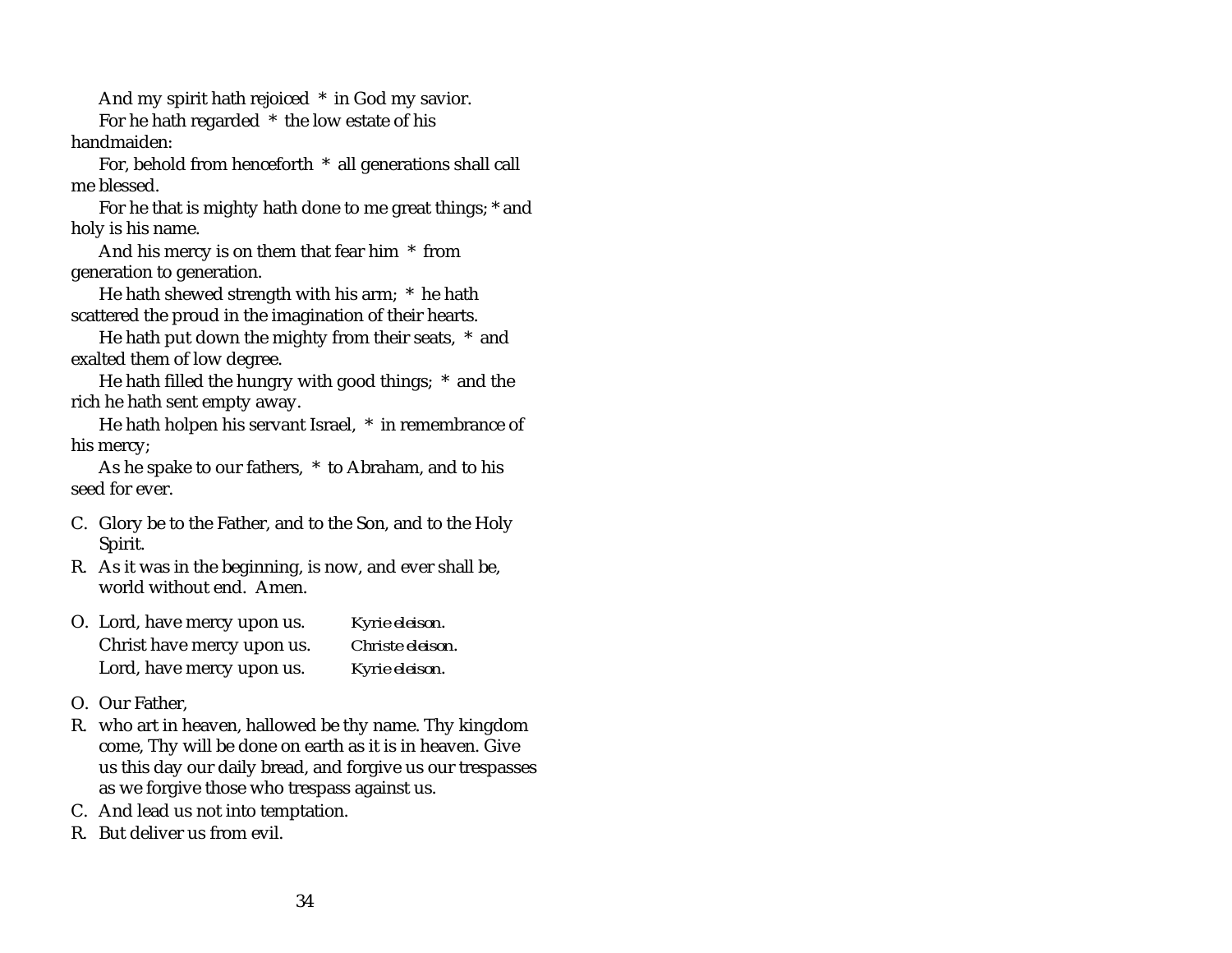- O. Let us pray.
- O. Incline thine ear, O Lord, we beseech thee, to our prayers, and enlighten the darkness of our minds by the grace of thy visitation. Who livest and reignest with God the Father, in the unity of the Holy Spirit, one God, world without end.
- R. Amen.

*(Collect or Prayer of the Saint of the day or Scripture reading)*

- R. Amen.
- C. Let us pray.

Most holy Confessor of the Lord, Father and Guide of monks, Benedict, intercede for the salvation of ourselves, and of all.

- R. Amen.
- C. The Lord hath loved and adorned him.
- R. He hath invested him with the stole of glory.
- C. Let us pray.

Raise up, O Lord, in thy Church, the Spirit wherewith our holy Father, the Abbot Benedict, was animated, that, filled with the same, we may strive to love what he loved, and to practice what he taught. Through Christ our Lord.

- R. Amen.
- C. Let us bless the Lord.
- R. Thanks be to God.
- C. May the souls of the faithful departed, through the mercy of God, rest in peace.
- R. Amen.
- *Here the Angelus may be intoned as on page [25](#page-29-0) from the hour of Sext.*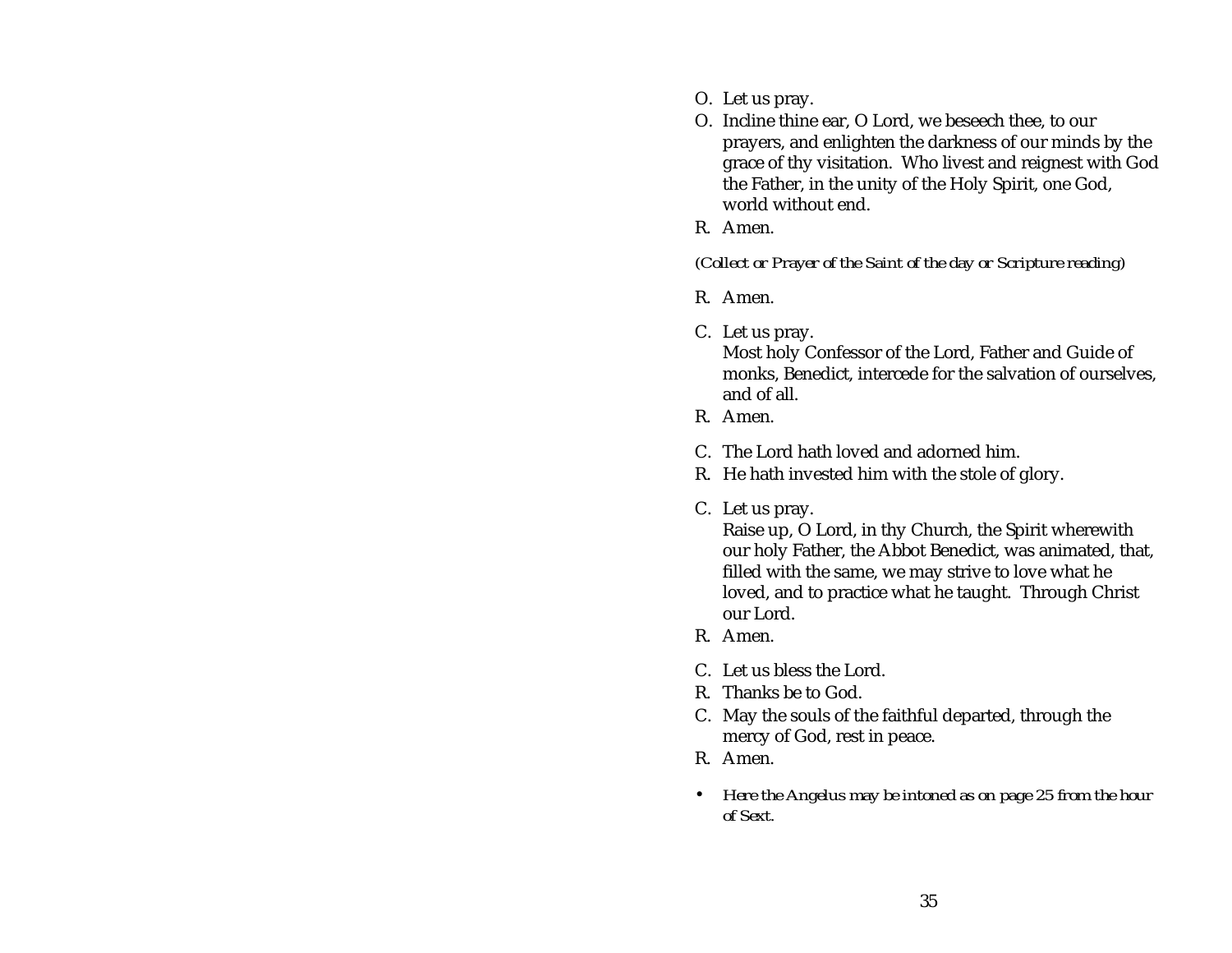# <span id="page-40-0"></span>**COMPLINE**

*Compline is the night prayer of the Church. We ask God to bless us for the night and to watch over our sleep.*

- C. Pray, O Lord, a blessing.
- O. The Lord almighty grant us a peaceful night and a perfect end.
- R. Amen.

*Short Lesson (I Peter 5, 8-11)*

O. Be sober, be vigilant; because your adversary the devil, as a roaring lion, walketh about, seeking whom he may devour:

Whom resist steadfast in the faith, knowing that the same afflictions are accomplished in your brethren that are in the world.

But the God of all grace, who has called us unto his eternal glory by Christ Jesus, after that ye have suffered a while, make you perfect, stablish, strengthen, settle you.

To him be glory and dominion for ever and ever. Amen.

R. Thanks be to God.

*{Kneeling, pause for examination of conscience. If in choir, each person should bow their head. Upon completion of examination, , they should raise their head so the Officiate may continue.}*

### *Confiteor*

O. I confess to God Almighty,

R. to blessed Mary ever Virgin, to blessed Michael the Archangel, to blessed John the Baptist, to the holy Apostles Peter and Paul, to our blessed Father Benedict, and to all the Saints,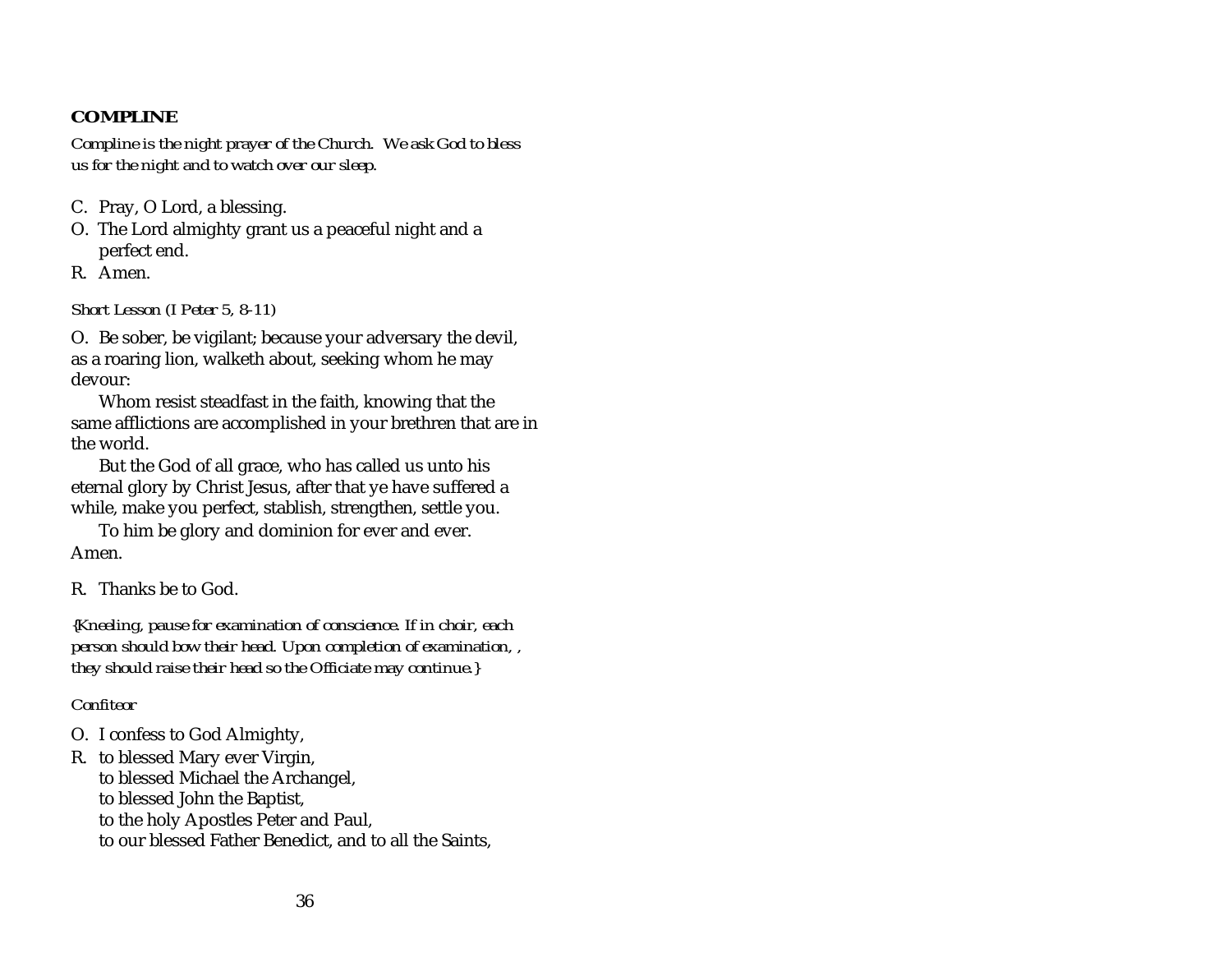<span id="page-41-0"></span>that I have sinned exceedingly in thought, word, and deed: by my fault, by my own fault, by my own most grievous fault. Wherefore I beg blessed Mary ever Virgin, Blessed Michael the Archangel, blessed John the Baptist, the holy Apostles Peter and Paul, our blessed Father Benedict, and all the Saints, to pray for me to the Lord our God.

Almighty God have mercy upon us, forgive us our sins, and bring us to everlasting life. Amen.

The Almighty and merciful Lord grant us (you) pardon,  $(\mathcal{F})$ absolution, and remission of (y)our sins. Amen.

#### *{Stand}*

- C. Incline unto mine aid, O God.
- R. O Lord, make haste to help me.  $(\Phi)$
- C. O Lord, open thou my lips:
- R. And my mouth shall declare thy praise.
- C. Glory be to the Father, and to the Son, and to the Holy Spirit.
- R. As it was in the beginning, is now, and ever shall be, world without end. Amen.

Zion.

*Psalm 134 Ecce nunc*

Behold, bless ye the Lord, *{Sit}* \* all ye servants of the Lord. Which by night \* stand in the house of the Lord. Lift up your hands in the sanctuary, \* and bless the Lord. The Lord that made heaven and earth \* bless thee out of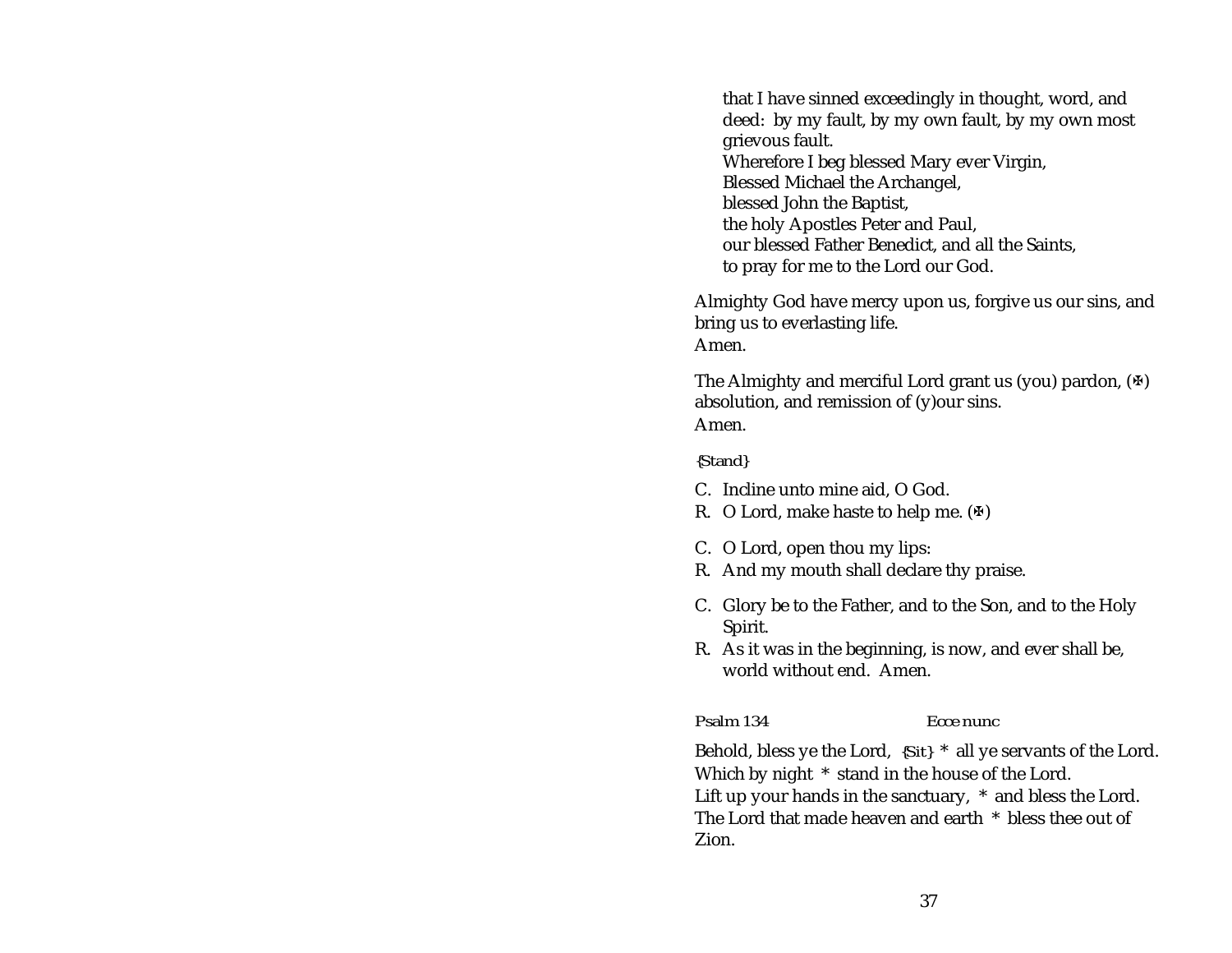- C. Glory be to the Father, and to the Son, and to the Holy Spirit.
- R. As it was in the beginning, is now, and ever shall be, world without end. Amen.

### *{Stand}*

# *Hymn*

Before the ending of the day, Creator of the world, we pray That with Thy wonted favor Thou Wouldst be our guard and keeper now.

From all ill dreams defend our eyes, From nightly fears and fantasies; Tread under foot our ghostly foe; That no pollution we may know.

O Father, what we ask be done, Through Jesus Christ Thine only son. Who with the Holy Ghost and Thee, Doth live and reign eternally. Amen.

### *Nunc Dimitis*

LORD, now lettest Thou Thy servant depart in peace, \* according to Thy word. For mine eyes have seen \* Thy salvation, Which Thou hast prepared \* before the face of all people; To be a Light to lighten the Gentiles, \* and to be the glory of Thy people Israel.

- C. Glory be to the Father, and to the Son, and to the Holy Spirit.
- R. As it was in the beginning, is now, and ever shall be, world without end. Amen.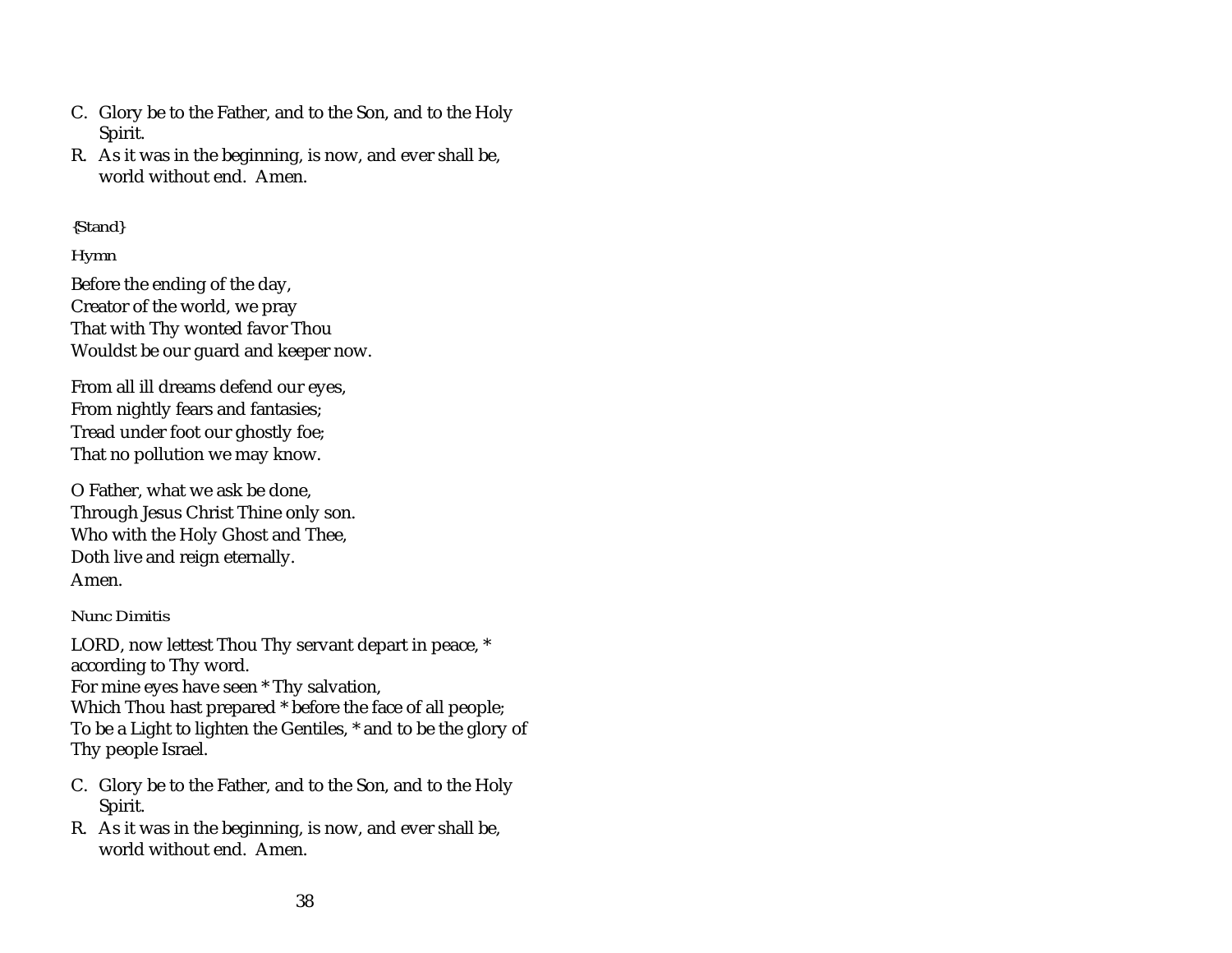- O. The Lord be with you.
- R. And with thy spirit.
- C. Let us bless the Lord.
- R. Thanks be to God.
- C. May the souls of the faithful departed, through the mercy of God, rest in peace.
- R. Amen.
- *Here may be sung the* Salve Regina *(hymn p.[63\)](#page-67-0).*
- O. Depart in peace.
- R. Thanks be to God.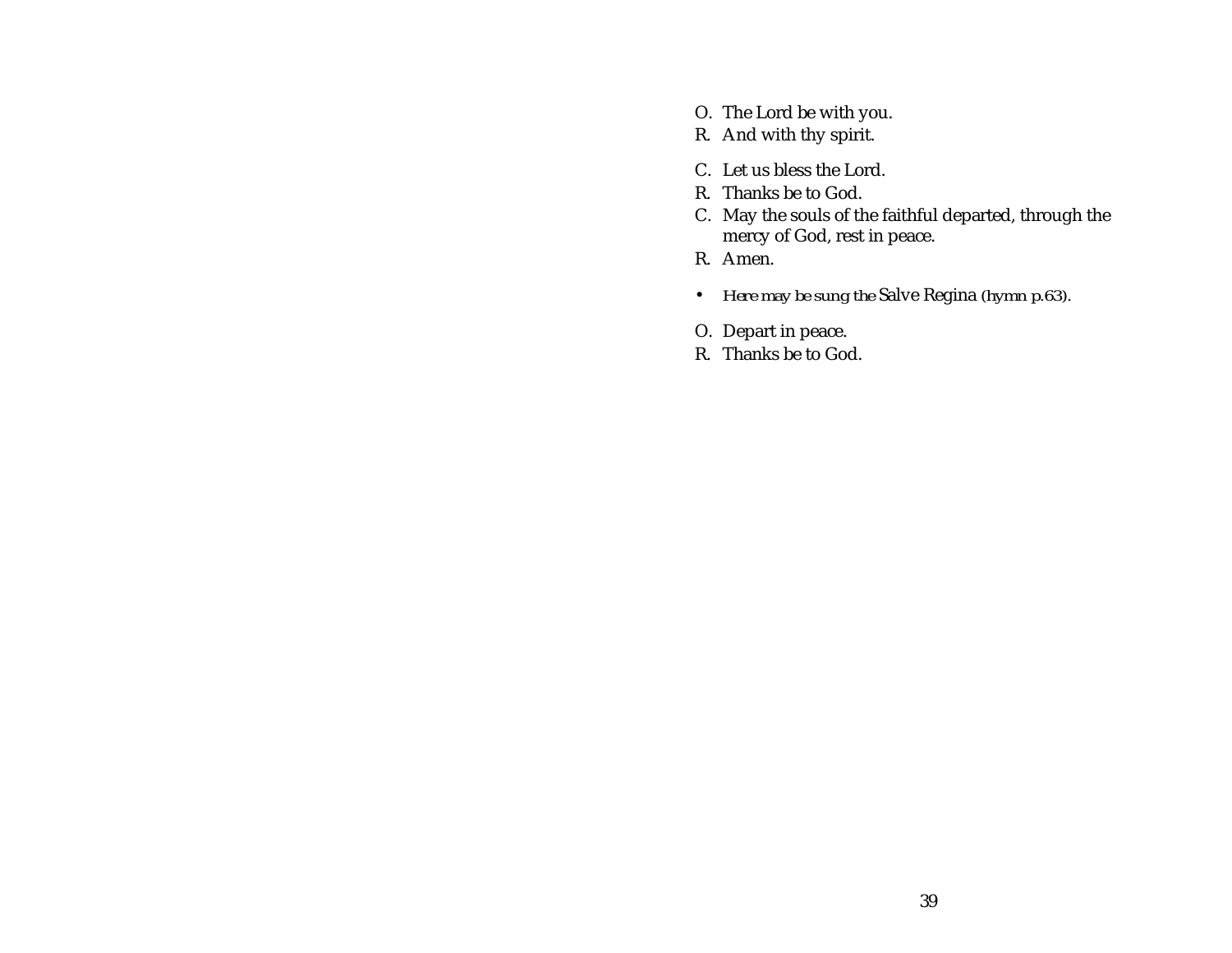# <span id="page-44-0"></span>**SHORT OFFICE for OBLATES**

*Should Oblates find it impossible to pray the Little Office of the Oblates, they should pray certain parts of that same Little Office, such as Prime and Compline, or as much as they can. Or use the following Short Office as a daily or occasional substitute.*

# **IN THE MORNING**

### *The Our Father*

Our Father, who art in heaven, hallowed be thy name. Thy kingdom come, Thy will be done on earth as it is in heaven. Give us this day our daily bread, and forgive us our trespasses as we forgive those who trespass against us; and lead us not into temptation but deliver us from evil.

# *The Jesus Prayer*

Lord Jesus Christ, Son of God, have mercy on me a sinner.

# *The Angelus*

The Angel of the Lord declared unto Mary and she conceived by the Holy Spirit.

Hail Mary, full of grace, the Lord is with thee. Blessed are thou among women and blessed is the fruit of thy womb, Jesus.

Holy Mary, mother of God, pray for us sinners now and at the hour of our death. Amen.

Behold the handmaid of Lord. Be it done unto me according to thy word.

Hail Mary, full of grace, the Lord is with thee. Blessed are thou among women and blessed is the fruit of thy womb, Jesus.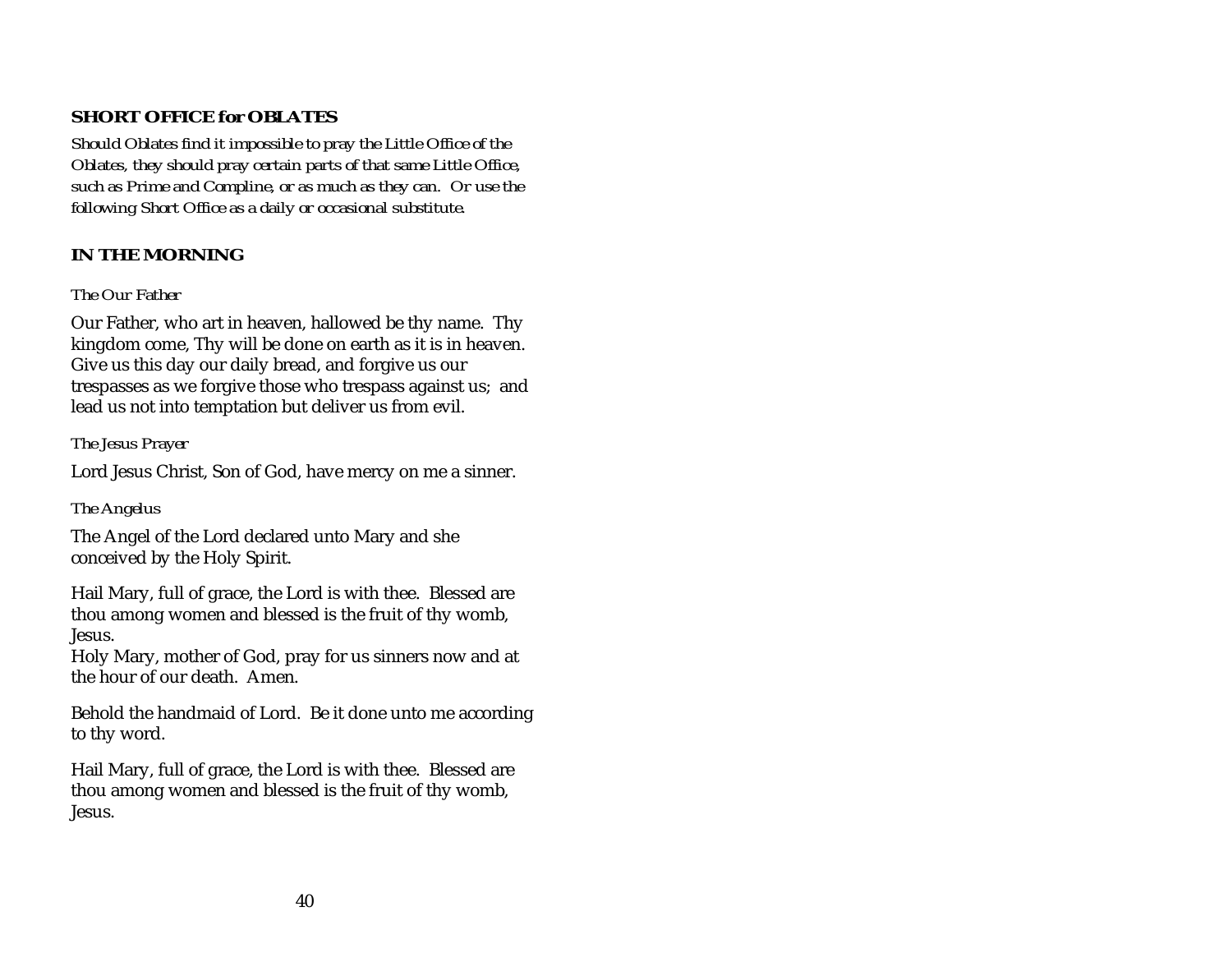Holy Mary, mother of God, pray for us sinners now and at the hour of our death. Amen.

And the Word was made flesh and dwelt among us.

Hail Mary, full of grace, the Lord is with thee. Blessed are thou among women and blessed is the fruit of thy womb, Jesus.

Holy Mary, mother of God, pray for us sinners now and at the hour of our death. Amen.

Pray for us, O holy mother of God, that we may be made worthy of the promises of Christ. Pour forth, we beseech you, O Lord, your grace into our hearts, that we to whom the incarnation of your Son was made known by the message of an angel, may by his passion and cross be brought to the glory of his resurrection. Through Christ, our Lord. Amen.

- C. O God, come to my assistance.
- R. O Lord, make haste to help me.  $(\Phi)$
- C. Glory be to the Father, and to the Son. And to the Holy Spirit.
- R. As it was in the beginning, is now, and ever shall be, world without end. Amen.

#### *Psalm 117 Laudate Dominum*

O praise the Lord, all ye nations: \* praise him all ye people.

For his merciful kindness is great toward us: \* and the truth of the Lord endureth for ever. Praise ye the Lord.

- C. Glory be to the Father, and to the Son. And to the Holy Spirit.
- R. As it was in the beginning, is now, and ever shall be, world without end. Amen.
- C. O Lord, hear my prayer.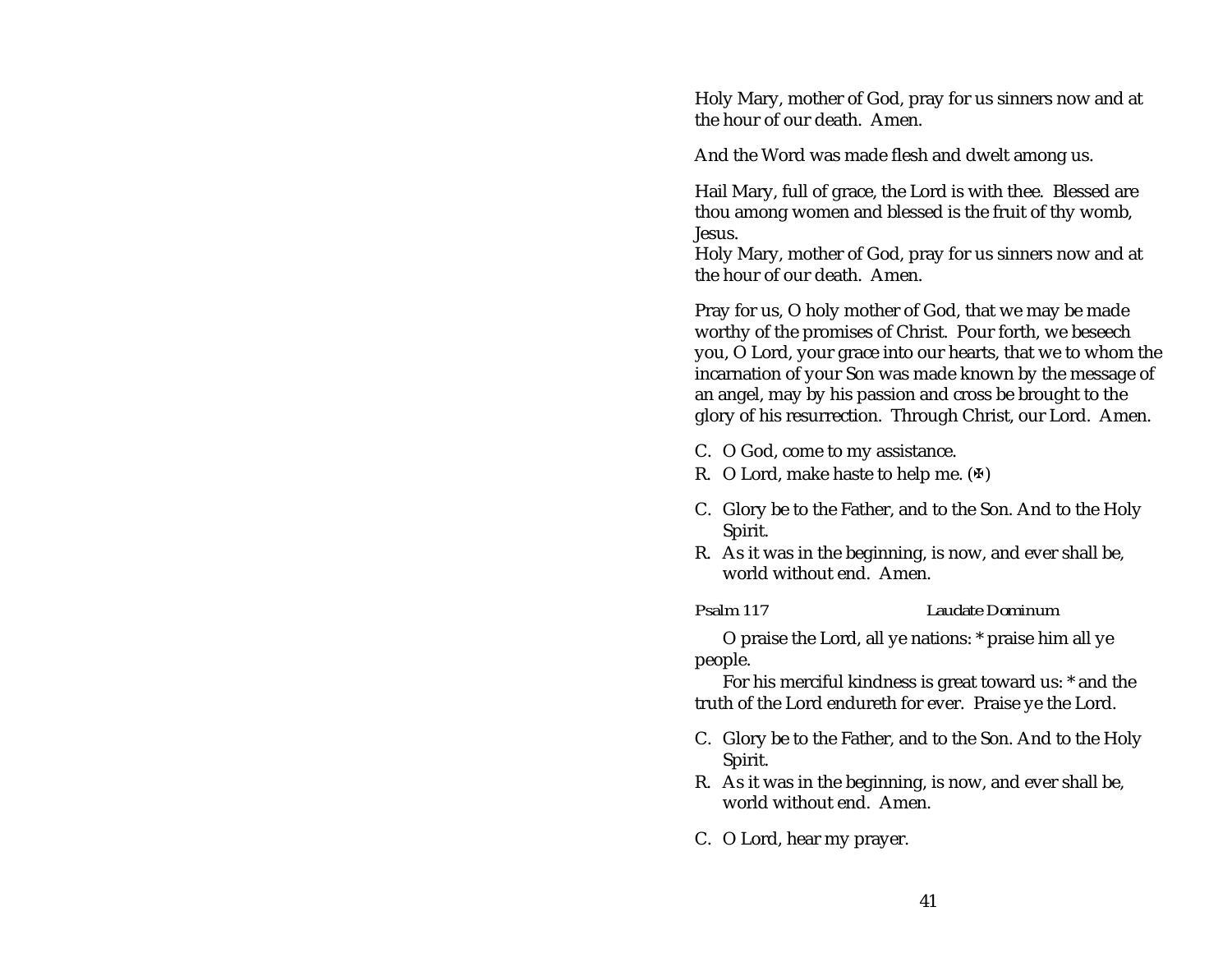- R. And let my cry come unto thee.
- C. Let us Pray
- R. Raise up, O Lord, in thy Church, the Spirit wherewith our holy Father Benedict was animated: that, filled with the same, we may strive to love what he lover, and to practice what he taught. Grant us, we beseech thee, O Lord, persevering submission to thy holy Will, that in our days the people dedicated to thy service may increase both in merit and in number. Through Christ our Lord.
- R. Amen
- C. Let us bless the Lord
- R. Thanks be to God.
- C. May the souls of the faithful departed, through the mercy of God, rest in peace.
- R. Amen.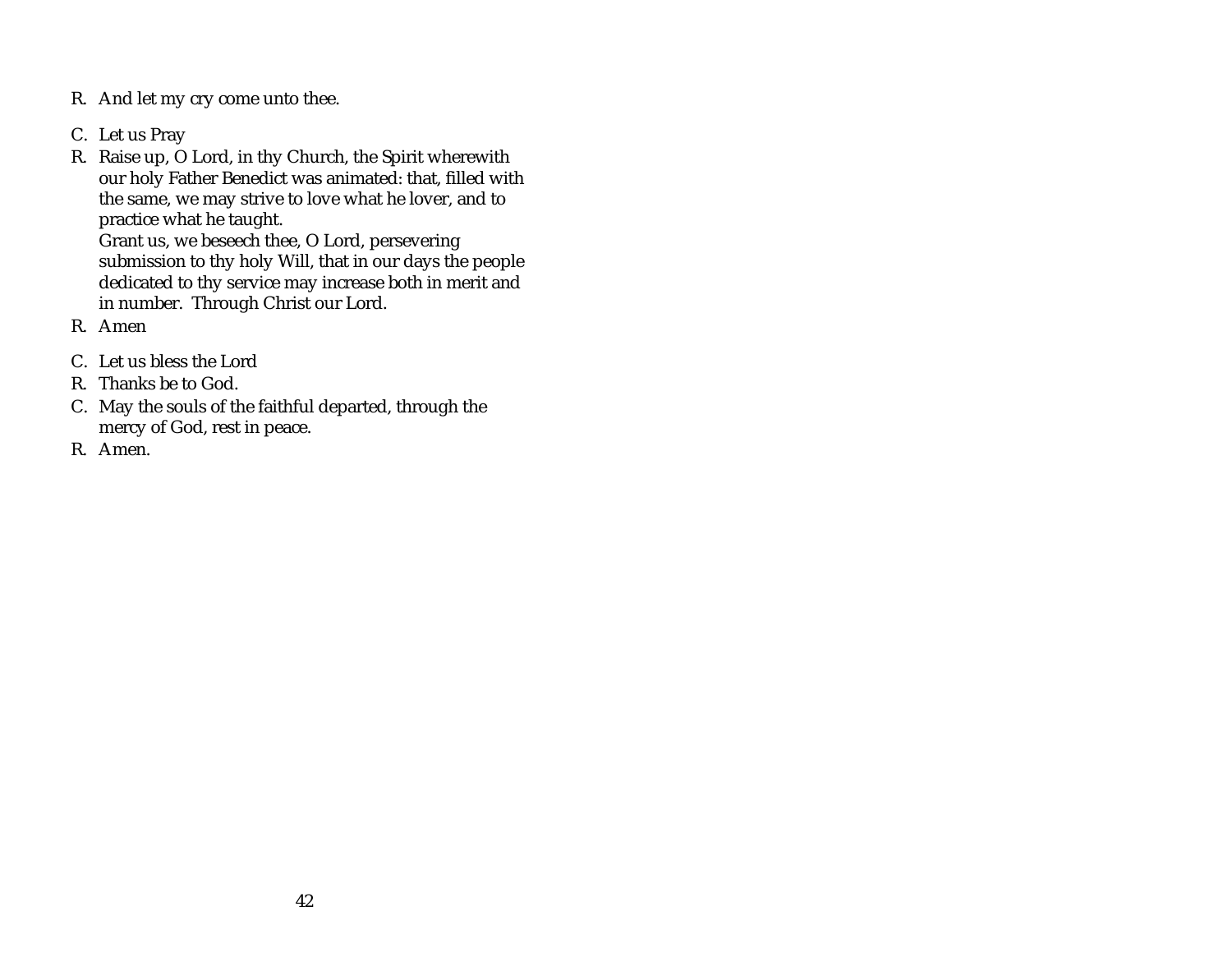# <span id="page-47-0"></span>**IN THE EVENING**

*Before beginning the night office, one may wish to take time to make an examination of conscience, kneeling to say the* Confiteor *(p.[36](#page-40-0) in the hour of Compline).*

#### *The Our Father*

Our Father, who art in heaven, hallowed be thy name. Thy kingdom come, Thy will be done on earth as it is in heaven. Give us this day our daily bread, and forgive us our trespasses as we forgive those who trespass against us; and lead us not into temptation but deliver us from evil.

#### *The Jesus Prayer*

Lord Jesus Christ, Son of God, have mercy on me a sinner.

#### *The Angelus*

The Angel of the Lord declared unto Mary and she conceived by the Holy Spirit.

Hail Mary, full of grace, the Lord is with thee. Blessed are thou among women and blessed is the fruit of thy womb, Jesus.

Holy Mary, mother of God, pray for us sinners now and at the hour of our death. Amen.

Behold the handmaid of Lord. Be it done unto me according to thy word.

Hail Mary, full of grace, the Lord is with thee. Blessed are thou among women and blessed is the fruit of thy womb, Jesus.

Holy Mary, mother of God, pray for us sinners now and at the hour of our death. Amen.

And the Word was made flesh and dwelt among us.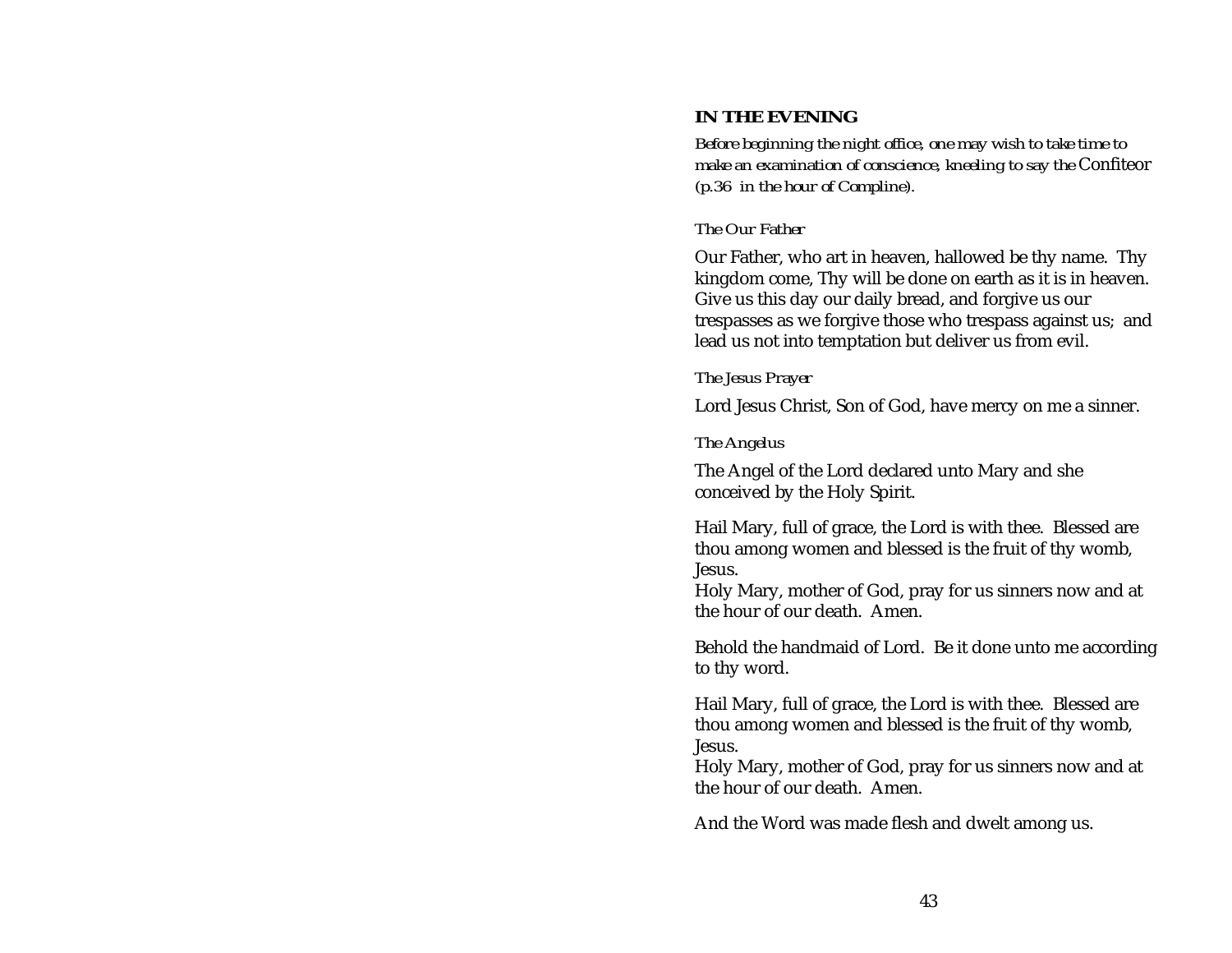Hail Mary, full of grace, the Lord is with thee. Blessed are thou among women and blessed is the fruit of thy womb, Jesus.

Holy Mary, mother of God, pray for us sinners now and at the hour of our death. Amen.

Pray for us, O holy mother of God, that we may be made worthy of the promises of Christ. Pour forth, we beseech you, O Lord, your grace into our hearts, that we to whom the incarnation of your Son was made known by the message of an angel, may by his passion and cross be brought to the glory of his resurrection. Through Christ, our Lord. Amen.

- C. O God, come to my assistance.
- R. O Lord, make haste to help me.  $(\mathbb{F})$
- C. Glory be to the Father, and to the Son. And to the Holy Spirit.
- R. As it was in the beginning, is now, and ever shall be, world without end. Amen.

*Psalm 117 Laudate Dominum*

O praise the Lord, all ye nations: \* praise him all ye people.

For his merciful kindness is great toward us: \* and the truth of the Lord endureth for ever. Praise ye the Lord.

- C. Glory be to the Father, and to the Son. And to the Holy Spirit.
- R. As it was in the beginning, is now, and ever shall be, world without end. Amen.
- C. Blessed art thou, Mary.

*The Magnificat* (Luke 1:46-55)

And Mary said, \* My soul doth magnify the Lord. And my spirit hath rejoiced \* in God my savior.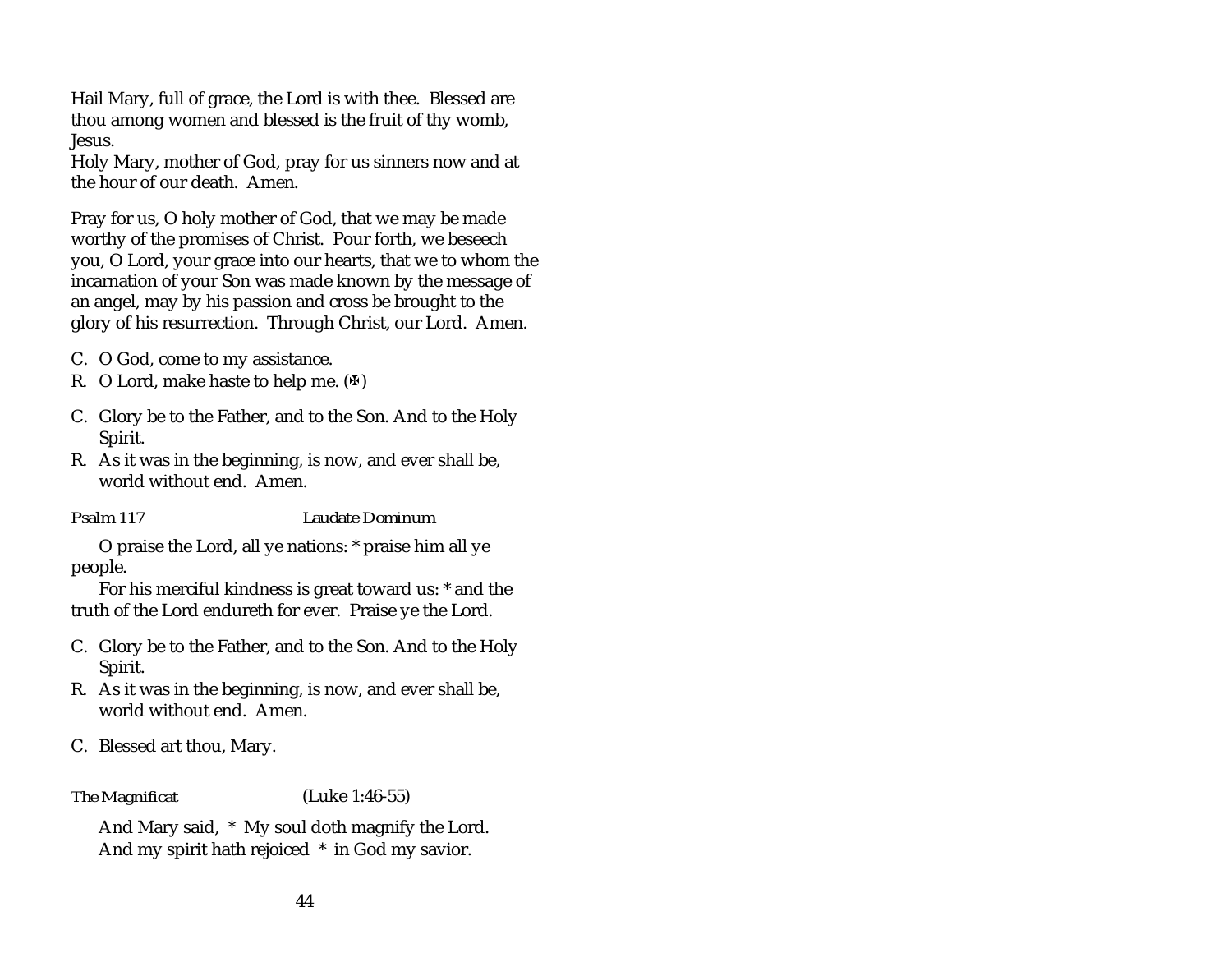For he hath regarded \* the low estate of his handmaiden:

For, behold from henceforth \* all generations shall call me blessed.

For he that is mighty hath done to me great things; \* and holy is his name.

And his mercy is on them that fear him \* from generation to generation.

He hath shewed strength with his arm; \* he hath scattered the proud in the imagination of their hearts.

He hath put down the mighty from their seats, \* and exalted them of low degree.

He hath filled the hungry with good things; \* and the rich he hath sent empty away.

He hath holpen his servant Israel, \* in remembrance of his mercy;

As he spake to our fathers, \* to Abraham, and to his seed for ever.

- C. Glory be to the Father, and to the Son, and to the Holy Spirit.
- R. As it was in the beginning, is now, and ever shall be, world without end. Amen.
- C. Blessed art thou, O Mary who has believed: those things shall be accomplished in thee that were spoken to thee by the Lord.
- C. O Lord, hear my prayer.
- R. And let my cry come unto thee.
- C. Let us pray
- R. Visit, we beseech thee, O Lord, this house and drive far from it all snares of the enemy; let thy holy Angels dwell therein, keeping us in peace, and let thy blessing be always upon us.

Do thou, we beseech thee O Lord, by the intercession of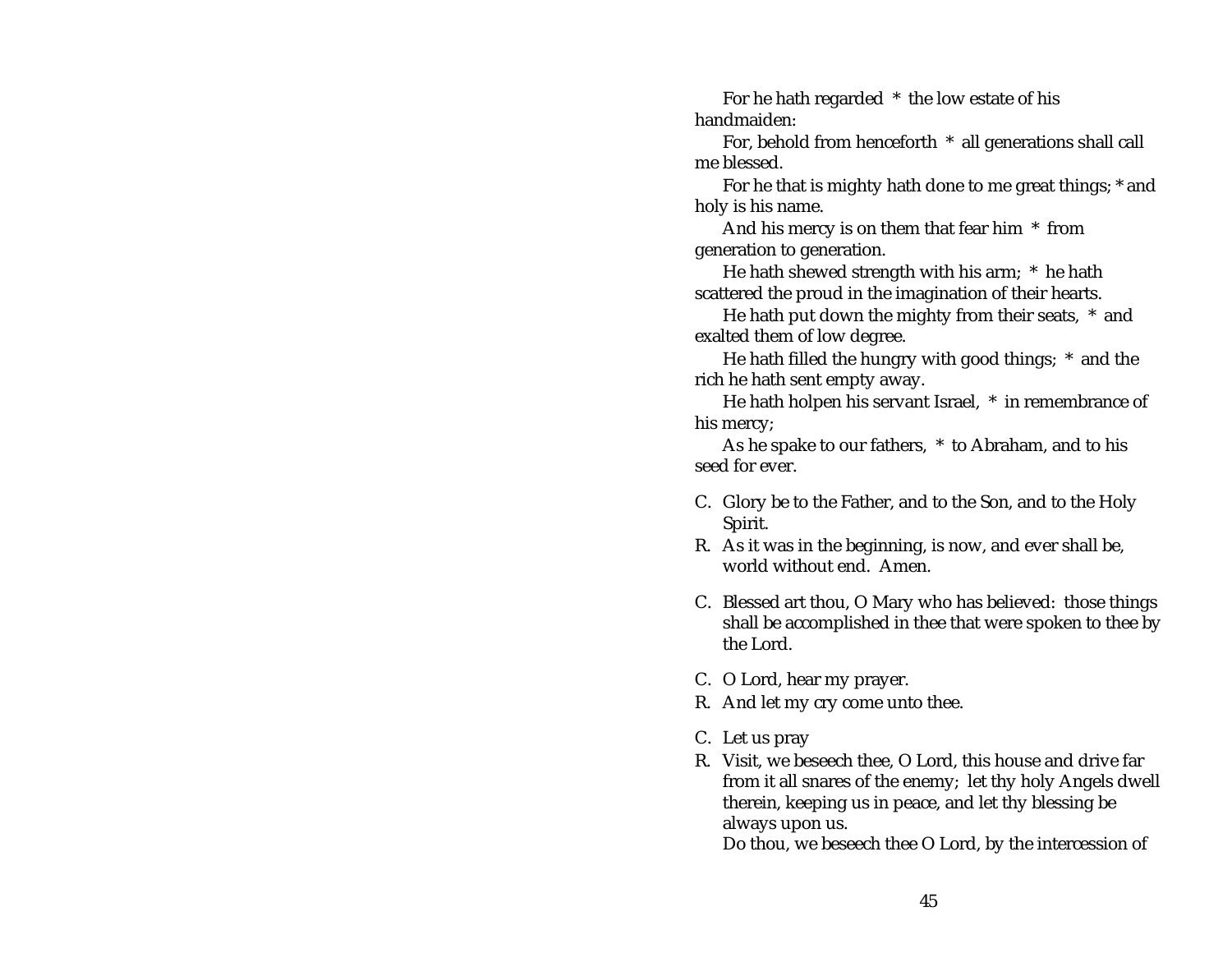blessed Mary ever Virgin, keep this family from all harm; and mercifully protect from the snares of the enemy those who offer their whole heart to thee. Through Christ our Lord.

- R. Amen
- C. Most holy Confessor of the Lord, Father and Guide of monks, Benedict, intercede for the salvation of ourselves, and of all.
- C. The Lord hath loved and adorned him.
- R. He hath invested him with the stole of glory.
- C. Let us Pray
- R. Raise up, O Lord, in thy Church, the Spirit wherewith our holy Father Benedict was animated: that, filled with the same, we may strive to love what he loved, and to practice what he taught.

Grant us, we beseech thee, O Lord, persevering submission to thy holy Will, that in our days the people dedicated to thy service may increase both in merit and in number. Through Christ our Lord.

- R. Amen
- $\bullet$ *Here may be sung the* Salve Regina.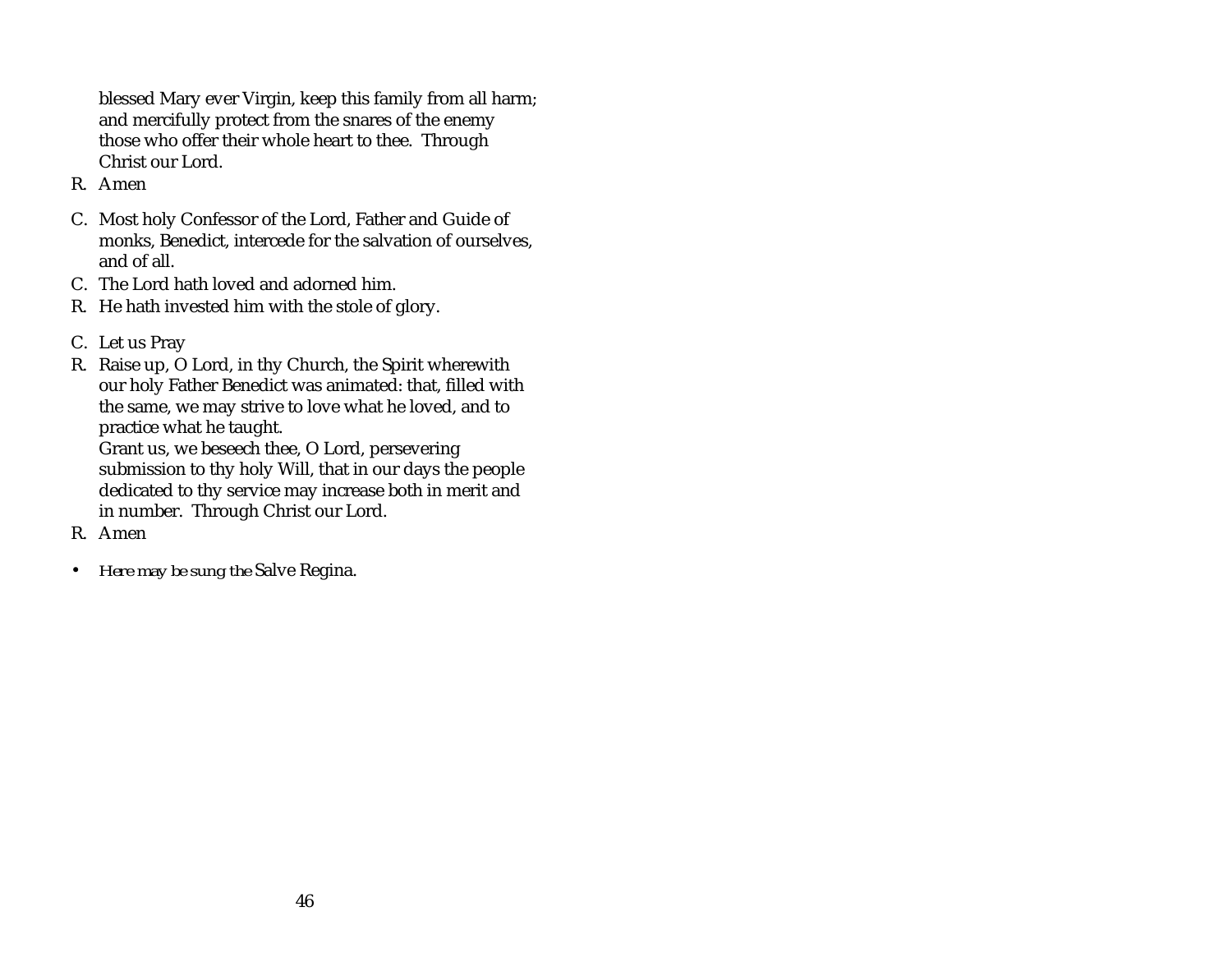# <span id="page-51-0"></span>**PRAYERS for EVERYDAY USE**

*The Oblate is expected to cultivate certain dispositions which promote perfection of life and union with God. One cannot, however, attain or persevere in these without God's grace and the spirit of prayer. To foster this spirit of prayer, the Statutes and Rules for oblates recommend not only the practice of certain devotions but also prayers for various intentions. A collection of short prayers for different intentions is, therefore, give below in order to help the Oblate to foster a true spirit of prayer and union with God in daily life. Many of them could easily be memorized and used as occasion calls for the need.*

#### *1. BEFORE MEDITATION*

Come O holy Breath Divine! And from heaven send forth to shine that Light's ray which is thine own. Come, thou Father of the poor! Come of gifts thou rich Bestower! Come, thou Light in all hearts shown. O most blest Light! We implore, fill thou, in their inmost core, hearts that place their faith in thee.

#### *2. AFTER MEDITATION*

May the infusion of the Holy Spirit purify our hearts, O Lord, and make them fruitful by the inward sprinkling of his heavenly dew. Through Christ our Lord. Amen.

### *3. BEFORE STUDIES*

Lord, thou who art the true fount and principle of all light and wisdom: enlighten the darkness of my mind with the shining rays of thy brightness, and remove from me all sin and ignorance. Through Christ our Lord. Glory be to the Father, and to the Son, and to the Holy Spirit. As it was in the beginning, is now and ever shall be, world without end. Amen.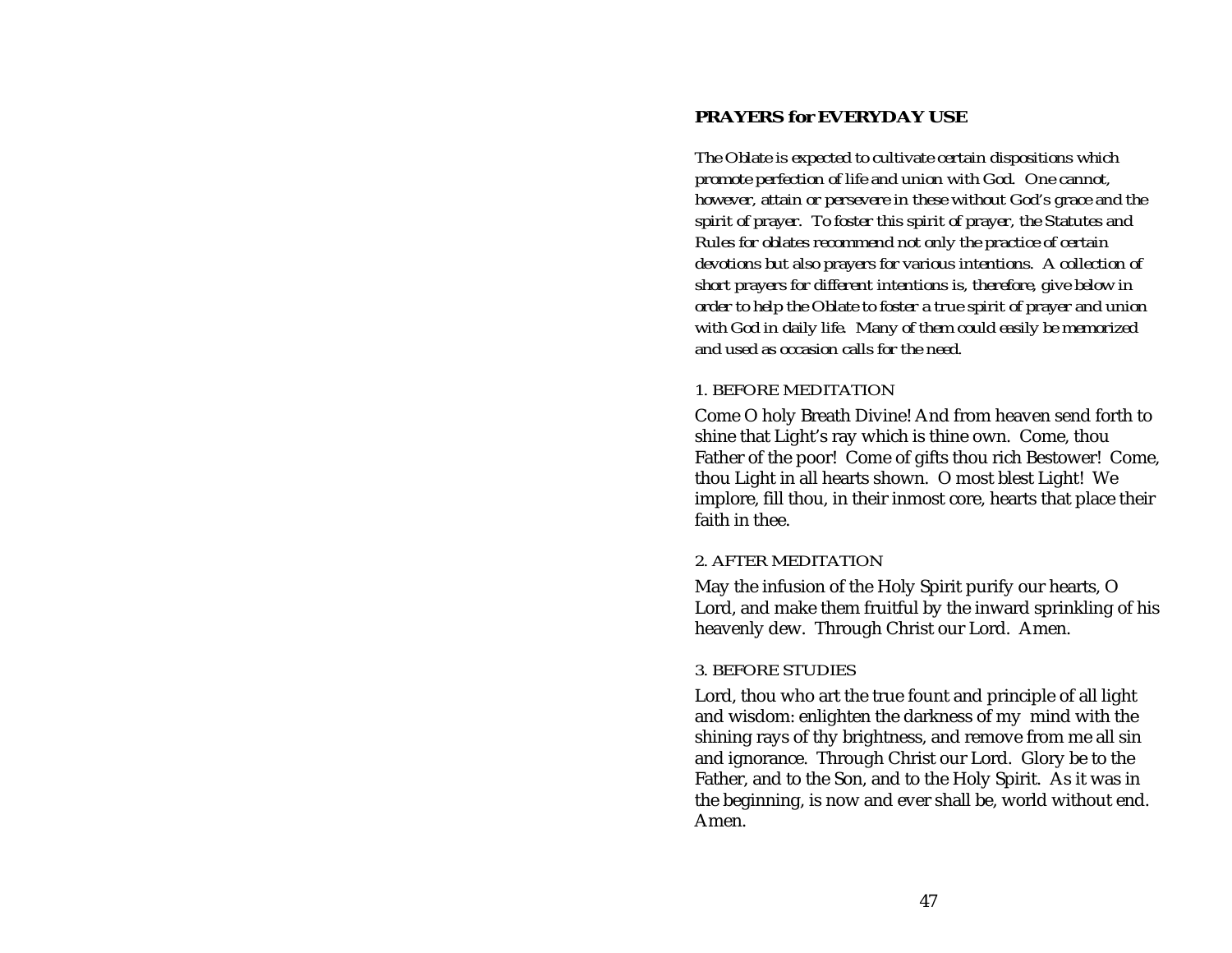## *4. AFTER STUDIES*

To the King of Ages, immortal, invisible, the only God, be honor and glory forever and ever. Amen.

# *5. BEFORE WORK*

May the Lord direct our hearts and our bodies in the charity of God and the patience of Christ. Glory be to the Father, and to the Son, and to the Holy Spirit. As it was in the beginning, is now and every shall be, world without end. Amen.

# *6. AFTER WORK*

Blessed art thou, O Lord God, for thou hast helped me and consoled me. Glory be to the Father, and to the Son, and to the Holy Spirit. As it was in the beginning, is now and every shall be, world without end. Amen.

# *7. BEFORE ANY DELIBERATION*

Lord, enlighten our minds with the splendor of thy brightness: that we may understand those things which we are about to undertake, and deliberate rightly in all things. Through Christ our Lord. Amen.

# *8. AFTER ANY DELIBERATION*

Grant us, we beseech thee, O Lord, the strength of thy grace, so that with thy help we may faithfully discharge what we know to be our duty. Through Christ our Lord. Amen.

# *9. BEFORE DINNER*

The eyes of all wait upon thee, O Lord, and thou givest them their food in due season: thou openest thine hand, and fillest all living things with plenty. Bless us O Lord, and these thy gifts, with we are about to receive from thy bounty. Through Christ our Lord. Amen.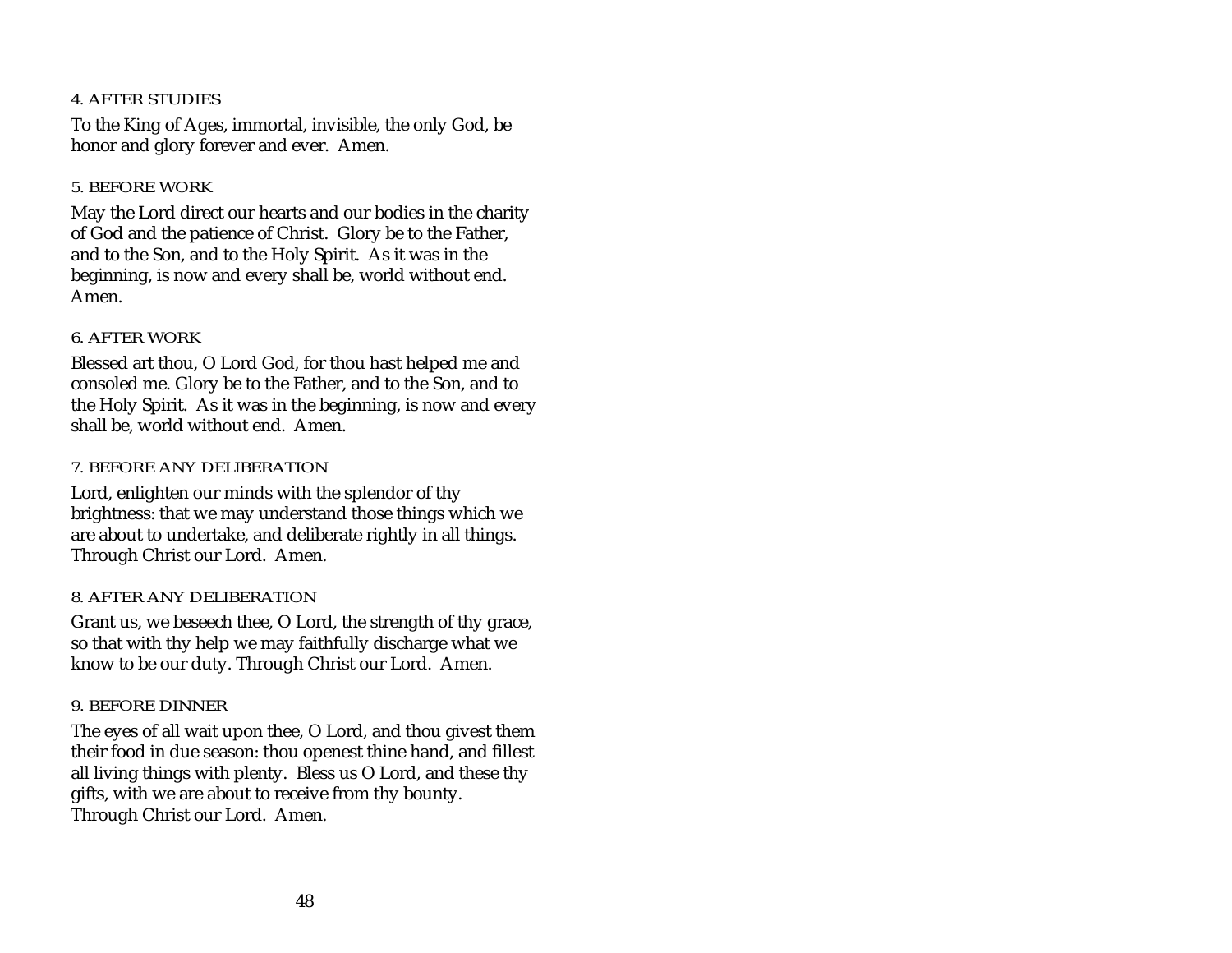#### *10. AFTER DINNER*

Blessed be the name of the Lord, from henceforth now and forevermore. We give thanks, almighty God, for all thy benefits: who livest and reignest world without end. Amen.

#### *11. BEFORE SUPPER*

The poor shall eat and be satisfied, and they shall praise the Lord that seek him: their soul shall live forever and ever.Bless us, O Lord, and these thy gifts, which we are about to receive from thy bounty. Through Christ our Lord. Amen.

#### *12. AFTER SUPPER*

He hath made a memorial of his wonderful works. The Lordis gracious and full of compassion: he hath given good to them that fear him. God is blessed in all his gifts, and holy in all his works: who liveth and reigneth forever and ever. Amen.

#### *13. BEFORE GOING ON A JOURNEY*

May the Lord lead me in my journey and may his holy Angel accompany me. Glory be to the Father, and to the Son, and to the Holy Spirit. As it was in the beginning, is now, and ever shall be, world without end. Amen.

### *14. UPON RETURNING FROM A JOURNEY*

I beseech thee, O Lord, that my return may be with peace, health, and gladness. Amen.

### *15. UPON ENTERING A CHURCH*

In the greatness of thy mercies, O God, I will enter thy holy House: and in the fear of thy presence I will adore thee in thy holy Temple. Amen.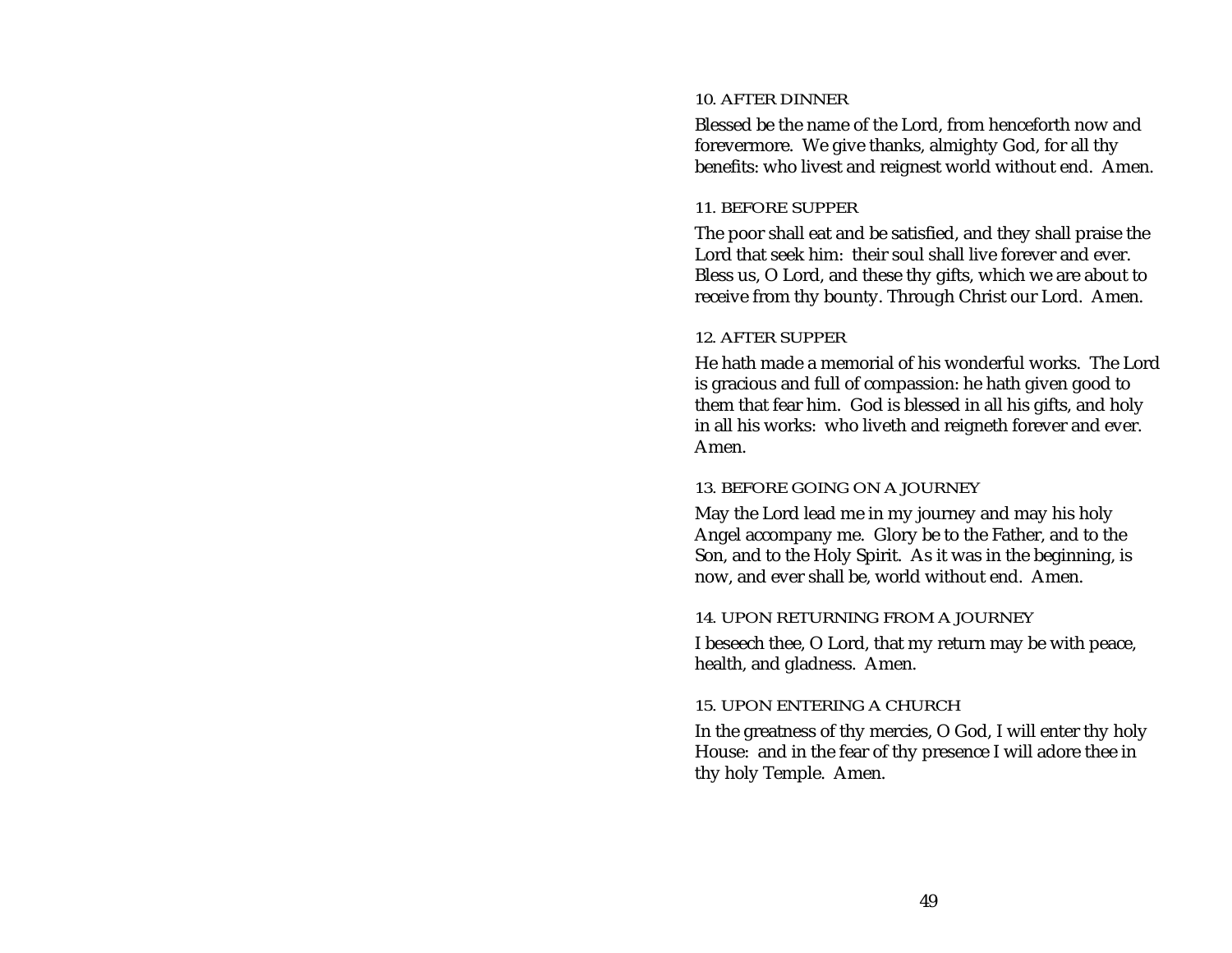### *16. UPON TAKING HOLY WATER*

Thou shalt sprinkle me with hyssop, O Lord, and I shall be cleansed: thou shall wash me, and I shall be made whiter than snow. Amen.

#### *17. ADORATION OF THE BLESSED SACRAMENT*

Hail to thee! True Body, sprung from the Virgin Mary's womb. The same that on the Cross was hung, and bore from man the bitter doom. Thou whose side was pierced, and flowed, both with water and with blood; suffer us to taste of thee, in our life's last agony. O kind, O loving one! O sweet Jesus, Mary's Son. Amen.

#### *18. PRAYER FOR THE METROPOLITAN AND/ORPATRIARCH*

God, the Shepherd and Ruler of all the faithful, look down with favor upon thy servant N., whom thou hast been pleased to appoint a pastor over thy Church: Grant, we beseech thee, that he may serve by word and example those over whom he is set, and so attain to eternal life with the flock committed to his care. Through Christ our Lord. Amen.

#### *19. FOR THE HIERARCHY*

Almighty, eternal God, who with thy Holy Spirit dost sanctify and vivify the entire body of the Church: graciously hear the prayers which we offer for all members of the ecclesiastical hierarchy, and keep them faithful in thy service. Through Christ our Lord. Amen.

#### *20. FOR THE FREEDOM OF THE CHURCH*

Mercifully receive, O Lord, we beseech the, the prayers of the Church: that, overcoming all adversity, error, and persecution, she may serve thee in security and freedom. Through Christ our Lord. Amen.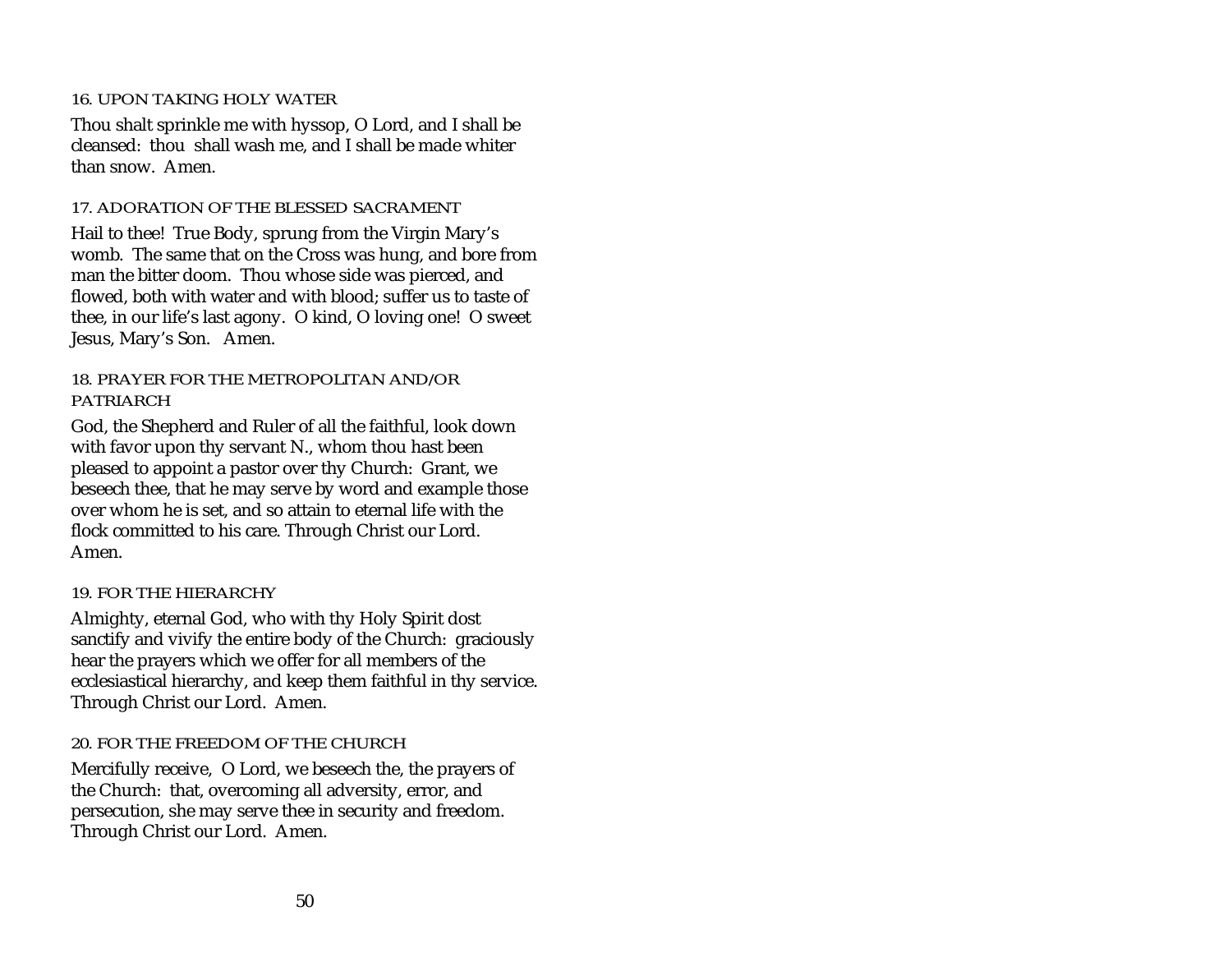#### *21. FOR THE UNION OF CHRISTIANS*

God, who dost correct what has gone astray, gatherest together what is scattered, and keepest what thou hast gathered: we beseech thee in thy mercy to pour down upon Christians the grace of thy union that, regecting disunion and error, thy may attach themselves to the true shepherd of thy church, thy only begotten Son, they may be able to render thee due service. Through Christ our Lord. Amen.

#### *22. FOR THE PROPAGATION OF THE FAITH*

God, who desirest that all men should be saved an come to the knowledge of the truth: send forth, we beseech the, laborers into thy harvest, and grant them to speak thy Word with all confidence: so that thy Gospel message may quickly spread and be glorified; and that all nations may know thee, the one true God, and him whom thou hast sent, Jesus Christ thy Son, our Lord, who with thee livest and reigneth world without end. Amen.

#### *23. FOR THE PASTOR OF A CHURCH*

Almighty and everlasting God, who works great wonders, pour down upon thy servant, N., and upon the flock entrusted to him the Spirit of thy saving grace: and, that he may please thee in truth, pour forth upon him the continual dew of thy blessing. Through Christ our Lord. Amen.

#### *24. FOR OUR FRIENDS AND MEMBERS IN THE ORDER*

God, who, by the grace of the Holy Spirit, didst pour the gifts of charity into the hearts of thy faithful, give to thy servants and handmaids, health of mind and body: that they may love thee with all their strength, and accomplish with perfect love all that is pleasing to thee. Through Christ our Lord. Amen.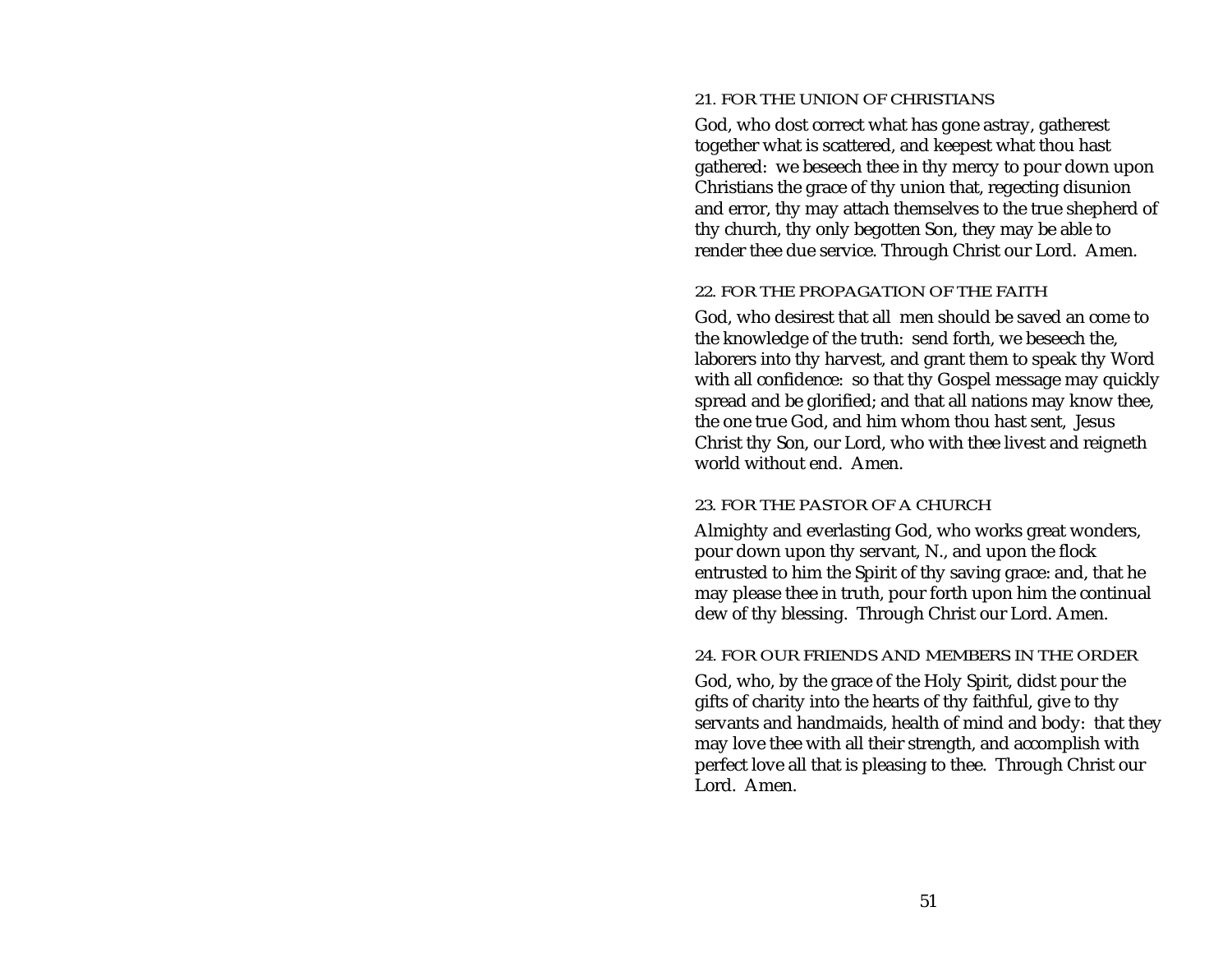#### *25. FOR THE GIFT OF TEARS*

Almighty and most gentle God, who didst cause a fountain of living water to gush from the rock in order to quench the thirst of thy people, draw from our stony hearts of compunction: that we may be able to mourn for our sins and receive thy mercy. Through Christ our Lord. Amen.

#### *26. FOR THE REMISSION OF SINS*

O God, who reject no one, but pleased by the repentance of sinners, mercifully regard our humble prayers and enlighten our hearts: that we may be able to fulfill thy commandments. Through Christ our Lord. Amen.

# *27. FOR HUMILITY*

O God, who dost withstand the proud and bestowest thy grace on the humble, grant us the virtue of true humility, of which thine only begotten Son showed in himself a pattern to all the faithful: that we may never thee to anger by our pride, but rather in lowly submission receive the gifts of thy grace. Through Christ our Lord. Amen.

### *28. FOR ACQUIRING A SALUTARY FEAR*

Grant us, O Lord, a perpetual fear, as well as love, of thy holy Name; for thou never ceasest to govern those whom thou foundest upon the solid basis of thy love. Through Christ our Lord. Amen

### *29. FOR THE SPIRIT OF PATIENCE*

O God, who by the patience of thine only begotten Son, hast crushed the pride of the enemy of old; grant us, we beseech thee, devoutly to keep in mind all that he endured in his love for us, and thus, by the help of his example, to bear our troubles with equanimity. Through Christ our Lord. Amen.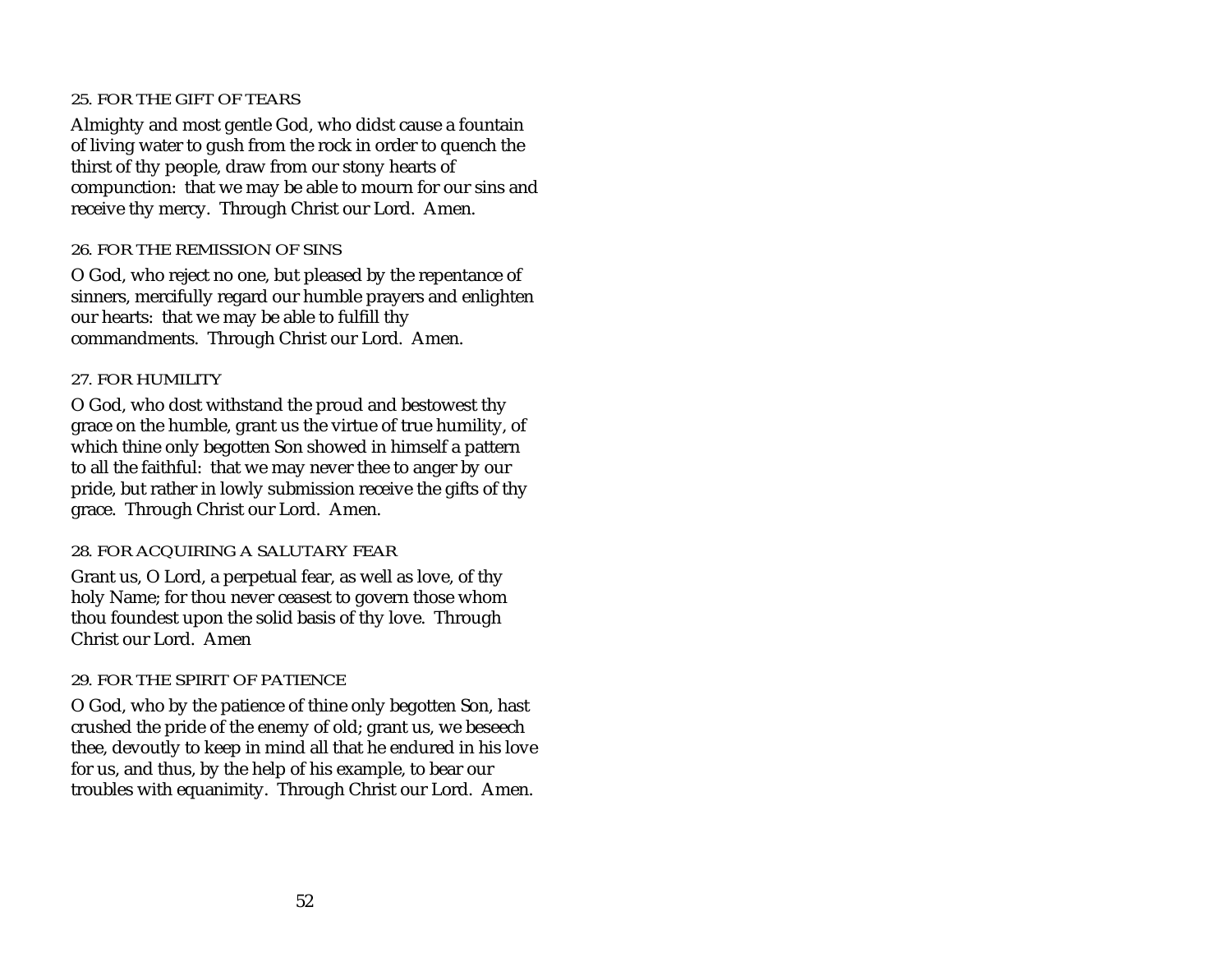#### *30. FOR CHARITY*

O God, who makest all things to profit them that love thee, give unto our hearts an abiding love for thee; that the desires we conceive, by thine inspiration, may remain unchanged despite every temptation. Through Christ our Lord. Amen.

#### *31. FOR AN INCREASE OF SPIRITUAL LIFE*

Almighty and everlasting God, grant unto us an increase of faith, hope, and charity; and that we may deserve to obtain what thou dost promise, make us to love what thou commandest. Through Christ our Lord. Amen.

### *32. FOR THE SPIRIT OF PIETY*

O God of hosts, the giver of all good things, implant in our hearts the love of thy Name; make us to grow in fervor, foster in us that which is good, and in thy loving kindness, of that which thou fosterest, be thou thyself the safeguard. Through Christ our Lord. Amen.

### *33. FOR IMPLORING DIVINE ASSISTANCE*

Impart unto us in thy mercy we beseech the, O Lord, the grace at all time both to think and to do what is right in thy sight; that we, who but for thee could not even have our being, may live only of fulfill thy holy will. Through Christ our Lord. Amen.

### *34. FOR CONFORMITY TO THE DIVINE WILL*

Let thy merciful ears, O Lord, be open to the prayers of thy suppliants; and in order that, to those who seek, thou mayest surely give that for which they ask, make them ask for only those things which are well pleasing to thee. Through Christ our Lord. Amen.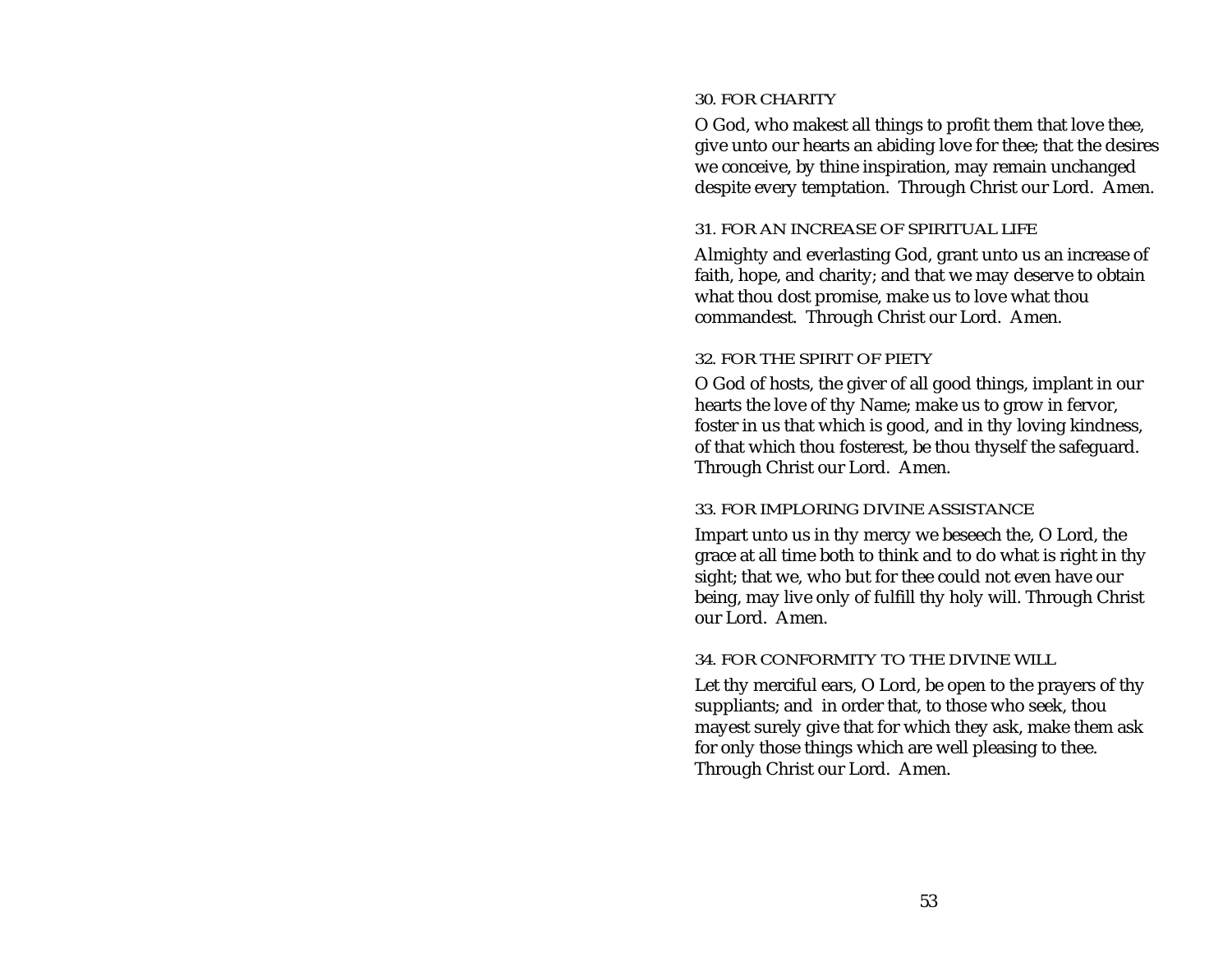## *35. FOR ABANDONMENT TO THE DIVINE MERCY*

Almighty and everlasting God, who out of the abundance of thy loving kindness, in answering the prayers of those who call upon thee, pour forth upon us thy mercy, forgive us those sins on account of which our conscience is afraid andadd those good things for which we pray . Through Christ our Lord. Amen.

#### *36. FOR OUR ENEMIES*

God, the lover and guardian of peace and charity, give to all our enemies peace and true charity; grant them the remission of all their since, and by thy power deliver us from all evil. Through Christ our Lord. Amen.

# *37. FOR THE SICK*

Almighty and everlasting God, the eternal salvation of those who believe; hear us in behalf of thy servants who are sick, for whom we humbly crave the help of thy mercy, that, being restored to health they may render thanks to thee in thy Church. Through Christ our Lord. Amen.

### *38. FOR DECEASED PARENTS*

O, God, who has commanded us to honor our parents; in thy loving kindness have mercy on the soul(s) of my father (and/or) mother, and forgive their sins, and bring me to see them in the joys of eternal brightness. Through Christ our Lord. Amen.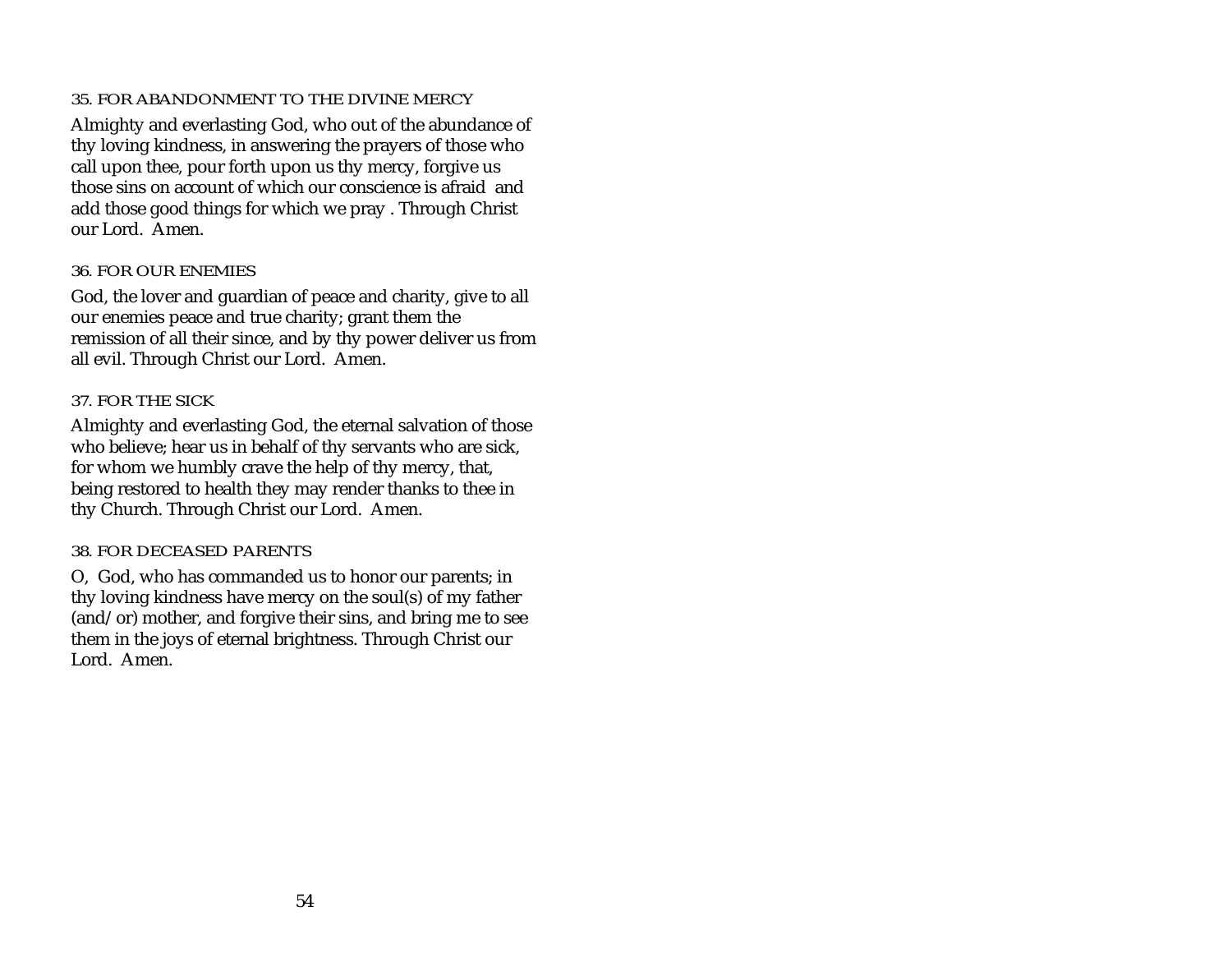#### *39. FOR DECEASED BRETHREN, RELATIVE, AND BENEFACTORS*

God, who grantest forgiveness and desirest the salvation of mankind; we beseech thee, in thy mercy to grant that the brethren of the congregation , with their relatives and benefactors, who have passed from this life, by the intercession of blessed Mary ever Virgin and of all they Saints, may partake of everlasting bliss. Through Christ our Lord. Amen.

#### *40. FOR ALL THE FAITHFUL DEPARTED*

God, the Creator and Redeemer of all the faithful, grant to the souls of thy servants departed, the remission of all their sins; that, through their supplications, they may obtain the pardon which they have always desired. Who livest and reignest world without end. Amen.

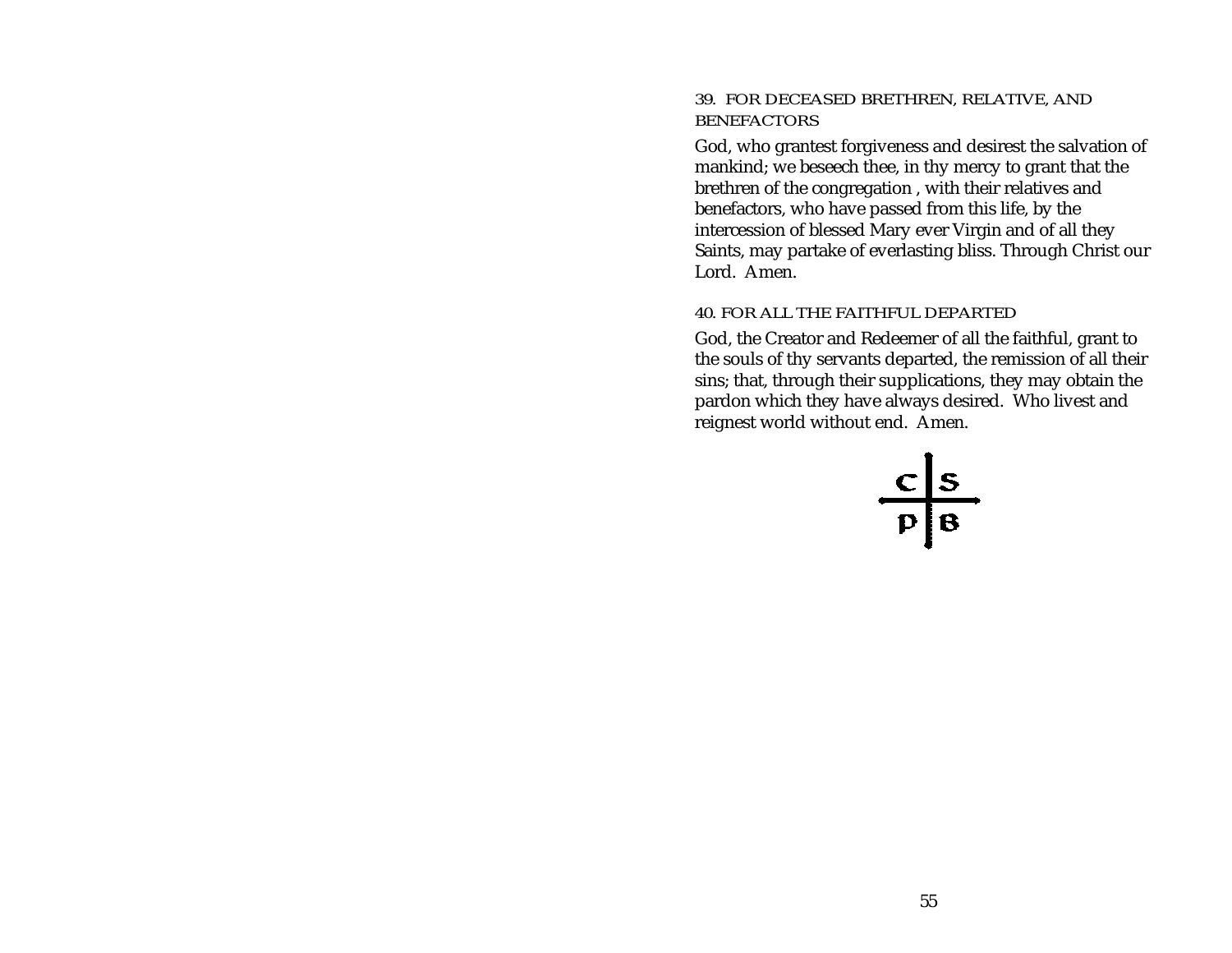# <span id="page-60-0"></span>**A RITE for the ADMISSION of NOVICE OBLATESof ST. BENEDICT**

*Individuals may be admitted to the novitiate at any time after their application with the approval of the priest in charge. At their investiture the novice is presented with the bronze Jubilee Medal of St. Benedict on a white ribbon. Only after the passage of at least one year are the novices permitted to make their final professions as full Oblates.*

*Admission of novices should take place in a church during the Divine Liturgy after the Offertory. At that time, those wishing to be admitted as novices should come forward.*

- P. In the Name of the Father, and the Son, and of the Holy Spirit.
- R. Amen.
- P. Come Holy Spirit, fill the hearts of thy faithful people and kindle in them the fire of Thy love.
- R. Send forth Thy Spirit and they shall be made clean and Thou Shall renew the face of the earth.
- P. Let us pray. O God who taught the hearts of Thy faithful people by sending to them the light of They Holy Spirit; grant us by the same Spirit to have a right judgment in all things, and evermore to rejoice in His holy comfort. Stir up, O Lord, in Thy Church the spirit which our blessed Father and Abbot Benedict fostered; that we, being filled with the same, may learn to love what he love and put in practice what he taught. Through Jesus Christ our Lord. Amen.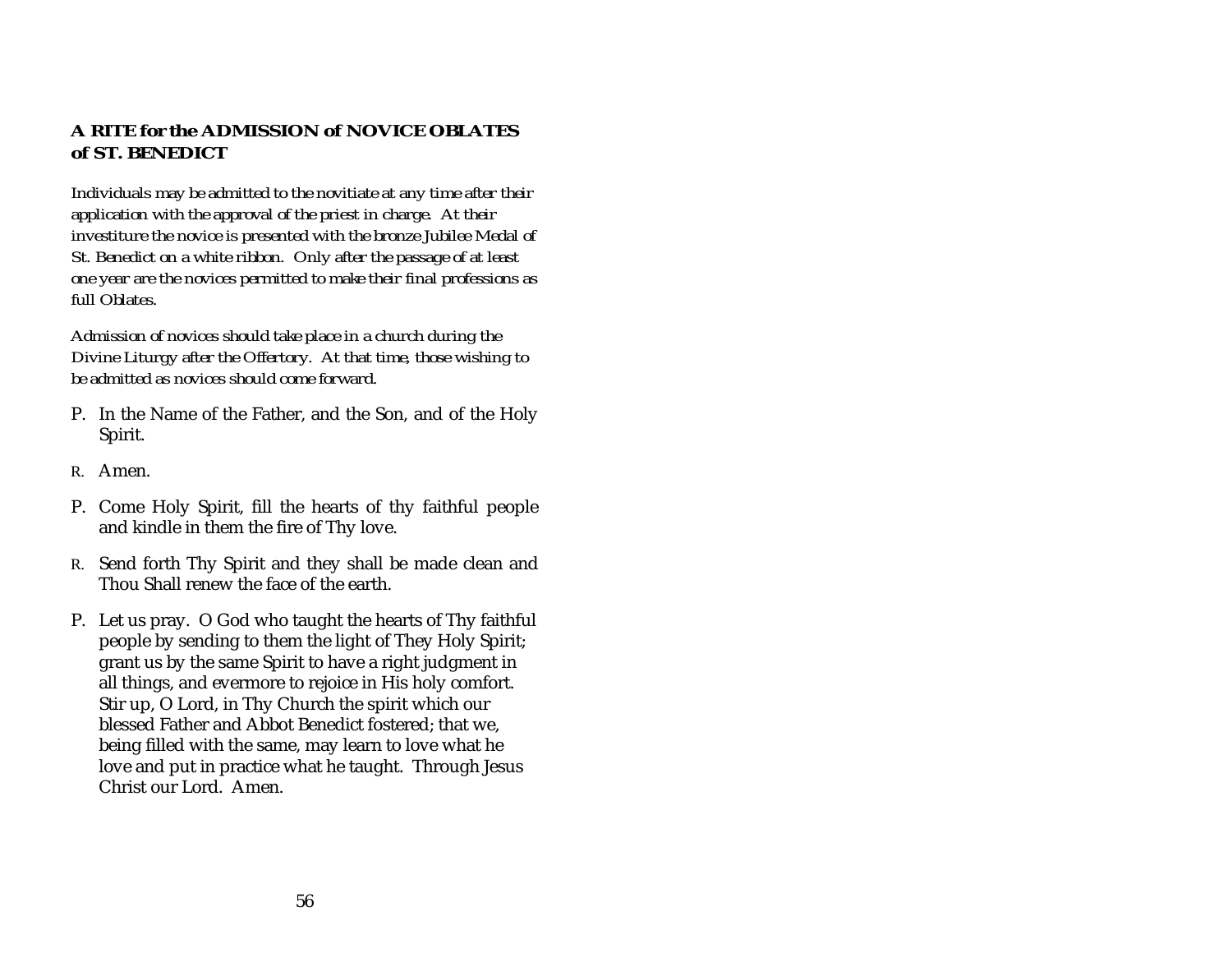*(The priest standing and turning to those wishing to be admitted says:)*

- P. What is it that you seek?
- R. The mercy of God, and to be received as a novices of the Holy Father Benedict.

*(The priest takes holy water and blesses the medal(s) to be distributes with these words:)*

P. O Lord, the author of all goodness, we humbly ask that Thou bless and sanctify (X) *this* medal(s) which Thy servant(s) *is* about to put on as a sign of *their* oblation to Thee, so that, being numbered among the sons and daughters of the holy father Benedict, *they* may be recognized as dedicated to Thee, through Jesus Christ , our Lord.

*(The priest then takes a medal and placing it on the neck of each new novice says:)*

P. Receive this medal as a symbol of our renewed life in Christ. In the name of the Father, and of the Son, and of the Holy Spirit. Amen.

All: Our Father, who art in heaven…

P. Let us pray. O God, who has been pleased to fill the blessed Confessor Benedict with the spirit of all the just; grant unto *this* thy servants(s), that being filled with the same spirit *they* may faithfully fulfill that which by thy grace has been promised. Through Jesus Christ our Lord. Amen.

*(The new novices return to their places in the church and the Divine Liturgy proceeds as usual.)*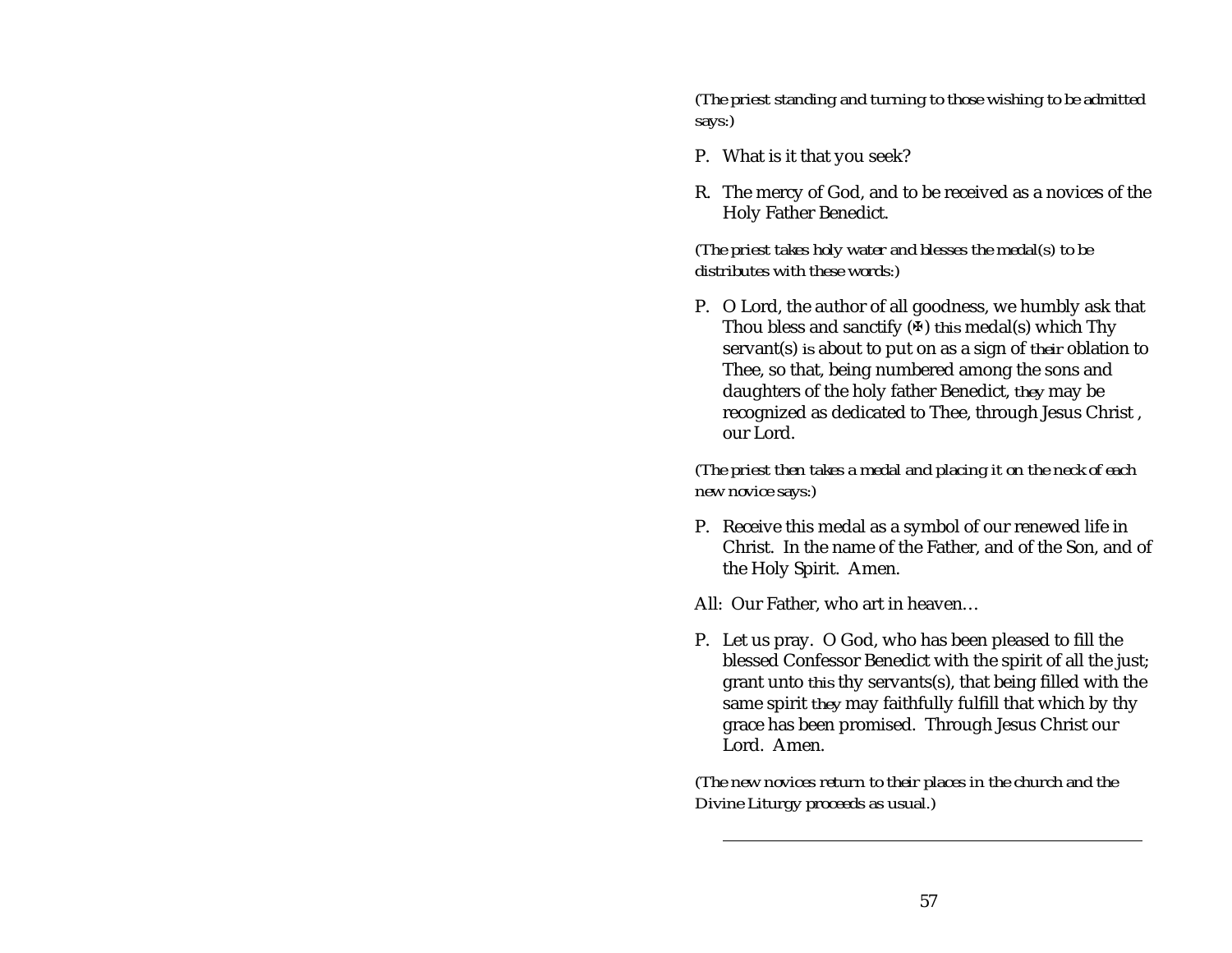*After serving for at least one year as a devout Novice of the Oblates, individuals may request to be admitted as Oblates. If approval is given by the priest in charge, the following Rite of Admissions shall take place during the Divine Liturgy immediately following the Offertory. In preparation, the holy water and the appropriate number of Jubilee medals on black ribbons shall be nearby and a lectern or reading stand shall be set in the center before the profession certificates together with a pen for the purpose of signing. At the time of signing there shall be attending the lectern a Witness, preferably a Religious professed to a Benedictine Rule. If this is not possible, the Witness shall be a professed Oblate in good standing.*

*After the words of the Offertory, those Novice Oblates wishing to be professed shall come forward and kneel at the altar rail. The priest shall also kneel and begin the Rite with these words:*

- P. the Name of the Father, and the Son, and of the Holy Spirit.
- R. Amen.
- P. Come Holy Spirit, fill the hearts of thy faithful people and kindle in them the fire of Thy love.
- R. Send forth Thy Spirit and they shall be made clean and Thou Shall renew the face of the earth.
- P. Let us pray. O God who taught the hearts of Thy faithful people by sending to them the light of They Holy Spirit; grant us by the same Spirit to have a right judgment in all things, and evermore to rejoice in His holy comfort. Stir up, O Lord, in Thy Church the spirit which our blessed Father and Abbot Benedict fostered; that we, being filled with the same, may learn to love what he love and put in practice what he taught. Through Jesus Christ our Lord. Amen.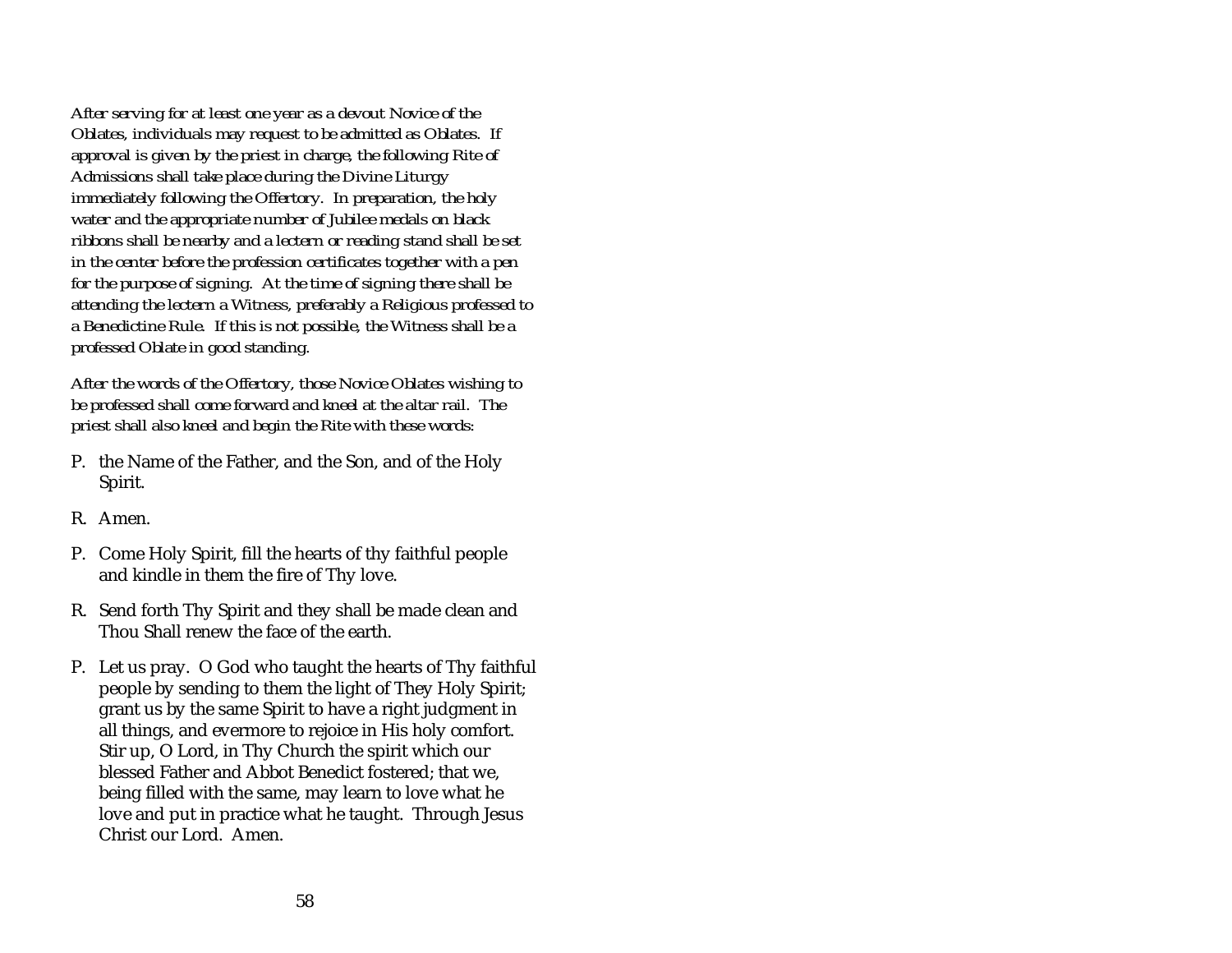*(The priest standing and turning to those wishing to be admitted says:)*

P. What is it that you seek?

R. The mercy of God, and to be received as a novices of the Holy Father Benedict.

- P. The law under which you desire to fight you have come to know well, not only by reading but by the practice and custom of a full year. You know therefore on what terms you are about to enter into the Oblature. If, therefore, you are willing to observe the wholesome admonitions of our holy Father Benedict, draw near: if not, you are free to leave.
- P. Will you renounce the vanities and pomps of the world?
- R. I will.
- P. Will you undertake the life of oblation according to the spirit of the Rule of our holy Father Bendict, and to observe the Statutes of the Oblates?
- R. I will.
- P. Will you preserve in this holy determination throughout your life?
- R. I will, by the help of God's grace.
- P. Thanks be to God. God grant you help that trusting in His grace you may set forth your oblation.

*(The priest takes holy water and blesses the medal(s) to be distributes with these words:)*

Q. O Lord, the author of all goodness, we humbly ask that Thou bless and sanctify  $(\Phi)$  *this* medal(s) which Thy servant(s) *is* about to put on as a sign of *their* oblation to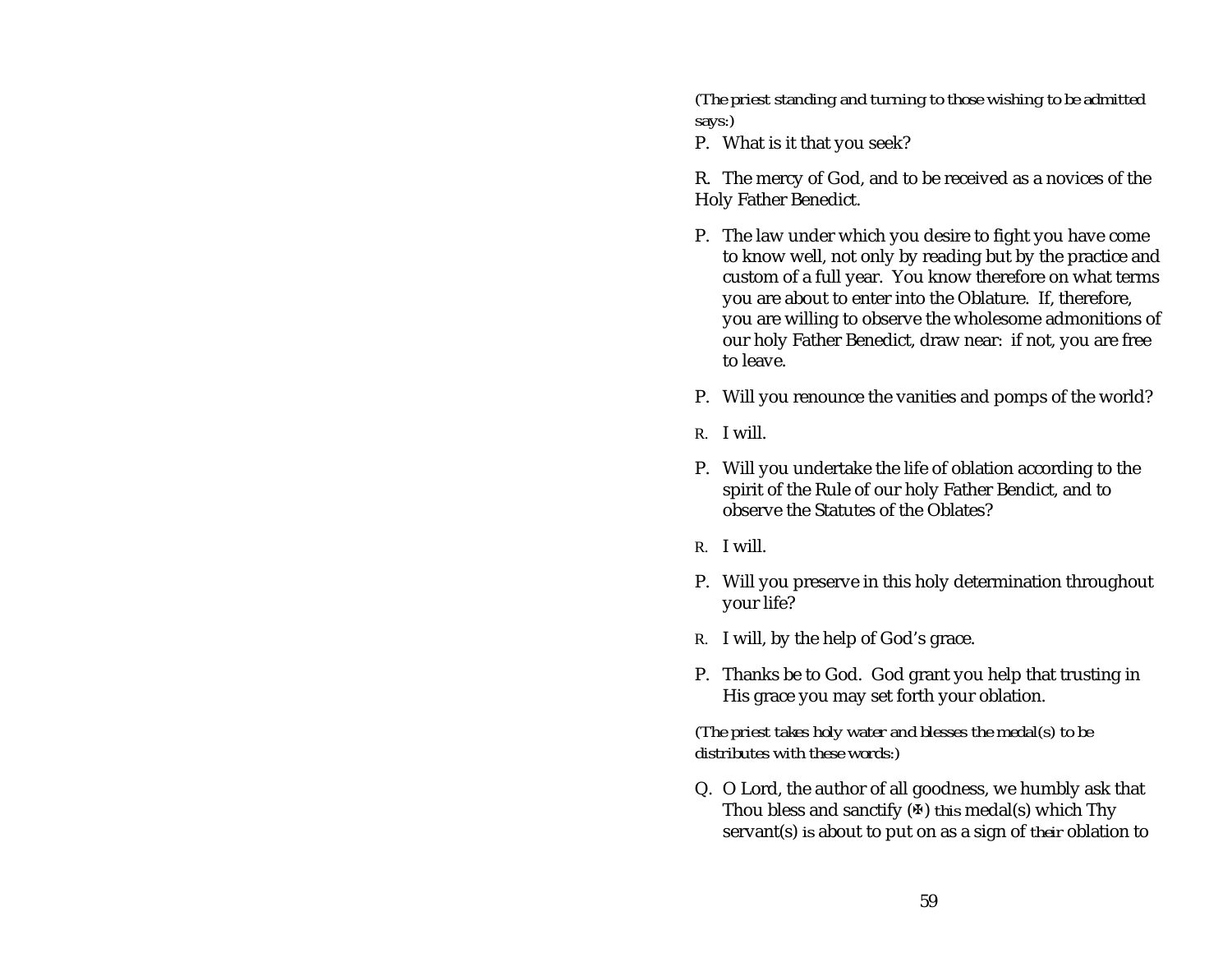Thee, so that, being numbered among the sons and daughters of the holy father Benedict, *they* may be recognized as dedicated to Thee, through Jesus Christ , our Lord.

*(The Novice(s) shall rise and come forward at this time to the lectern. One by one they should then come forward to read the profession as inscribes on the certificate:)*

Novice: "I promise before God and all the saints, the life of oblation according to the Rule of the holy Father Benedict and to observe the Statutes of the Oblates."

*(The Novice then signs the document on the lectern, in the presence of the Witness who stands nearby. The priest then takes a blessed medal with white ribbon on it and places it on each new Oblate saying:)*

P. Receive this medal as a symbol of your renewed life in Christ. In the Name of the Father, and of the Son, and of the Holy Spirit. Amen.

*(After all the Oblated have been admitted, they say together still standing:)*

All: Our Father, who art in Heaven…

P. Let us pray. O God, who has been pleased to fill the blessed Confessor Benedict with the spirit of all the just; grant unto this/these thy servant(s), that being filled with the same spirit (they/he/she) may faithfully fulfill that which by thy grace has been promised. Through Jesus Christ our Lord. Amen.

*(The new Oblates return to their places in the Church and the Divine Liturgy proceeds as usual.)*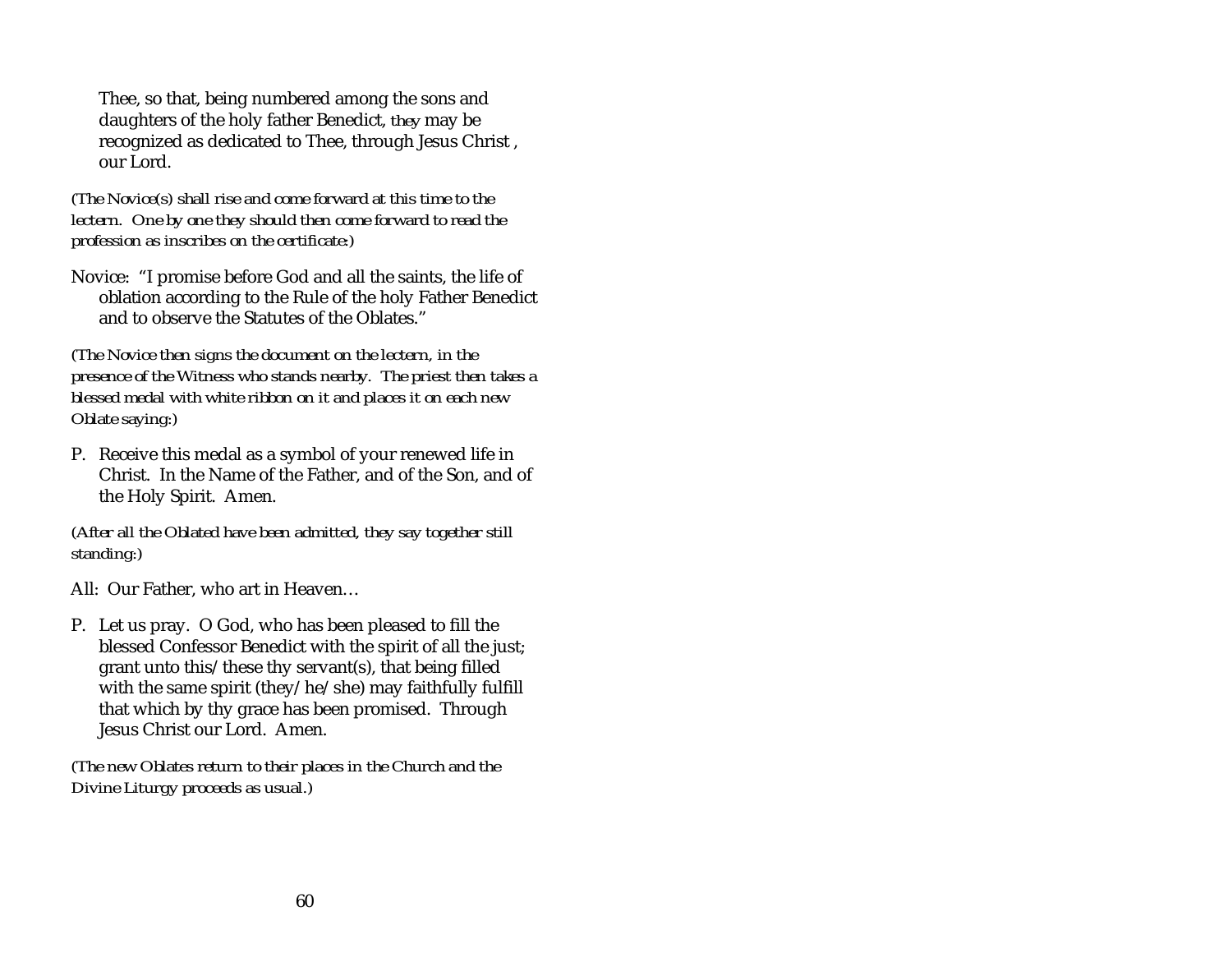### <span id="page-65-0"></span>**Hymns**

#### *Stabat Mater*

I. By the Cross sad vigil keeping, Stood the Mother, doleful weeping, Where her Son extended hung.

II. For her soul of joy bereaved, Smit with anguish, deeply grieved, Lo, the piercing sword hath wrung.

III. Oh, how sad and sore distressed, Now was she that Mother blessedOf the sole-begotten One!

IV. Woe-begone with heart's prostration, Mother, meek, the bitter passion Saw she of her glorious Son.

V. Who on Christ's fond mother looking, Such extreme affliction brooking, Born of woman, would not weep?

VI. Who on Christ's fond Mother thinking, With her Son in sorrow sinking, Would not share her sorrows deep?

VII. For His people's sins rejected, She her Jesus unprotected Saw with thorns, with scourges rent.

VIII. Saw her Son from judgment taken, Her beloved in death forsaken, Till His Spirit forth He sent.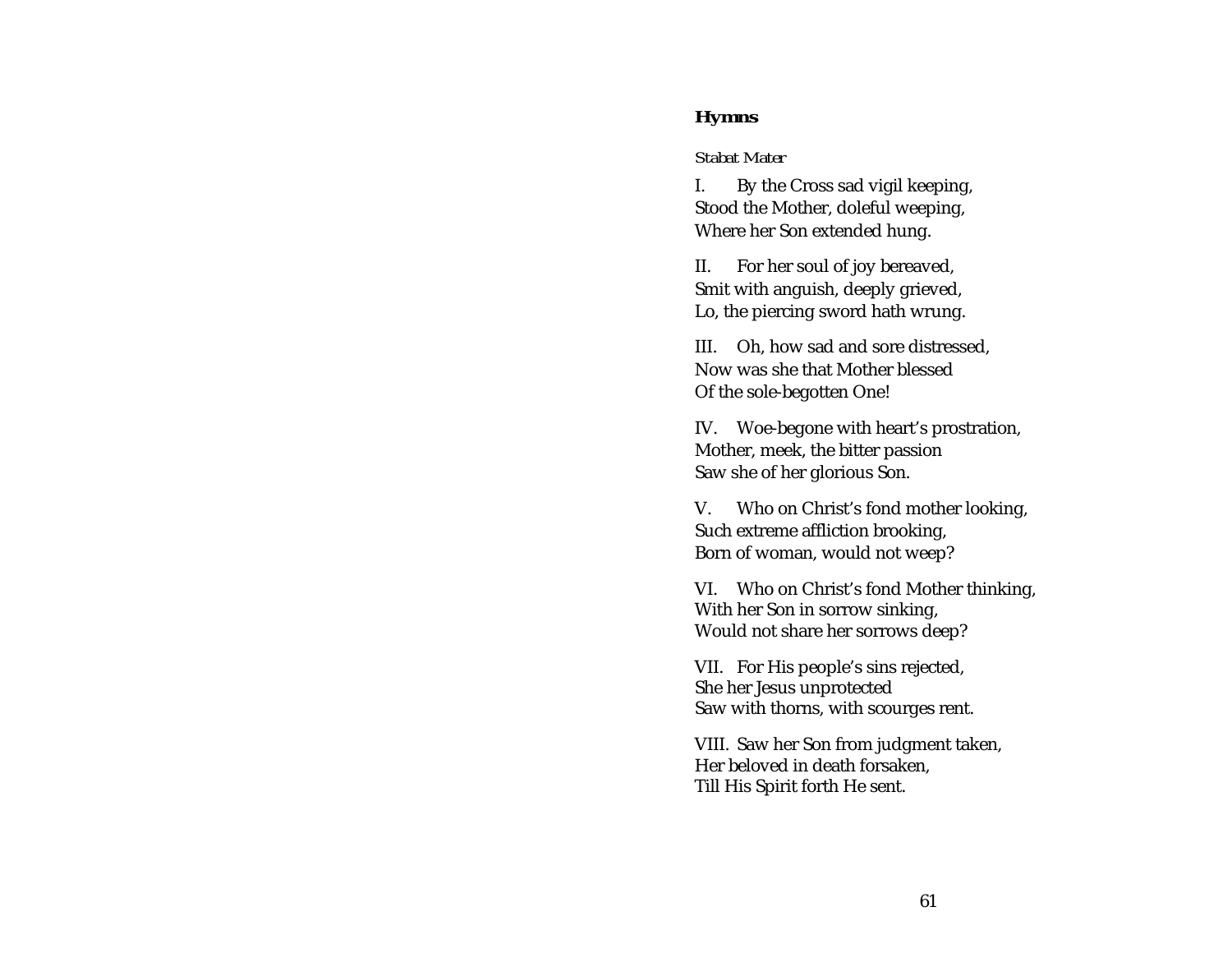IX. Fount of love and holy sorrow, Mother may my spirit borrow Somewhat of thy woe profound.

X. Unto Christ with pure emotion May I raise my heart's devotion, Love to read in every wound.

XI. Those five wounds of Jesus smittenMother! in my heart be written, Deep as in thine own they be.

XII. Thou, my Savior's Cross who bearest, Thou, my Son's rebuke who sharest, Let me share them both with thee.

XIII. Mine with thee be that sad station, There to watch the great salvation Wrought upon the atoning tree.

XIV. To my parting soul be given Entrance at the gate of Heaven, And in Paradise a place.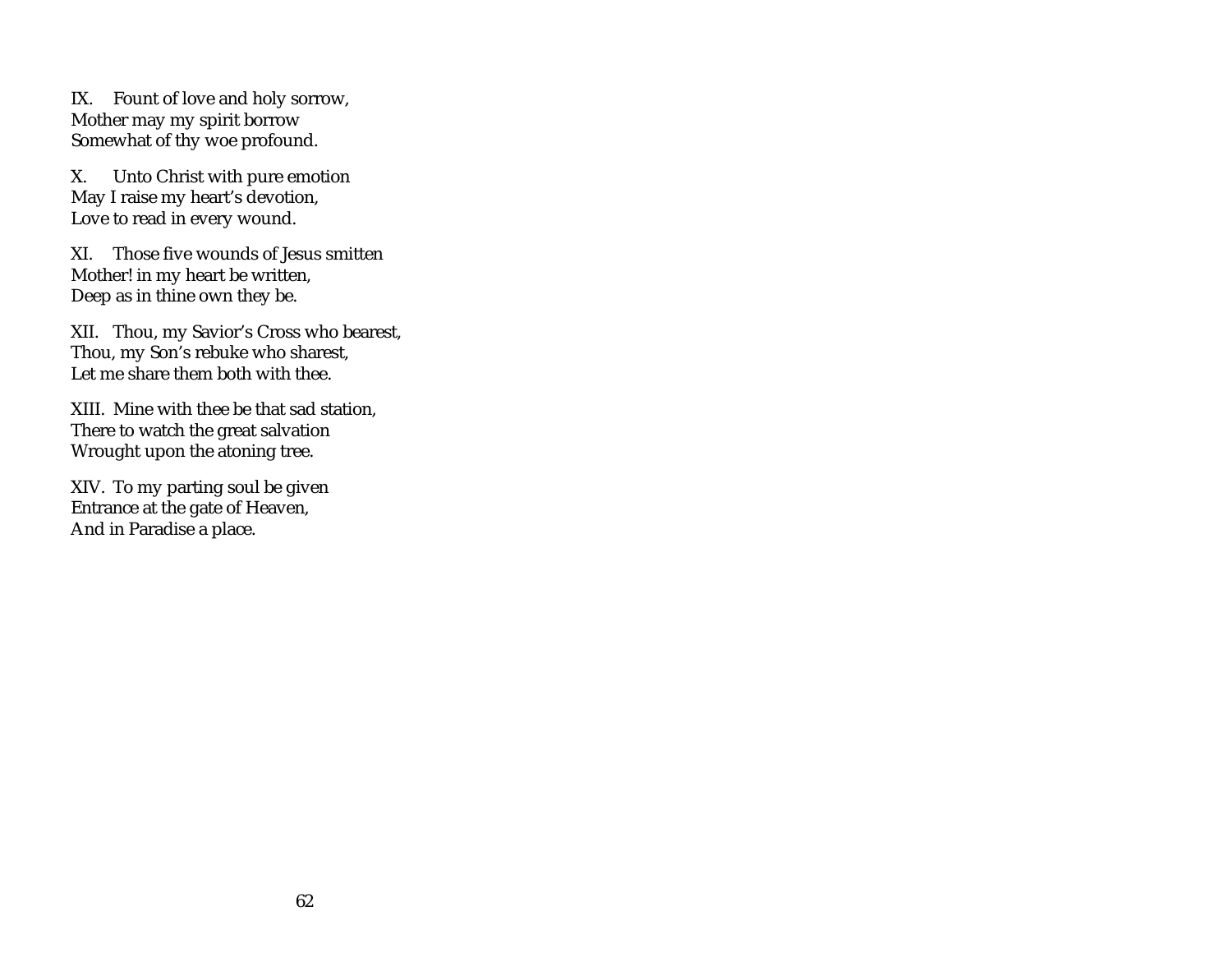#### <span id="page-67-0"></span>*Salve Regina*

Hail Holy Queen, Mother of Mercy, our life, our sweetness, and our hope. To thee do we cry, poor, banished children of Eve. To thee do we send up our sighs, mourning, and weeping in this vale of tears.Turn, then, most gracious advocate, thine eyes of mercy upon us, and after this our exile, show unto us the blessed Fruit of thy womb, Jesus. O clement, O loving, O sweet Virgin Mary.

Salve Regina, Mater misericordiae, Vita dulcedo et spes nostra salve. Ad te clamamus exsules filii Hevae. Ad te suspiramus gementes et flentes, in hac lacrimarum valle.Eja ergo advocata nostra, illos tuos misericordes oculos ad nos converte.Et Jesum benedictum fructum ventris tuinobis post hoc exsilium ostende. O clemens, o pia, o dulcis Virgo Maria.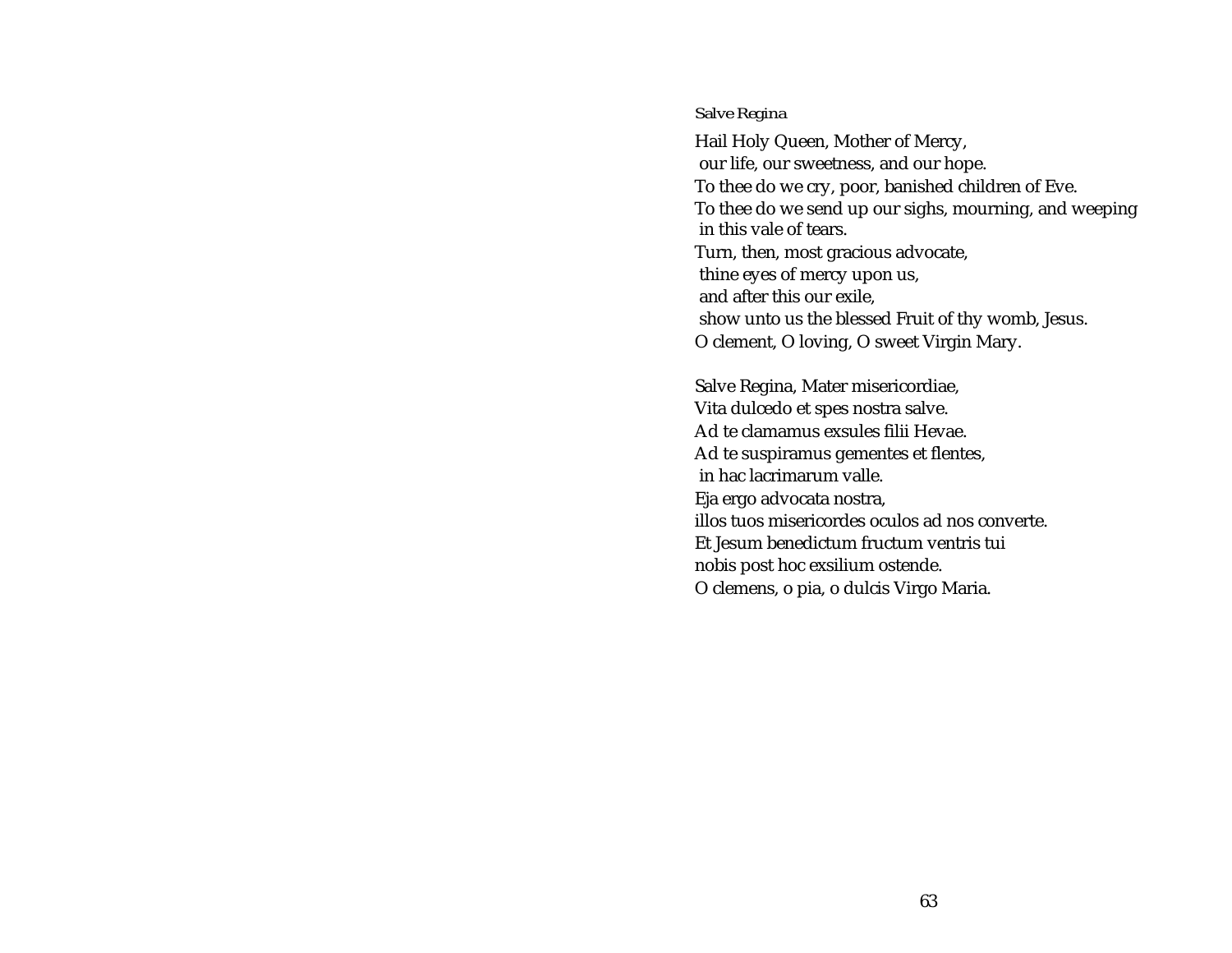# <span id="page-68-0"></span>**The 30 Day Cycle of the Psalter**

| 1st Day: Morning 1-5    | 16th Day: Morning 79-81       |
|-------------------------|-------------------------------|
| Evening 6-8             | 16th Day: Evening 82-85       |
| 2d Day: Morning 9-11    | 17th Day: Morning 86-88       |
| Evening 12-14           | 17th Day: Evening 89          |
| 3d Day: Morning 15-17   | 18th Day: Morning 90-92       |
| 3d Day: Evening 18      | 18th Day: Evening 93-94       |
| 4th Day: Morning 19-21  | 19th Day: Morning 95-97       |
| 4th Day: Evening 22-23  | 19th Day: Evening 98-101      |
| 5th Day: Morning 24-26  | 20th Day: Morning 102-103     |
| 5th Day: Evening 27-29  | 20th Day: Evening 104         |
| 6th Day: Morning 30-31  | 21st Day: Morning 105         |
| 6th Day: Evening 32-34  | 21st Day: Evening 106         |
| 7th Day: Morning 35-36  | 22d Day: Morning 107          |
| 7th Day: Evening 37     | 22d Day: Evening 108-109      |
| 8th Day: Morning 38-40  | 23d Day: Morning 110-113      |
| 8th Day: Evening 41-43  | 23d Day: Evening 114-115      |
| 9th Day: Morning 44-46  | 24th Day: Morning 116-118     |
| 9th Day: Evening 47-59  | 24th Day: Evening 119:1-32    |
| 10th Day: Morning 50-52 | 25th Day: Morning 119:33-72   |
| 10th Day: Evening 53-55 | 25th Day: Evening 119:73-104  |
| 11th Day: Morning 56-58 | 26th Day: Morning 119:105-144 |
| 11th Day: Evening 59-61 | 26th Day: Evening 119:145-176 |
| 12th Day: Morning 62-64 | 27th Day: Morning 120-125     |
| 12th Day: Evening 65-67 | 27th Day: Evening 126-131     |
| 13th Day: Morning 68    | 28th Day: Morning 132-135     |
| 13th Day: Evening 69-70 | 28th Day: Evening 136-138     |
| 14th Day: Morning 71-72 | 29th Day: Morning 139-140     |
| 14th Day: Evening 73-74 | 29th Day: Evening 141-143     |
| 15th Day: Morning 75-77 | 30th Day: Morning 144-146     |
| 15th Day: Evening 78    | 30th Day: Evening 147-150     |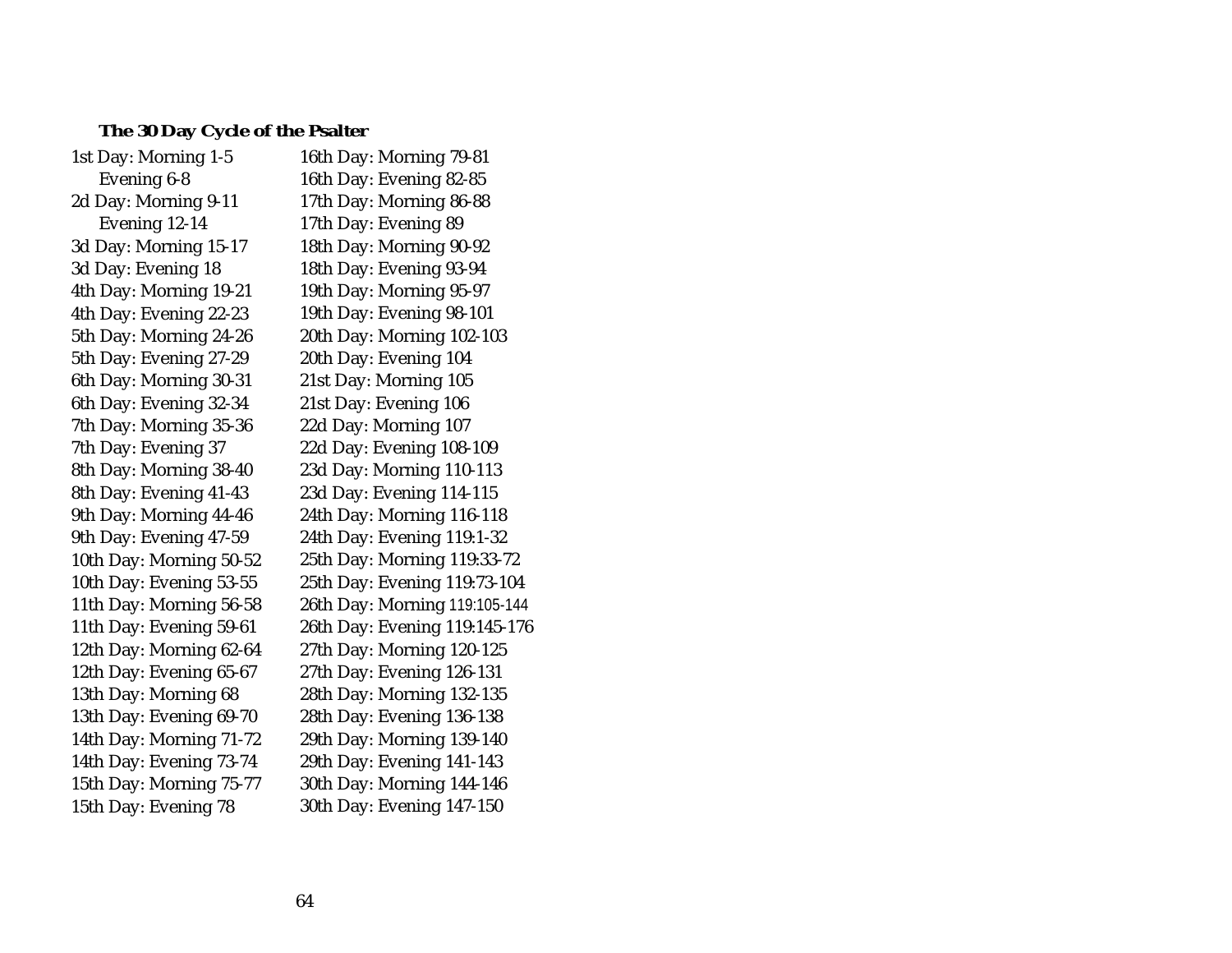# Oblates of St. BenedictCommunity of the Resurrection



Antiochian Orthodox Christian Archdioceseof North America

#### Published by Orthodox Christian Press, 1998

File: OSBoff6.doc Size: 232 KB font: Palatino/Book Antiqua

*Contact OCP by writing to* [Occidental@PObox.com](mailto:Occidental@PObox.com) *or:* Orthodox Christian Press3333 Workman Mill Rd.Whittier, CA 90601 Telephone : (562) 692-6121

*You may also visit our web pages.* [http://whittier.stmichael.org](http://whittier.stmichael.org/) *alternate site:* [http://members.tripod.com/occidental](http://members.tripod.com/~occidental)

Other sources of Benedictine information:http://www.osb.org/osb/